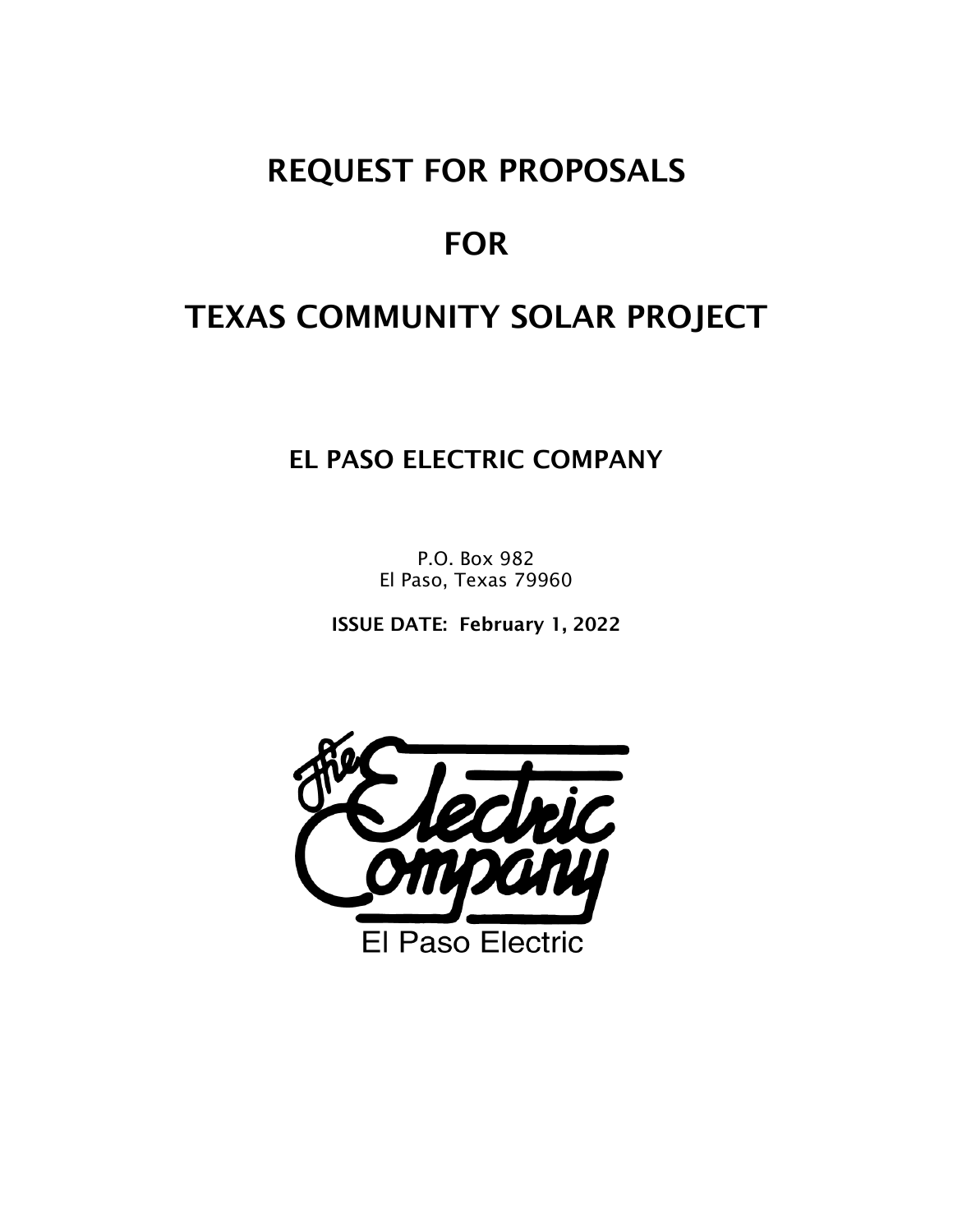## **TABLE OF CONTENTS**

## **Contents**

| 1.0 |  |
|-----|--|
|     |  |
|     |  |
|     |  |
| 2.0 |  |
|     |  |
|     |  |
|     |  |
| 3.0 |  |
|     |  |
|     |  |
|     |  |
| 4.0 |  |
|     |  |
|     |  |
|     |  |
| 5.0 |  |
|     |  |
|     |  |
|     |  |
|     |  |
|     |  |
|     |  |
|     |  |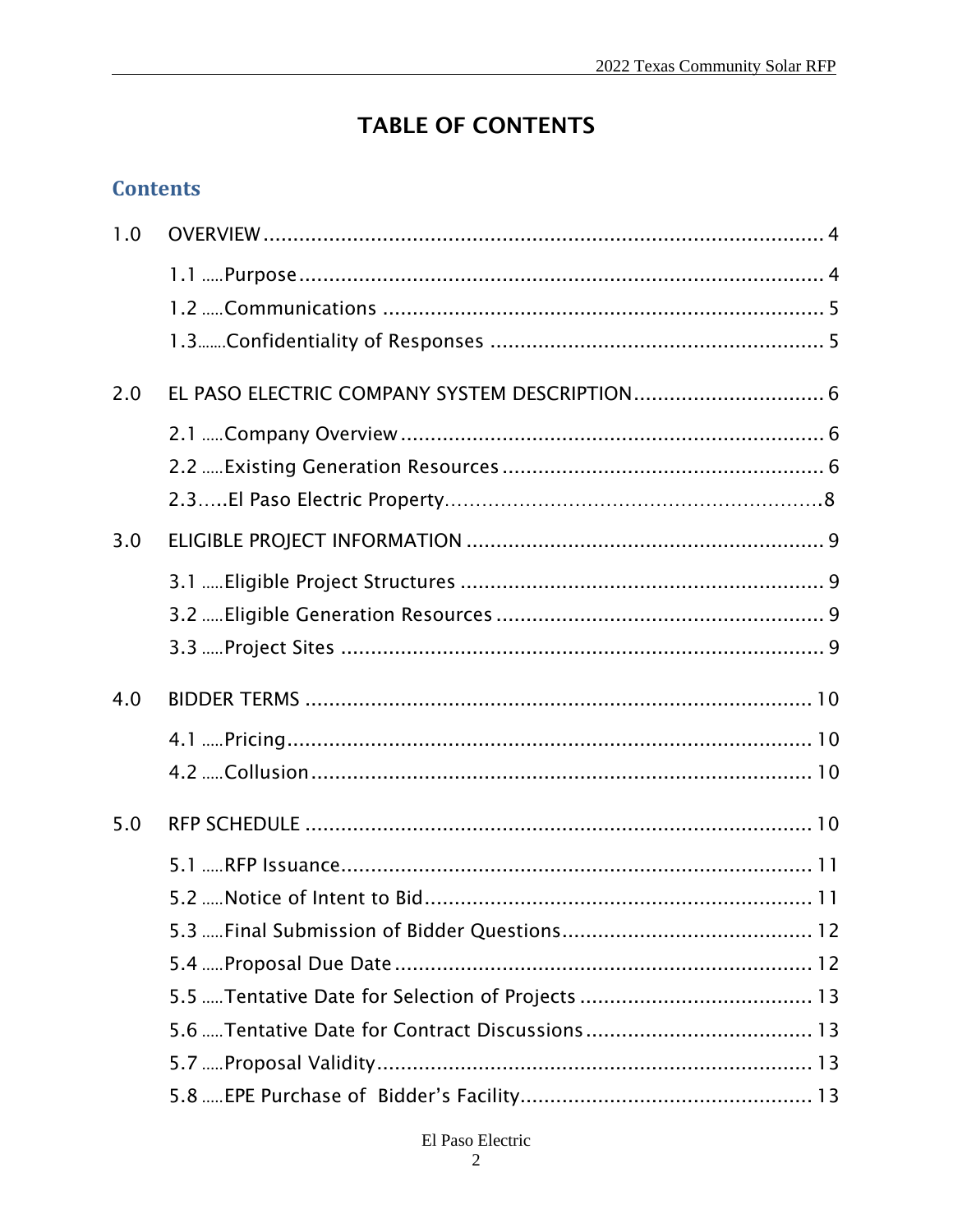| 6.0 |            |                                                               |  |
|-----|------------|---------------------------------------------------------------|--|
| 7.0 |            |                                                               |  |
|     |            | 7.1  EPE's Selection of Bids and Discussions with Bidders  23 |  |
| 8.0 |            |                                                               |  |
|     | 8.1        |                                                               |  |
|     | 8.2        |                                                               |  |
|     | 8.3<br>8.4 | Project Requirements and Technical Specifications29           |  |
|     |            |                                                               |  |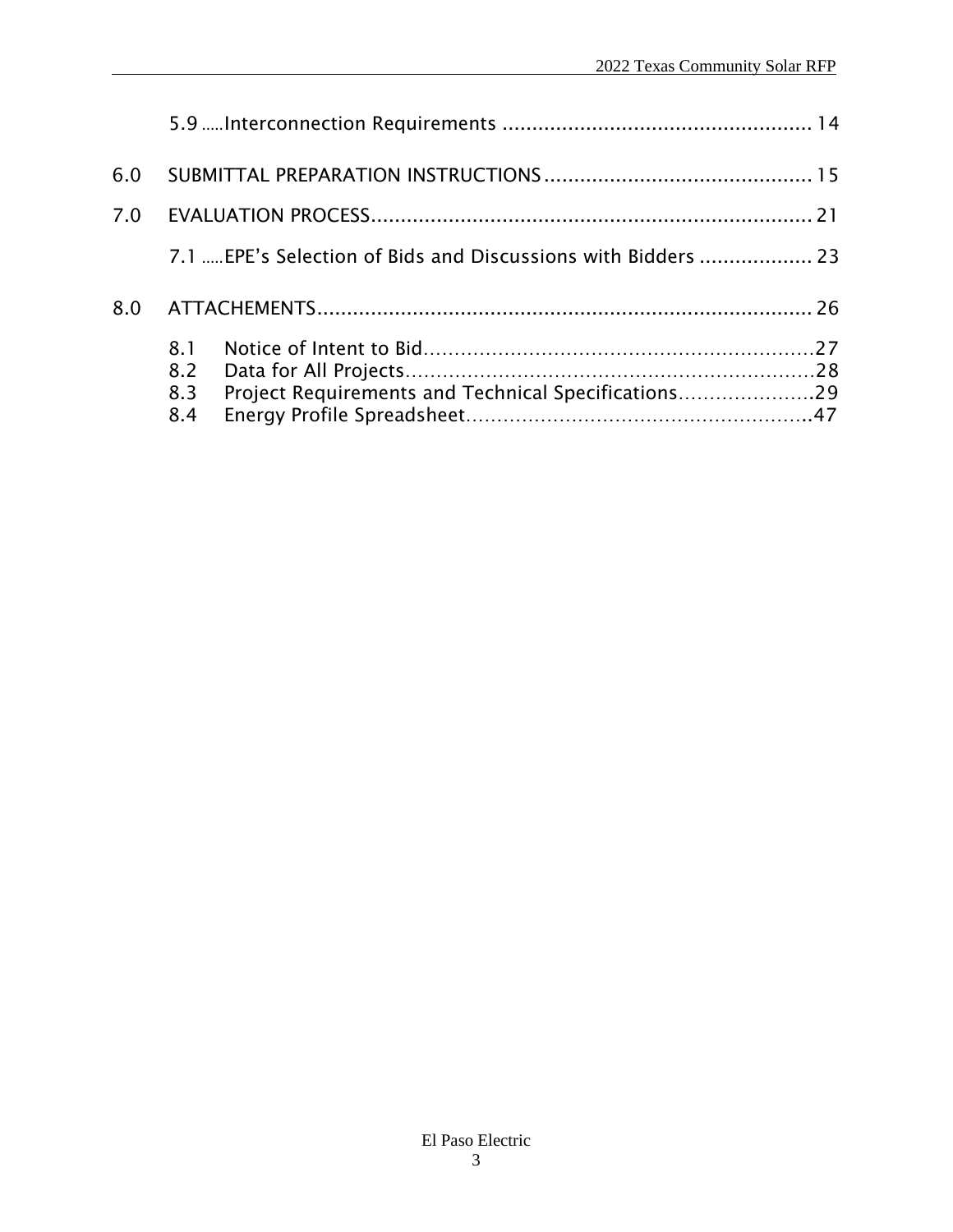## <span id="page-3-0"></span>1.0 OVERVIEW

El Paso Electric Company ("EPE" or the "Company") is soliciting turnkey proposals for the engineering, procurement, and construction ("EPC") of a utility-scale solar energy generating facility to include an optional AC-coupled Battery Energy Storage System ("BESS"), land, and interconnection infrastructure, collectively, the ("Project"). Bidders are responsible for acquiring the land for the proposed Project and will ensure that all necessary land rights, as well as ownership rights in the Project, are assignable to EPE. Although EPE has a preference for EPC proposals, EPE will also consider a long-term Power Purchase Agreement ("PPA") with a term of no less than thirty years for solar energy that may include a BESS. The proposed Project location may be located either within EPE's Texas or New Mexico service territories, but preference will be given to projects sited in Texas. THIS IS A SOLAR ENERGY AND OPTIONAL BESS PROJECT REQUEST FOR PROPOSALS ("RFP") ONLY. EPE desires to fulfill this requirement as described below.

The Project shall be composed of the facility, land rights, and interconnection infrastructure. Bidders will submit a proposal for EPE's purchase of the Project and must include terms allowing for such in the PPA. The Project proposed can be the solar facility only or the solar facility coupled with a BESS. Proposals must include itemized costs or PPA prices for each option with the ratings below. Bidders can choose to submit pricing for only one option.

- 10 megawatts (MW) alternative current (AC) Solar
- $\bullet$  10 MW<sub>AC</sub> Solar with 3MW/4-hour BESS

EPE will evaluate all proposals taking into consideration overall EPC costs or PPA prices and Bidder experience. EPE also requires that the proposals utilize local distributors and contractors where possible, and that Bidders provide details on how they will accomplish this requirement.

#### <span id="page-3-1"></span>1.1 Purpose

EPE seeks a competitive proposal ("Proposal") for either a PPA or the complete design, procurement of all material and equipment, construction, and startup of the Project. The Project should target maximum energy output and minimum levelized cost of energy. In the case of an EPC Proposal, the Project will be owned by EPE and EPE intends to take advantage of the price benefit provided by any applicable tax credits effective at the end of 2023. For PPA Proposals, EPE requests terms facilitating the transfer of the Project to EPE as soon as economically reasonable for the Project with a preference given to those transfers occurring on or before year seven of the PPA term. The BESS must be charged by the solar photovoltaic ("PV") facility 100% of the time on an annual basis for the first five years to claim the full value of the federal Investment Tax Credit. The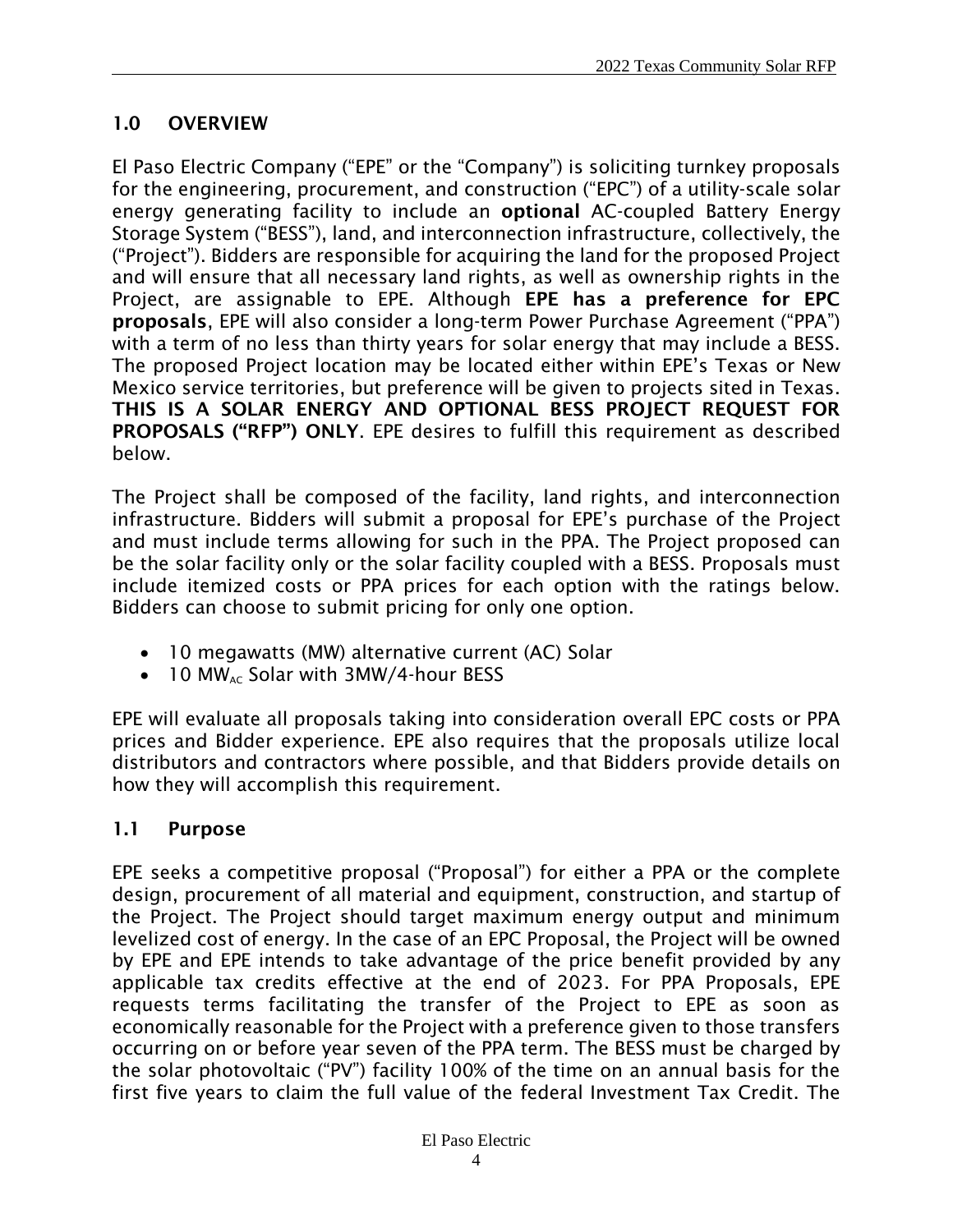Project must be on-line and generating electricity as stated in the RFP Schedule (i.e., May 7, 2024). EPE will take into consideration the overall cost of the Project or PPA price, Bidder's experience including megawatts of financed projects, partnerships with financial entities, and Bidder's use of local distributors/manufacturers and contractors.

#### Eligibility of Sites

For the purpose of this solicitation, EPE will NOT consider any proposal without a proposed site for the Project to be developed. EPE reserves the right to provide a site to Bidders should it have an acceptable parcel within its portfolio.

#### <span id="page-4-0"></span>1.2 Communications

All communications from Bidders to EPE, including questions regarding this RFP, must be submitted via email. Based upon the nature and frequency of the questions EPE receives, EPE will choose to respond to individual Bidders either directly, share the response with all bidders, or address the question through a conference call.

All submittals, inquiries, and communications related to this RFP should be directed solely to the following EPE point of contact:

> Louie Gonzalez Contract Negotiator P.O. Box 982 El Paso, Texas 79960 Fax: (915) 543-4073 E-mail: [louie.gonzalez@epelectric.com](https://livelink/contentserverdav/nodes/102744859/louie.gonzalez%40epelectric.com)

#### All communications between Bidders and EPE shall be conducted via email. Oral communications are discouraged and shall not be binding upon EPE.

## <span id="page-4-1"></span>1.3 Confidentiality of Responses

EPE will consider proposals and associated information submitted by Bidders to be confidential. It is the Bidders' responsibility to clearly indicate in its proposal what information it deems confidential. Bidders may not mark an entire proposal as confidential, but instead must mark specific information on individual pages to be confidential in order to receive confidential treatment. Except as required by regulatory reviews, subpoena, or court order, EPE will use reasonable efforts to avoid disclosure of information designated as confidential to persons other than those involved with the evaluation, selection, and any subsequent negotiations. To the extent that Bidders receive information from EPE, Bidders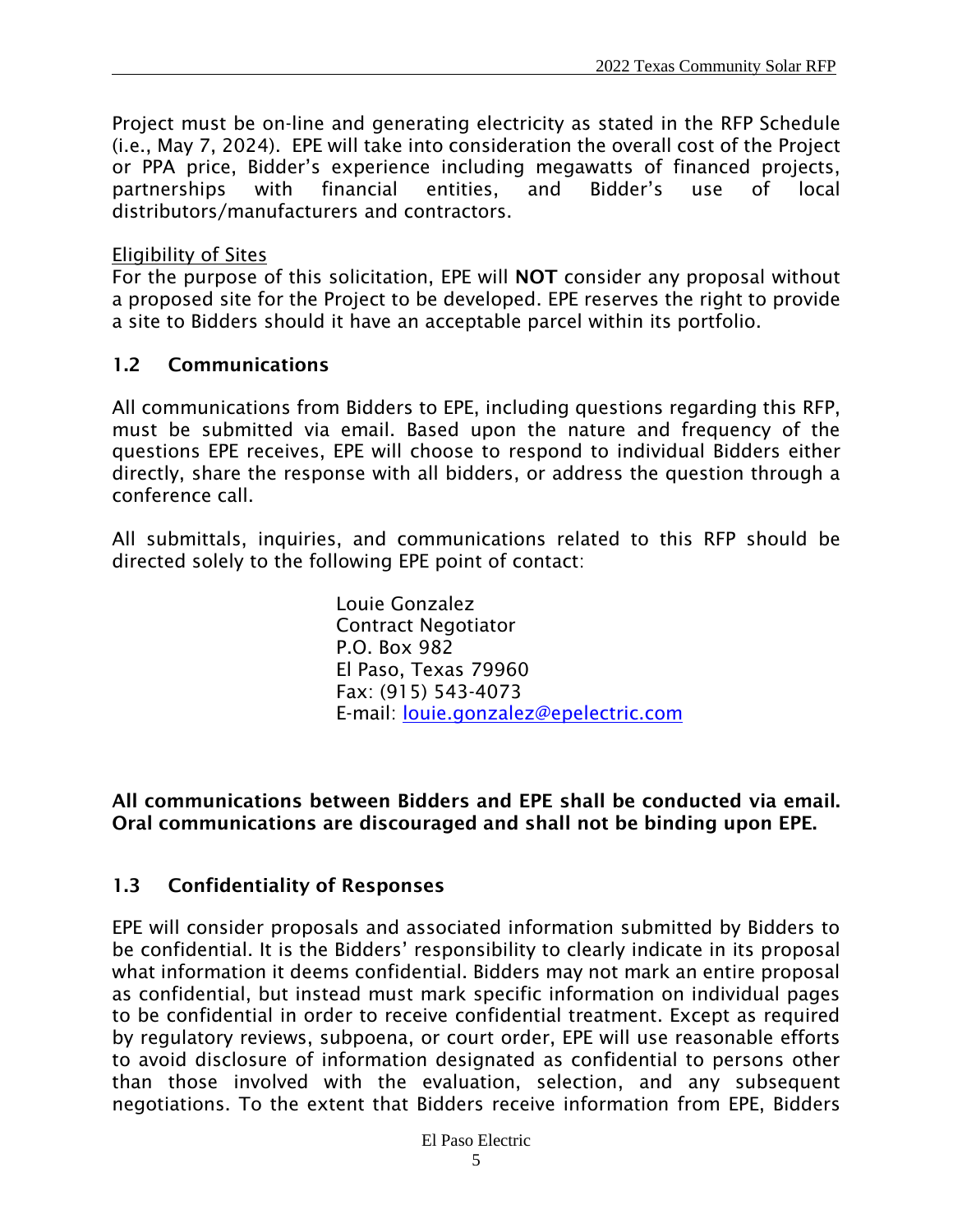shall maintain the confidentiality of such information and such information shall not be available to any entity before, during, or after this RFP process unless required by law or regulatory order.

Bidders should be aware that information received in response to this RFP will be subject to the review of applicable local, state, and/or federal regulatory agencies, specifically including, but not limited to, the Public Utility Commission of Texas ("PUCT"), the New Mexico Public Regulation Commission ("MNPRC"), and the Federal Energy Regulatory Commission ("FERC"). All Bidders must cooperate with EPE in making technological descriptions, pricing, and other contract terms available for review as part of any regulatory approval process as EPE deems necessary or appropriate. EPE will follow applicable orders and rules of the PUCT, NMPRC, and/or other applicable agency, including any protective orders issued, such as disclosure of price, terms, or other information as required; therefore, EPE cannot promise that information marked as confidential will not be publicly disclosed, and, as such, EPE cannot be held liable for any information that is ordered to be released or that is inadvertently released. EPE will endeavor to provide reasonable notice to a Bidder if a Bidder's confidential information is requested through a regulatory proceeding, subpoena, court order, or other such legal proceeding in order to provide the Bidder an opportunity to prevent or limit the disclosure of the requested information.

Information submitted in response to this RFP may become subject to federal or state laws pertaining to public access to information as a result of any reviews conducted by the aforementioned agencies. EPE shall not be liable for the release of any information subject to disclosure under any laws pertaining to public access to information.

## <span id="page-5-0"></span>2.0 EL PASO ELECTRIC COMPANY SYSTEM DESCRIPTION

## <span id="page-5-1"></span>2.1 Company Overview

EPE is a public utility engaged in the generation, transmission and distribution of electricity in an area of approximately 10,000 square miles in the Rio Grande Valley in West Texas and south-central New Mexico as illustrated in Figure 1. As of September 2021, EPE serves approximately 444,300 residential, commercial, industrial, and wholesale customers. EPE distributes electricity to retail customers, principally in El Paso, Texas, and Las Cruces, New Mexico, utilizing remote and local generating stations.

## <span id="page-5-2"></span>2.2 Existing Generation Resources

As of 2021, EPE owns approximately 2,039 MW of net dependable capacity. EPE owns 622 MW of generating capacity at the Palo Verde Nuclear Generating Station. Of EPE's net total installed capacity, EPE owns local natural gas fired generating resources, which include 63 MW at its Copper Generating Station, 273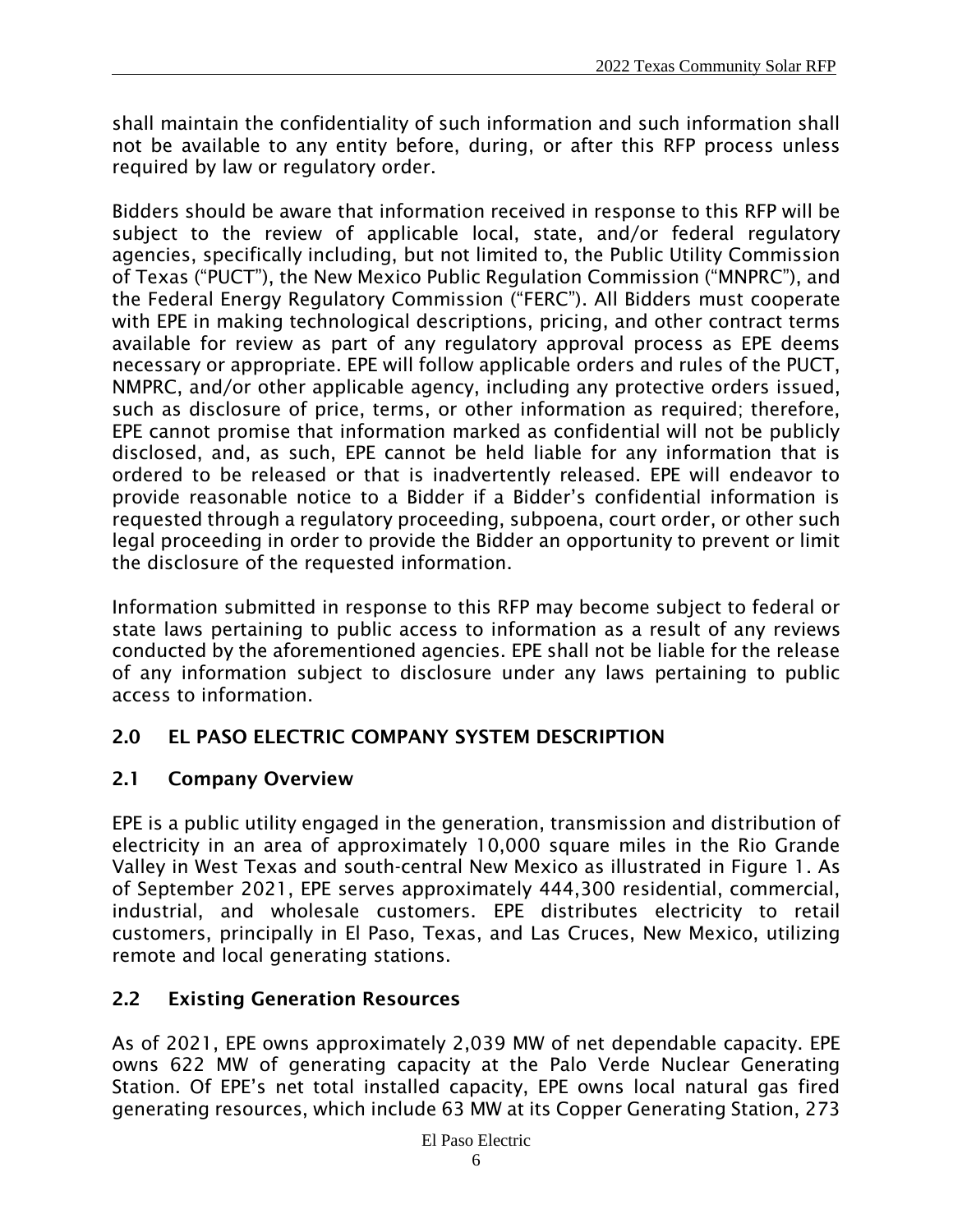MW at its Rio Grande Generating Station, 729 MW at its Newman Generating Station, and 352 MW at Montana Power Station. EPE also receives a total of approximately 115 MW of solar capacity from several solar projects located in its service territory.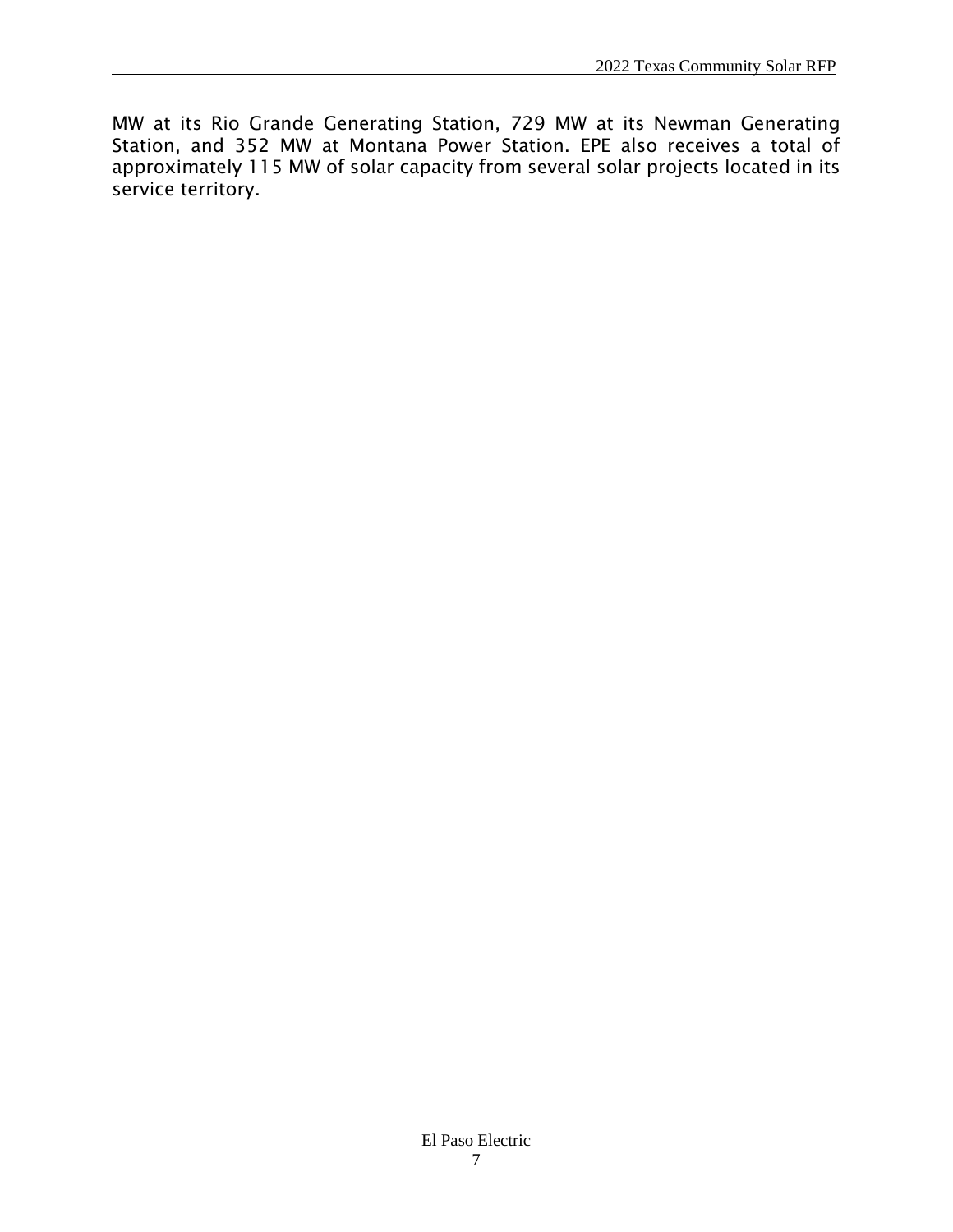#### **2.3 El Paso Electric Property**



Figure 1 - EPE Service Territory and Electric System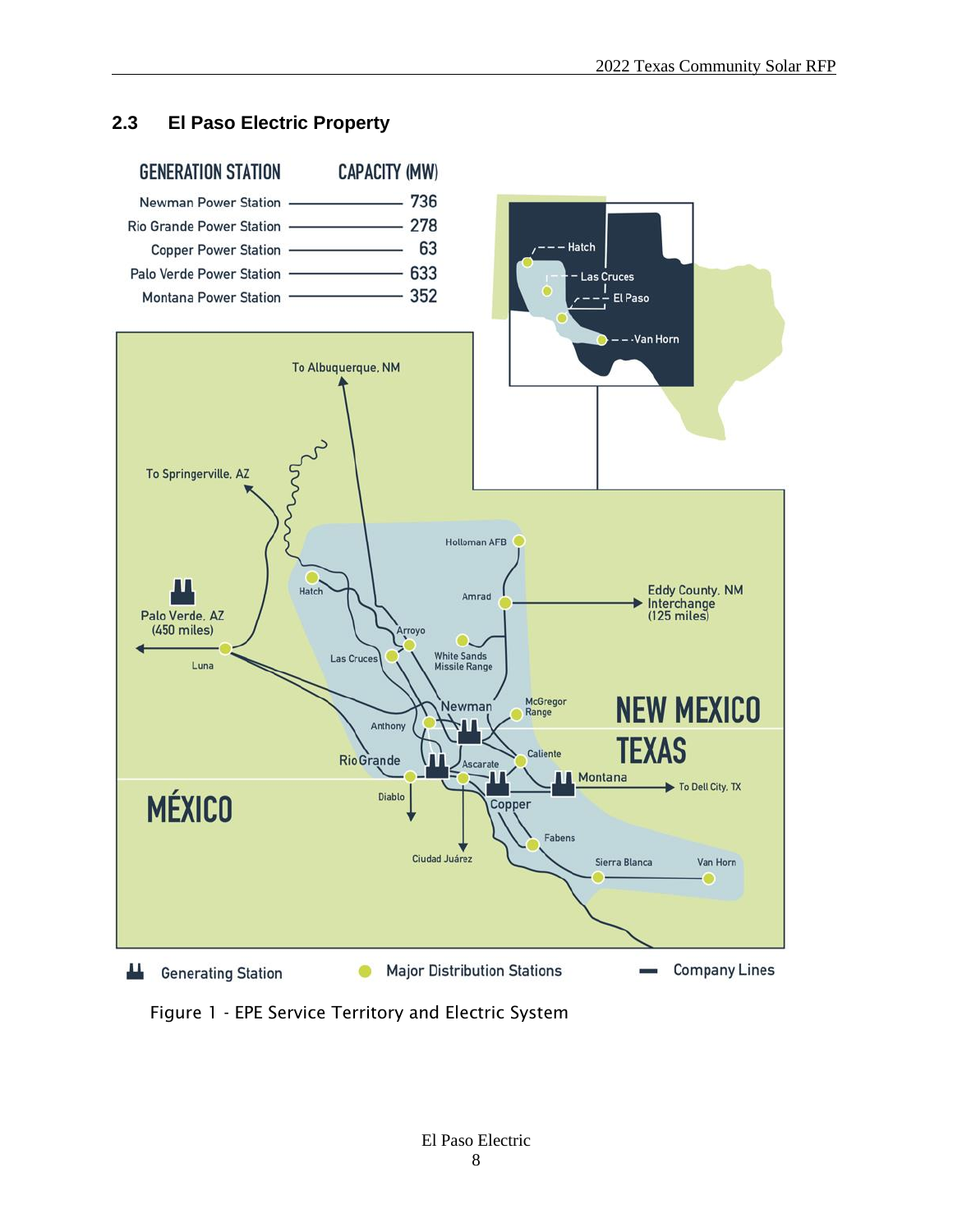## <span id="page-8-0"></span>3.0 ELIGIBLE PROJECT INFORMATION

## <span id="page-8-1"></span>3.1 Eligible Project Structures

EPE will own the EPC Project contracted through this solicitation process. For PPA Proposals, EPE requires an option to facilitate the purchase of the Project preferably no later than year seven of operation. EPE is interested in selecting offers for the project that provides the best value for EPE to include bidder experience in building similar types of utility-scale facilities, quality of major equipment, and lowest total cost over the life of the facility for the expected energy output. Bidders should demonstrate sufficient resources to effectively manage the proposed project.

## <span id="page-8-2"></span>3.2 Eligible Generation Resources

The Project must utilize a proven reliable form of solar technology; including PV systems. For PV submittals, the facilities must utilize either crystalline or thinfilm solar PV technology in a single axis tracking configuration. All major equipment and components must be tier-one rated. In order to be considered, the type of technology and key components proposed must have a minimum of 24 months of established production and use at a single plant location at a scale greater than or equal to the capacity of the facility to be built.

The solar net capacity must represent the expected capacity during the first year of operation, less any losses once the energy is delivered to the facility meter on the project site. The Standard Test Conditions ("STC") for the solar panels must be a solar irradiance of 1000 Watts per square meter and a module cell temperature of 25° Celsius. Bidders should also identify the expected annual degradation factor.

The standards in Attachment 8.3 apply to the Project.

## <span id="page-8-3"></span>3.3 Project Sites

EPE is requiring Bidders to have and provide evidence to EPE of a feasible site(s) selected and at a minimum have a firm option to purchase or lease to demonstrate site control with landowner(s) and other stakeholders that may impact the execution of the land purchase or lease. For sites on federal or state land, alternate documentation may be considered. Each proposal should include a proposed site for the location of the Project. Bidders are responsible for complying with all permitting requirements. At the completion of the Project any land rights must be transferable and assignable to EPE.

EPE reserves the right to offer Bidders a site within its portfolio.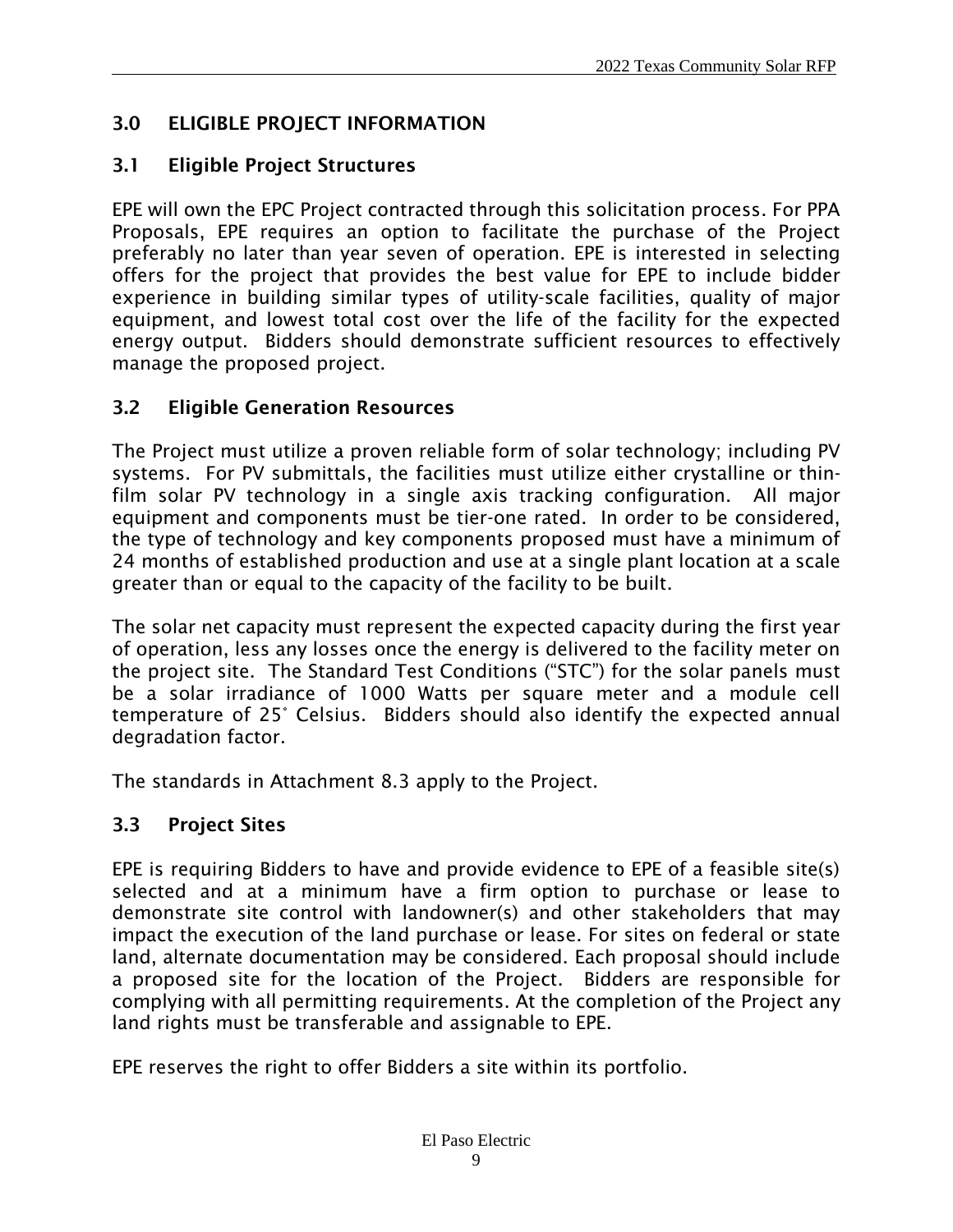### <span id="page-9-0"></span>4.0 BIDDER TERMS

#### <span id="page-9-1"></span>4.1 Pricing

- a. Proposals must include all costs necessary to deliver capacity and energy from the facility to the EPE system including, but not limited to, construction and interconnection of the facility. Bidders are allowed to submit more than one proposal, suggesting different Project site location(s); however, pricing should be kept separate. Bidders are also allowed to submit both an EPC Proposal and a PPA Proposal. All proposal terms, conditions, and pricing are binding through the final selection notification, subsequent negotiations, as well as regulatory approvals.
- b. By submitting a Proposal, each Bidder agrees to make available to the Company at any point in the bid evaluation process any financial data associated with the Bidder and its proposed project so the Company may independently verify the Bidder submitted information. Financial data may include, but shall not be limited to, data supporting the economic life of the facility, the fair market value of the facility, and any and all other costs (including debt specific to the asset being proposed) associated with the Bidder's Proposal. The Company may also use financial data contained in Bidder financial statements (e.g., income statements, balance sheets, etc.) as necessary.

#### <span id="page-9-2"></span>4.2 Collusion

By submitting a proposal to EPE in response to this RFP, the Bidder certifies that the Bidder has not divulged, discussed, or compared its Proposal with any other Bidder(s) and has not colluded whatsoever with any other Bidder or third parties with respect to this or other Proposals.

#### <span id="page-9-3"></span>5.0 RFP SCHEDULE

The following schedule and deadlines apply to this solicitation:

| RFP Issuance Date                         | February 1, 2022  |
|-------------------------------------------|-------------------|
| Notice of Intent to Bid Due Date          | February 22, 2022 |
| <b>Pre-Bid Meeting</b>                    | March 8, 2022     |
| <b>Final Submission of Questions Date</b> | March 22, 2022    |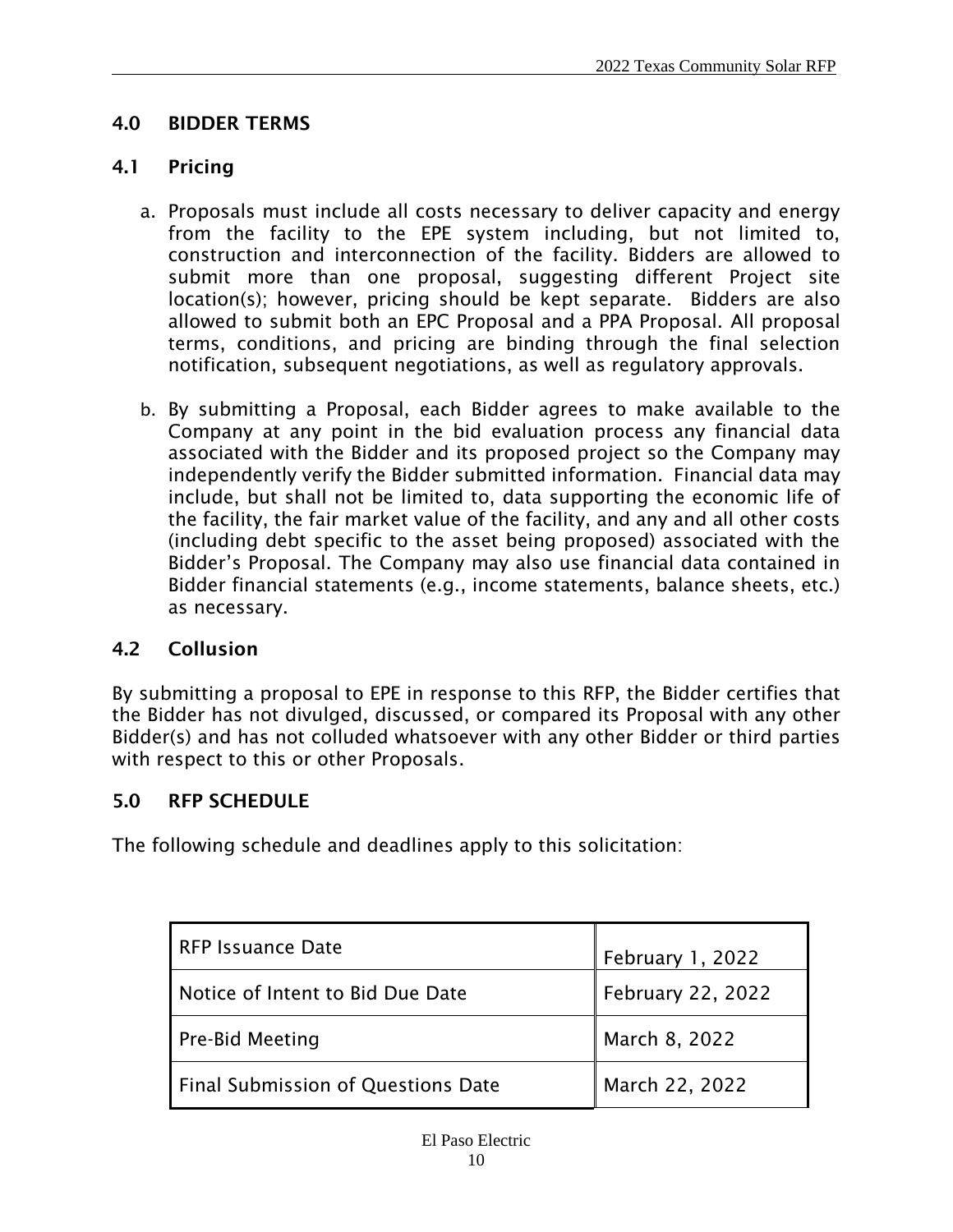| <b>Response to Questions</b>                 | March 28, 2022     |
|----------------------------------------------|--------------------|
| <b>Proposal Due Date</b>                     | April 4, 2022      |
| <b>Shortlisted Bidders Notification Date</b> | April 25, 2022     |
| Best and Final Proposals Due                 | May 9, 2022        |
| EPE Selection of Project(s) Tentative Date   | May 31, 2022       |
| <b>Contracts Negotiations Tentative Date</b> | September 30, 2022 |
| Regulatory Approvals, Rate Approval          | May 1, 2023        |
| Notice to Proceed                            | May 8, 2023        |
| <b>Target Commercial Operation Date</b>      | May 7, 2024        |

EPE reserves the right to modify, cancel, or withdraw this RFP and to revise the schedule specified above if, at EPE's sole discretion, such changes are necessary. To the extent reasonably possible, EPE will inform Bidders that have filed a Notice of Intent to Bid of any schedule change.

#### <span id="page-10-0"></span>5.1 RFP Issuance

EPE will post its Texas Community Solar Project RFP on EPE's website [\(https://www.epelectric.com/company/request-for-proposals\)](https://www.epelectric.com/company/request-for-proposals) on the RFP issuance date.

Bidders who intend to bid must confirm receipt of the RFP invitation via e-mail to EPE's point of contact, Louie Gonzalez at the following email address:

[louie.gonzalez@epelectric.com](https://livelink/contentserverdav/nodes/102744859/louie.gonzalez%40epelectric.com)

## <span id="page-10-1"></span>5.2 Notice of Intent to Bid

Bidders must submit a Notice of Intent to Bid, included as Attachment 8.1, by 5:00 pm Mountain Daylight Time (MDT) on February 22, 2022. The Notice of Intent to Bid may be submitted via email or facsimile to Louie Gonzalez at [louie.gonzalez@epelectric.com](https://livelink/contentserverdav/nodes/102744859/louie.gonzalez%40epelectric.com) or (915) 543-4073. Failure to submit a Notice of Intent to Bid will result in exclusion from participation in the bidding process.

It is the sole responsibility of the Bidder to ascertain that the Notice of Intent to Bid is received by EPE prior to the date and time specified.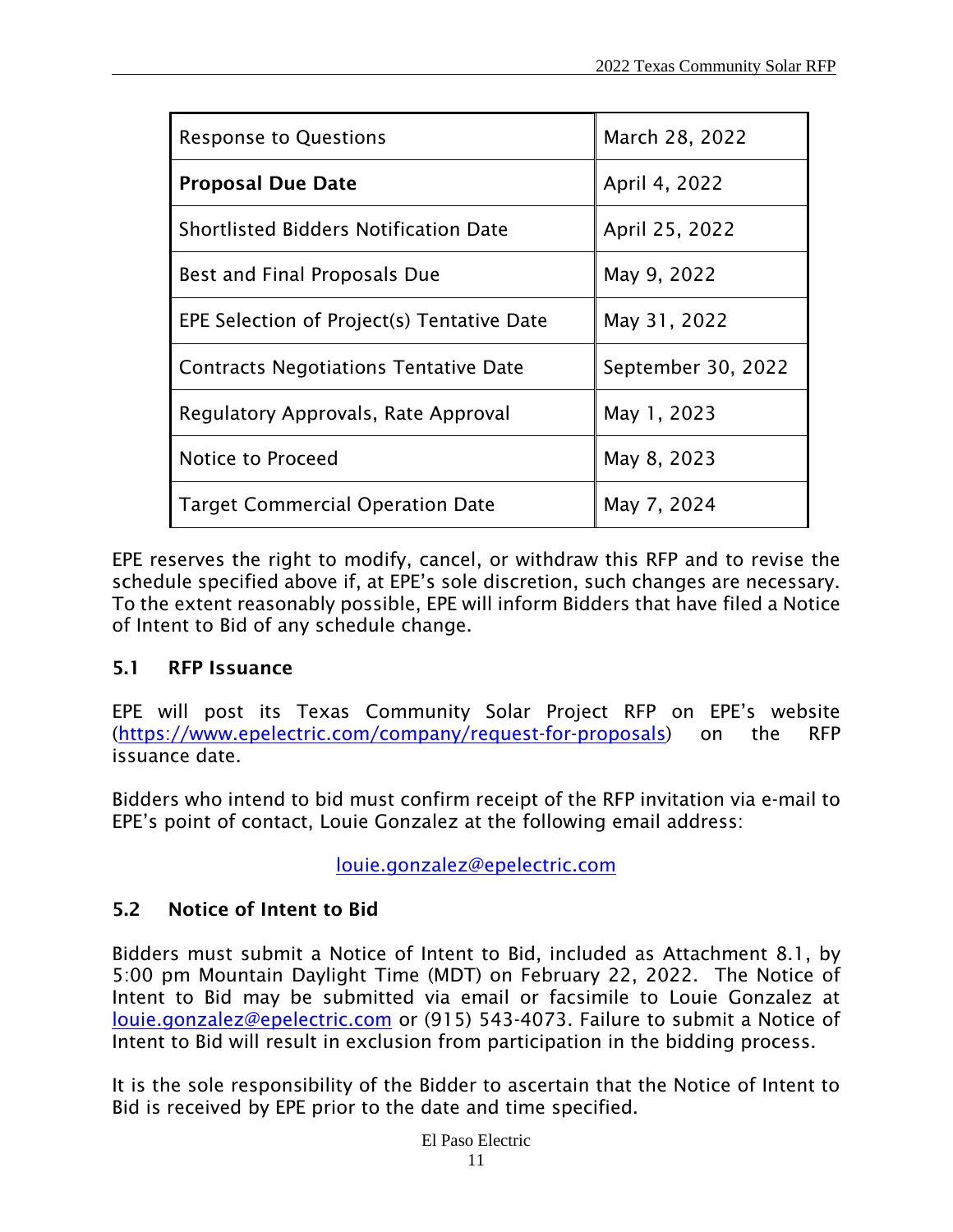Receipt of the Notice of Intent to Bid will be confirmed via e-mail response from EPE to the Bidder.

#### <span id="page-11-0"></span>5.3 Final Submission of Bidder Questions

All questions related to the RFP must be submitted by March 22, 2022, via email to the following EPE representative to ensure a response prior to the proposal due date.

> Louie Gonzalez Contract Negotiator 100 North Stanton Street El Paso, Texas 79901 Fax: (915) 543-4073 E-mail: louie.gonzalez@epelectric.com

EPE will prepare responses to questions received and distribute the questions and responses to Bidders that filed a timely Notice of Intent to Bid. Responses will be distributed to such Bidders with the question included but will not identify who originally submitted the question. Any questions related to the RFP must be submitted in writing via email.

#### <span id="page-11-1"></span>5.4 Proposal Due Date

Proposal must be received at EPE's offices to the attention of Louie Gonzalez, Contract Negotiator, 100 North Stanton Street, Location #121, El Paso, Texas 79901 and uploaded to Kiteworks Secure Workspace by 5:00 pm MDT on April 4, 2022. Any proposal submitted after the due date will be excluded from consideration.

Two hard copies of the Proposal must be submitted. In addition, a soft copy of the Proposal must be uploaded to Kiteworks Secure Workspace. The email address supplied on the Notice of Intent to Bid (Attachment 8.1) will be used to provide access to Kiteworks Secure Workspace. A link to upload Proposal will be provided by EPE in a timely manner, any issues when accessing or uploading the Proposal should be communicated to EPE by email: [louie.gonzalez@epelectric.com](https://livelink/contentserverdav/nodes/102744859/louie.gonzalez%40epelectric.com) before the deadline. Facsimile submittals will be excluded from consideration.

Bidder is solely responsible for ensuring the Proposal is received by EPE in accordance with the RFP instructions prior to the date and time specified, and at the place specified. EPE will not be responsible for any delays in mail, or by common carriers, by transmitting errors, or mislabeling.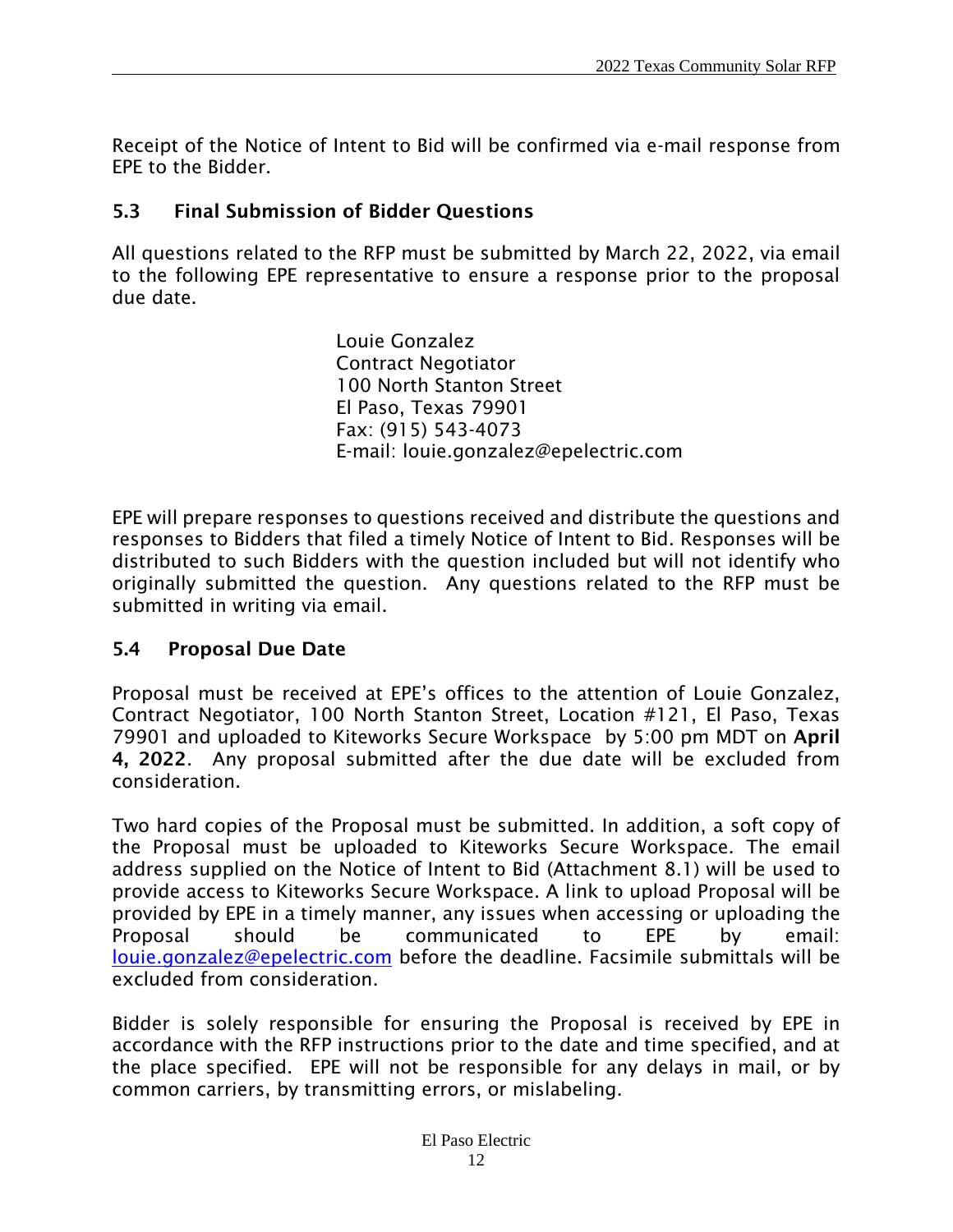## <span id="page-12-0"></span>5.5 Tentative Date for Selection of Projects

Following a review of technical, economic, and potential environmental factors, EPE will make a determination if the project best meets its objectives and may initiate negotiations with Bidder. EPE intends to select a project and notify selected bidder by May 31, 2022.

### <span id="page-12-1"></span>5.6 Tentative Date for Contract Discussions

Should EPE choose to initiate negotiations with Bidder, the tentative date for completion of contract negotiations with the Bidder is September 30, 2022. Any contract between EPE and Bidder will be conditioned upon approval by EPE's board of directors and regulatory approval by the PUCT or other regulatory bodies. EPE, at its sole discretion, reserves the right to reject any proposed contract(s) that result from this RFP for any reason including if subsequently issued regulatory approvals or authorizations are subject to conditions, including ratemaking treatments, which are unacceptable to EPE.

#### <span id="page-12-2"></span>5.7 Proposal Validity

Each Bidder must hold its proposal open and valid for a period of 365 days following the submittal and during the time necessary to complete state regulatory approvals.

#### <span id="page-12-3"></span>5.8 EPE Purchase of Bidder's Facility

Flexibility is afforded to Bidders regarding the facility's characteristics, as may be necessary to meet the requirements of the RFP. Proposals for Projects whose production bid amounts would exceed EPE's required AC capacity will not be considered.

EPE is requiring Bidders to have a feasible site(s) selected and at a minimum have and provide evidence to EPE of site control with the landowner(s) and other stakeholders that may impact the execution of the land purchase or lease in the form of an option to purchase or lease. For sites on federal land, alternate documentation may be considered. EPE has a preference for projects on land owned by the Bidder, but EPE may, at its sole discretion, consider proposals based on projects built on leased land.

EPE is not and will not be responsible for site selection, land acquisition, environmental permitting, and water upgrades/infrastructure fundamental to the Project's successful completion. The entirety of an EPC Project shall be transferable and assignable to EPE upon completion, while PPAs shall provide for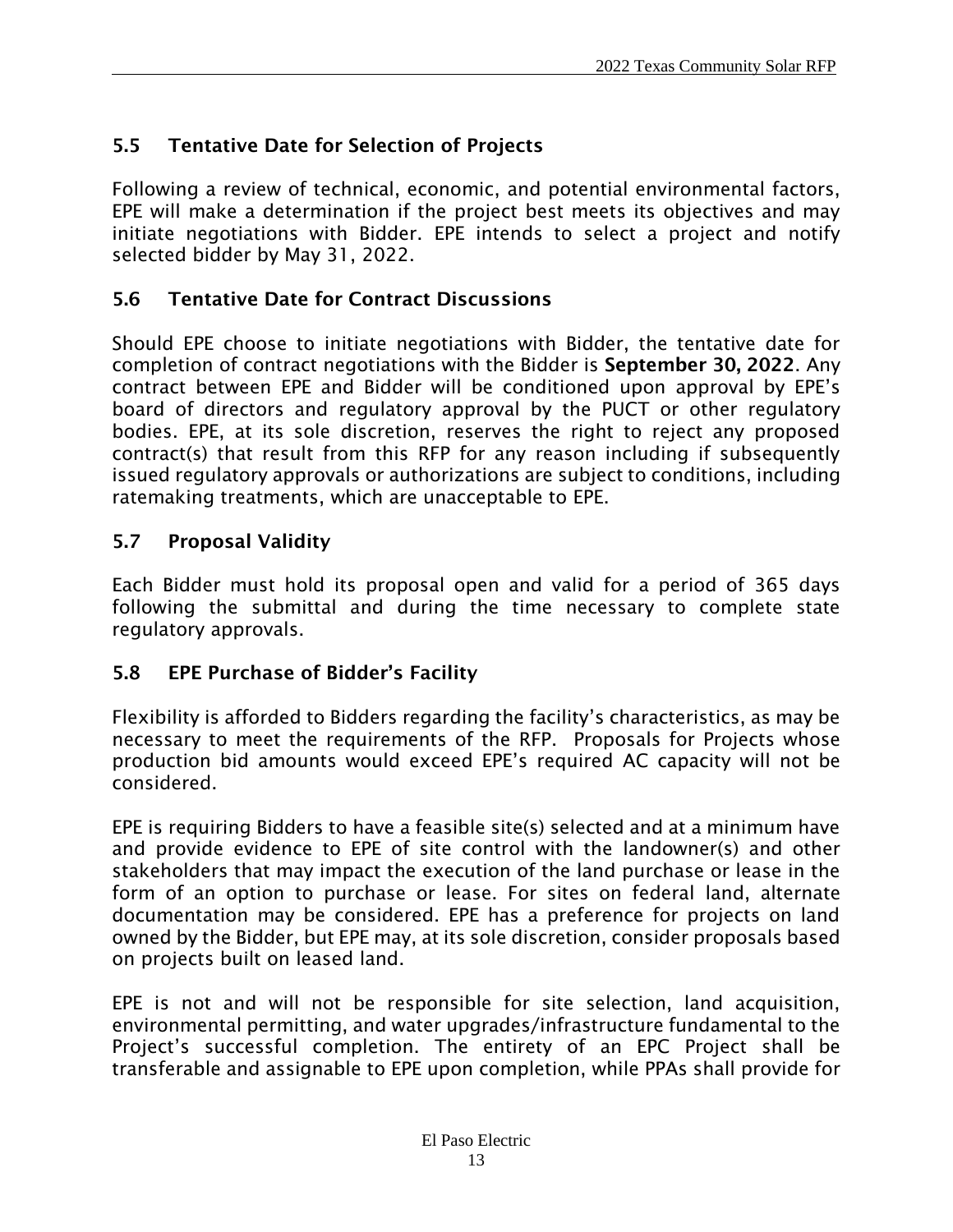the transferability of the Project as soon as economically reasonable for the Project but no later than year seven of Project operation.

Proposals must also provide an available energy profile (MWh or kWh) on an hourly basis for an average day in each month using the template provided by EPE as Attachment 8.4. EPE reserves the right to request additional information from the Bidder regarding limitations or any other details related to the proposal.

EPE is responsible for obtaining any required regulatory approvals, but Bidder agrees to provide necessary information and cooperation to facilitate such approval. Bidders are responsible for acquiring and maintaining all applicable present and future federal, state, and local approvals, licenses, permits, or variances and for meeting specific requirements to engineer, procure, and construct any generation facility and any associated interconnection facilities.

For EPC Proposals, Bidders must provide a specific cost forecast for ongoing operations and maintenance ("O&M"). An O&M manual must be provided to EPE that details the maintenance schedule and cycle for the solar facility's components. EPE is also interested in receiving proposals that include ongoing O&M performed by Bidders or a third-party contractor under an O&M contract. Bidder should specify contract terms and operating cost guarantees for this option. Preference will be given to those EPC Proposals that include a guaranteed energy output and capacity coupled with three years of O&M services for the Project.

Bidders must provide specific plans and processes for decommissioning the facility when the end-of-life stage of the units is achieved. The decommissioning plan should include any options and/or services offered by manufacturers of the equipment for safe disposal or recycling of PV/BESS, and processes to remove the facility and restore the premises to its former condition. The decommissioning plan should provide a specific cost forecast for decommissioning and removal of the facility at the end of year 30 of production.

#### <span id="page-13-0"></span>5.9 Interconnection Requirements

A meeting will be scheduled with the selected Bidder to discuss the interconnection requirements and associated costs.

For EPC Proposals, the Project must deliver capacity and energy by directly interconnecting to EPE's distribution system (dependent on location and feeder/system characteristics), further information to be discussed with short list Bidders. EPE is indifferent as to the type of interconnection utilized by the Project for PPA Proposals, but Bidders interconnecting at a transmission level must demonstrate the ability to secure firm transmission paths to EPE's local transmission system.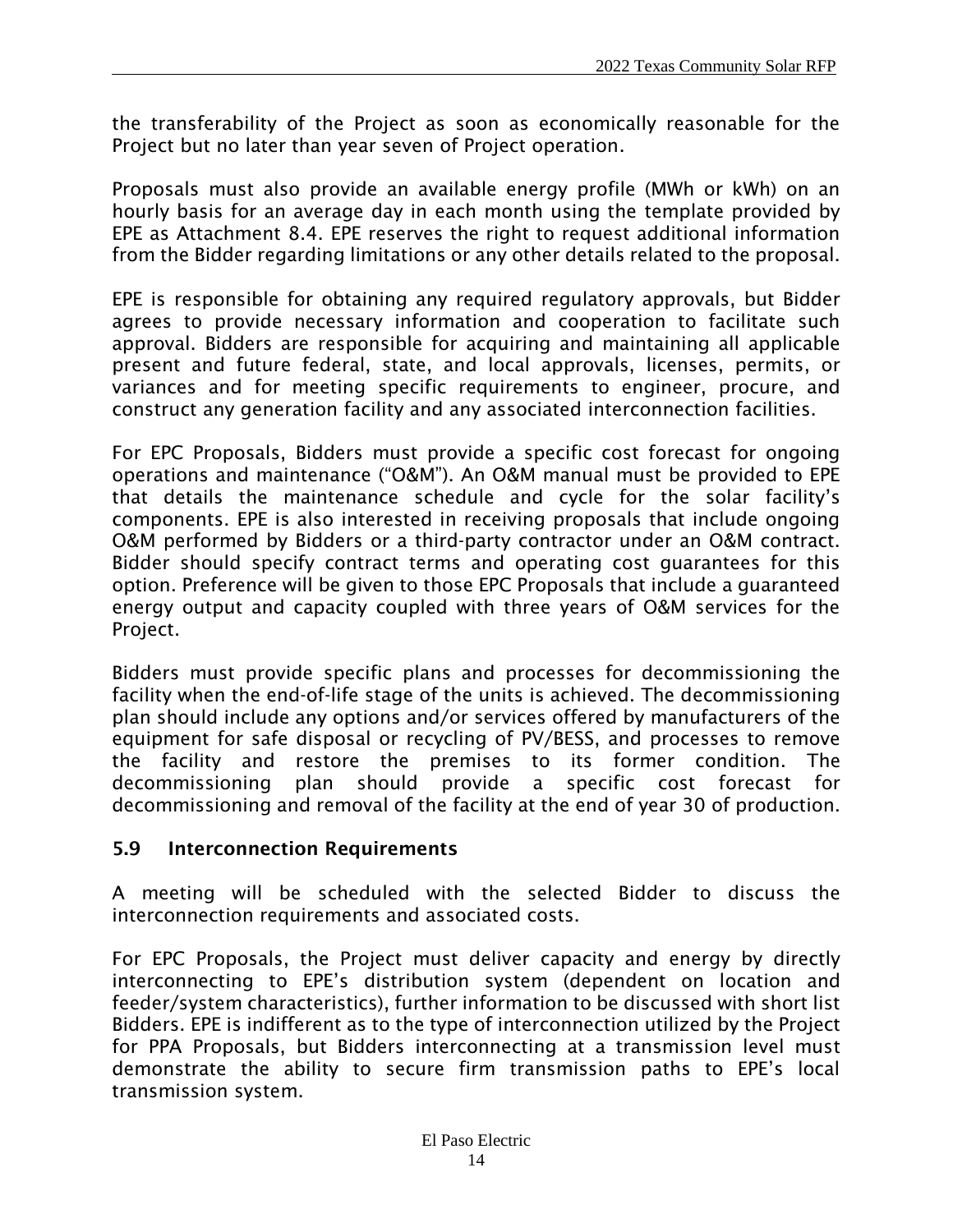For interconnection inquiries relating to this RFP, Bidder must pose questions via email or facsimile to EPE's point of contact:

> Louie Gonzalez Contract Negotiator Fax: (915) 543-4073 E-mail: louie.gonzalez@epelectric.com

#### <span id="page-14-0"></span>6.0 SUBMITTAL PREPARATION INSTRUCTIONS

#### 6.1 General Information

#### a. Currency

Prices and dollar figures must be clearly stated in nominal United States Dollars.

#### b. Schedule

Proposals shall be submitted in strict accordance with the RFP schedule.

#### c. Extensions

EPE is not obligated to grant any extensions to the RFP schedule nor is it obligated to accept late proposals. Any proposal received after the scheduled date may not be considered and the Bidder will be notified of its elimination.

#### d. Reservation of Rights

EPE reserves the right to accept or reject, at its sole discretion, any or all proposals for any reason at any time after submittal. EPE also reserves the right to select an offer that is not the lowest price, if EPE determines that to do so would result in the greatest value to EPE's customers.

#### e. Failure to Comply

Failure to comply with all requirements of this RFP may result in the rejection of the applicable proposal at EPE's sole discretion.

#### f. No Liability

Bidders that submit Proposals do so without legal recourse against EPE or its directors, management, employees, agents, contractors, or independent monitor based on EPE's rejection of any proposal or for failure to execute any agreement in connection with this RFP. EPE will not be liable to any Bidder or to any other party in law or equity, for any reason whatsoever relating to EPE's acts or omissions arising out of or in connection with this RFP. EPE further declares that it will incur no financial liability or obligation for Bidder's costs in preparing proposals.

#### g. Return of Documents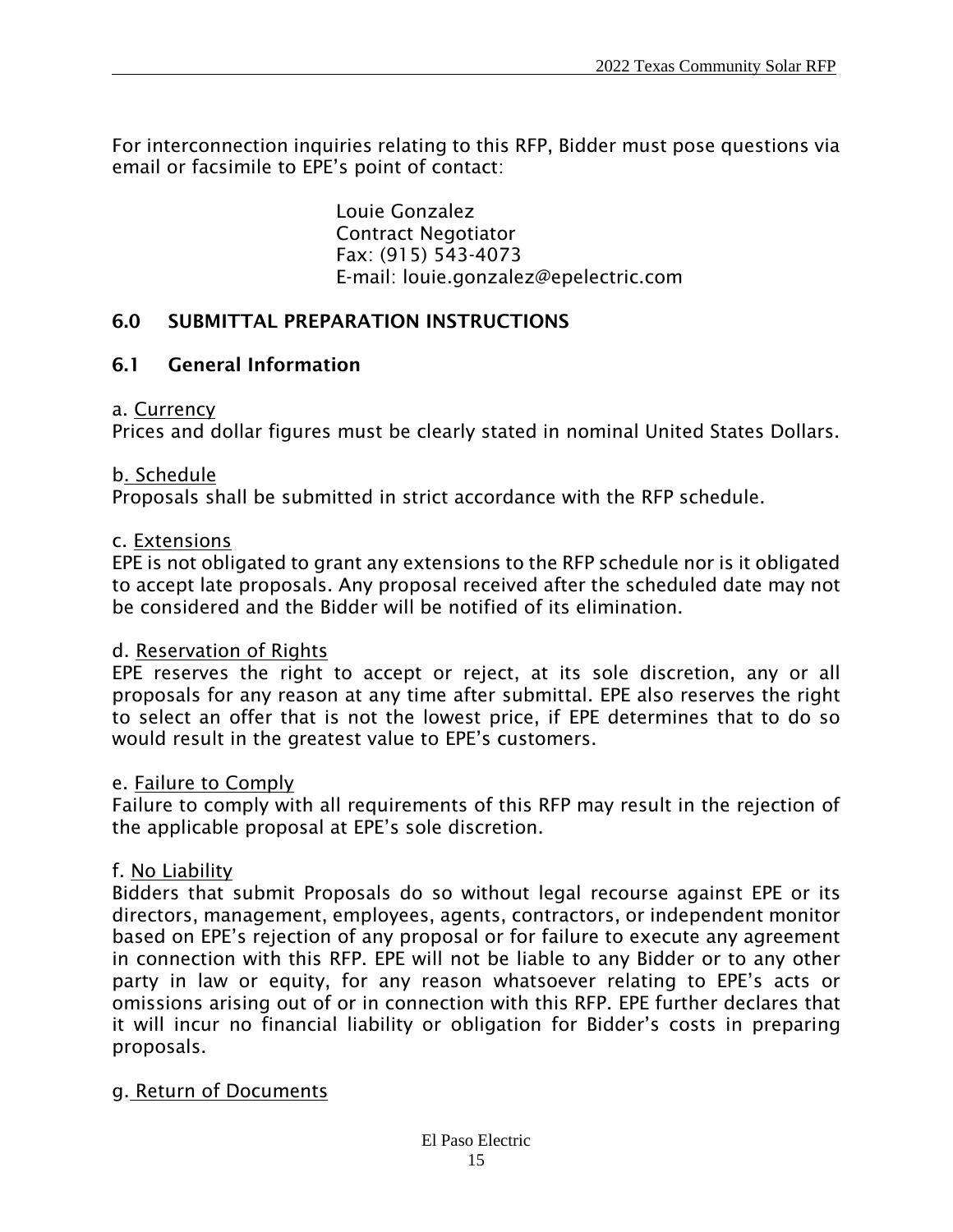None of the materials received by EPE from Bidders in response to this RFP will be returned. All proposals and exhibits will become the property of EPE, subject to the provisions for confidentiality described in this document.

### 6.2 Proposal Content

The Proposal must be prepared in accordance with the guidelines set forth in this section. Failure to follow the preparation instructions may result in the exclusion of the Proposal from consideration. EPE reserves the right to conduct any further due diligence it considers necessary to fully understand and evaluate the proposal.

The Proposal should be organized by section as described below. Each page of the Proposal shall have the following information in the top right-hand corner.

- 2022 Texas Community Solar Project RFP
- Bidder Name

All of the following sections shall be completed or identified as "Not Applicable".

A complete Proposal will include a thorough written discussion about the project, assembled in the following format:

- Tab 1 Executive Summary
- Tab 2 Project Description and Technical Information
- Tab 3 Project Costs
- Tab 4 Experience and Qualifications
- Tab 5 Distribution and Interconnection
- Tab 6 Land Description
- Tab 7 Company Financial Information

#### Tab 1 - Executive Summary

The Executive Summary should provide an overall description of the Proposal. The description should include details whether the Proposal is for an EPC or PPA and about the type of solar energy Project being proposed and key benefits to EPE. At a minimum the summary should specify the technology, size of Project, first year energy output, Project location, Project cost or PPA prices, and an explanation of how and to what extent the Bidder intends to use local distributors, manufacturers, and contractors, where possible, to construct the solar generating facility.

#### Tab 2 – Project Description and Technical Information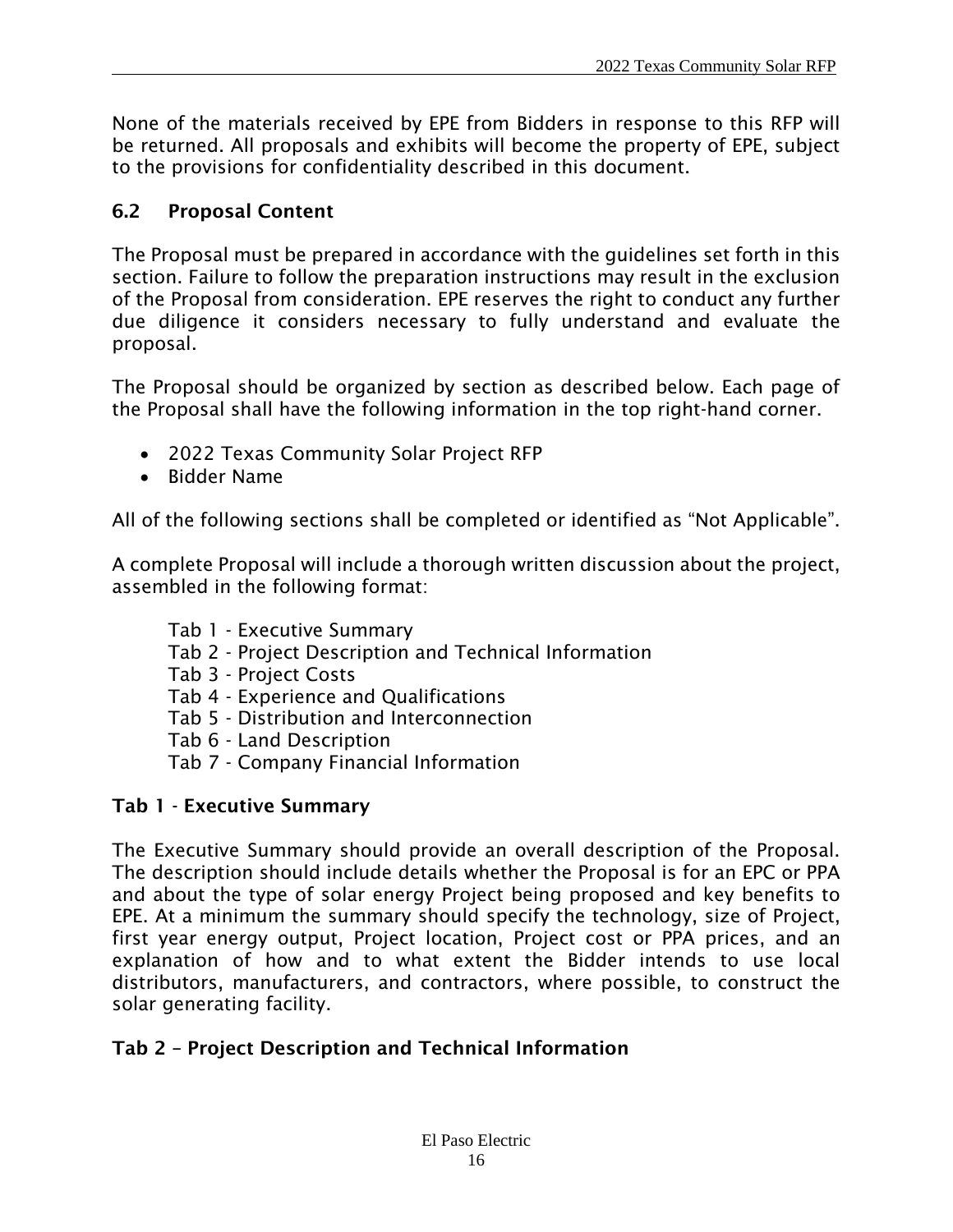All Proposals must include a thorough description of the project including, but not limited to, the following:

#### Project Description

All Proposals must provide a comprehensive description of the Project, including the Project name, proposed location, nameplate AC capacity rating, accredited capacity, in-service date, equipment and configuration, permitting, interconnection plan, milestones, meteorological studies/performance simulation data, and any other pertinent information.

#### Equipment Description

At a minimum, Proposals should indicate for all major equipment the (1) manufacturer; (2) model name and number; (3) key metrics and characteristics of the equipment; (4) performance history of the equipment; (5) terms of product, workmanship, performance, and any other warranties and/or guarantees; (6) contracting status; and (7) availability of equipment and planned delivery dates. Bidders must highlight any smart inverter features that add operational and resilience value to the project.

The following technical information should be discussed in this section, as applicable for the project proposed.

- Equipment data sheets
- Major equipment manufacturers' point of contact
- Description of technology and configuration
- Status of site control consistent with minimum requirements
- Site layout map and characteristics (such as lease agreements, waste disposal, etc.)
- Summary of the commercial operating experience of the equipment used or to be chosen
- Solar/BESS system layout and characteristics
- Electrical interconnection metering
- Level of efficiency
- Solar DC and AC ratings
- BESS DC and AC ratings, charge/discharge ratings
- Annual degradation rate, BESS life cycle
- Communications, control, instrumentation, and protective devices
- Facility limitations that may constrain operation
- Hourly energy profile spreadsheet (Attachment 8.4)
- Proposed construction period
- Project Management
- Quality assurance plans
- Performance guarantees and warranties
- Start-up standard testing
- Factory and performance tests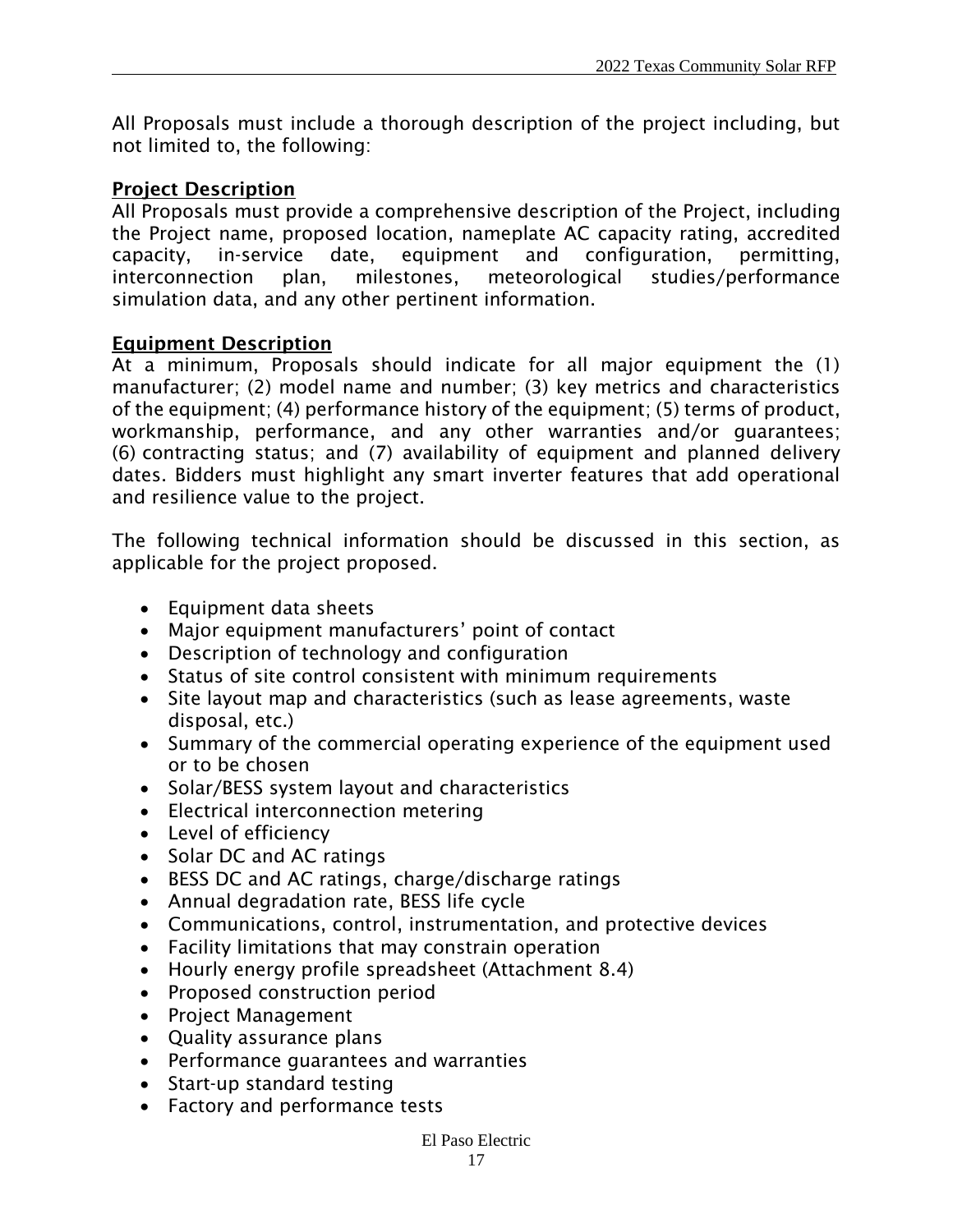- Design life loading (wind, seismic, etc.)
- Description of pre-operational milestones (i.e., construction financing, land lease/purchase completion, commencement, installation, testing and completion dates)
- Description of frequency and duration of scheduled maintenance of facility
- Provide any information that could impact the cost, construction schedule or output capability of the project

#### Project Schedule

All Proposals must provide a detailed schedule of Project development activities and target completion dates for financing, engineering, permitting, notice to proceed, equipment procurement, construction, startup, and commissioning. Proposals must also describe the overall development strategy and work plan that will ensure that the project can be developed in time to meet the proposed commercial operation date.

Bidders must provide a high-level project development and completion schedule along with key milestone dates for the Proposal submitted. Bidder must provide a project schedule which demonstrates how the Bidder intends to mobilize its workforce and resources to complete the Project within the proposed schedule.

The project schedule shall include identifying milestones in PDF, compiled from Microsoft Project.

#### Risk Management and Insurance Program

Bidders shall provide a list of existing insurance contracts, listing policies by coverage, expiration date, insurer and limits per policy. Also, on a per coverage basis, provide current experience modifier and prior Loss History for the last three (3) years. Bidders shall also describe their Risk Management program if insurance coverage will derive from a parent company. Additional information may be requested based on information provided with the original proposal.

#### Operations and Maintenance ("O&M") Plan

Bidders shall describe the operations and maintenance plans or services for the generation facilities associated with their Proposals. Bidder should discuss the current or expected O&M plan, including staffing, budget, management and control over any facility, authority over the O&M budget, and guarantees on O&M costs. Additionally, Bidder should provide a description of the basic philosophy for performing O&M and include a discussion of contracting for outside services, if applicable. For EPC Proposals, Bidders are required to submit the cost of a three-year O&M service plan with the option to extend.

#### Decommissioning Plan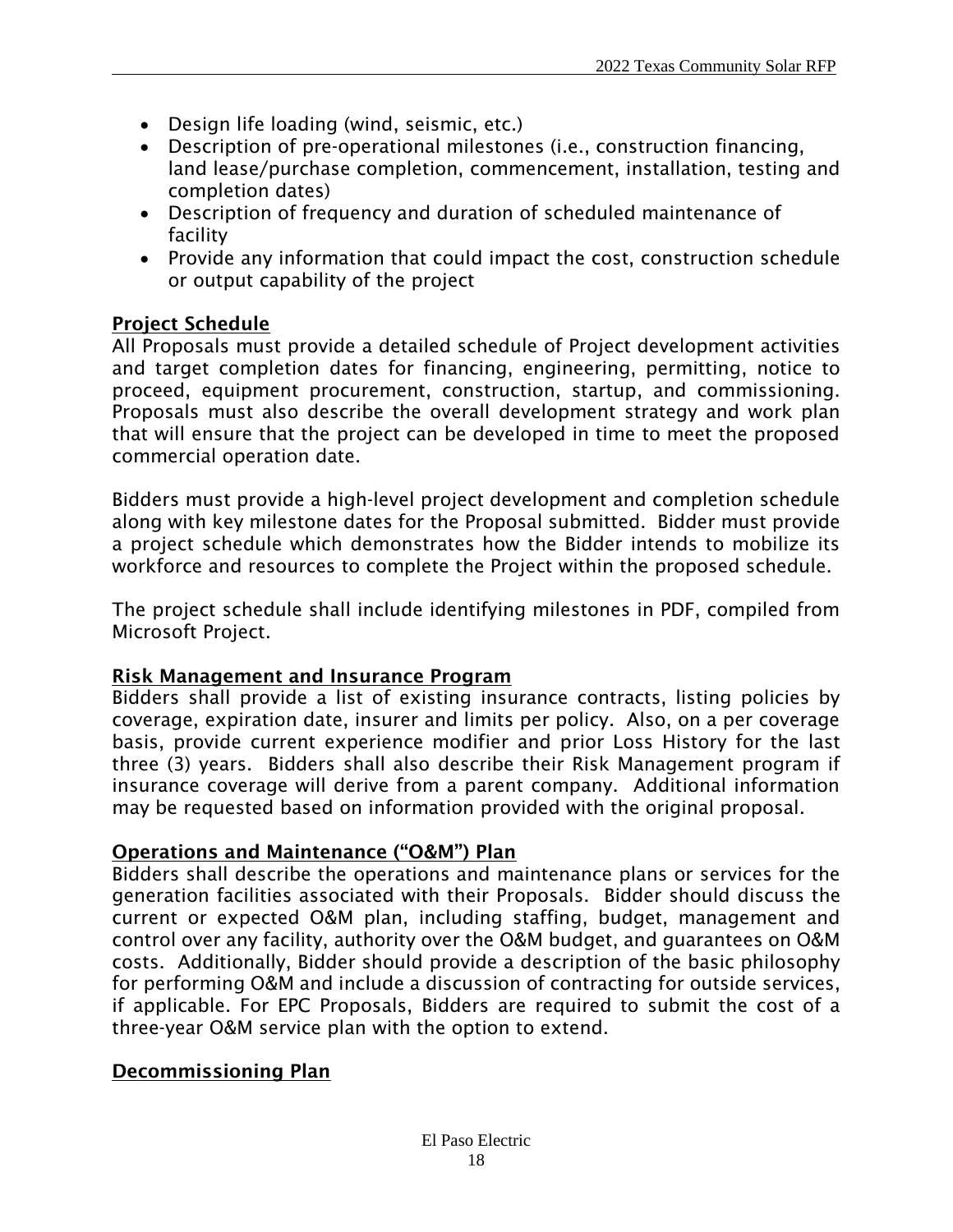Bidders shall describe decommissioning plans or services for the generation facilities associated with their Proposals. Bidders should discuss current and/or expected decommissioning plans, including staffing, budget, processes, etc. The decommissioning plan should guarantee that the premises will be restored to its former condition. Bidders are required to submit a cost forecast for decommissioning and removal of the facility at the end of year 30.

#### Permitting Status

Proposals must describe all federal, state, and local permits that will be required for the Project and state whether any permits have been secured, and if not, whether applications have been filed. Proposals must report on the status of any pending applications and any feedback from permitting agencies and describe the expected time frame to obtain the necessary permits after application submittal to agencies.

#### Regulatory and Environmental Compliance

Bidders are exclusively responsible for meeting all required federal, state, and local permits, licenses, approvals and/or variances, current or future. Bidders are required to demonstrate that all required permits have been attained or provide a specific timeline for future permit approval.

Provide information on the following as applicable.

- o Regulatory permits
- $\circ$  Environmental Clearance for sensitive resources (such as cultural, protected species, etc.)
- $\circ$  Other applicable permits

## Tab 3 –Project Cost

EPC Proposals must clearly state the solar and optional BESS installed facility cost, land cost, and interconnection costs separately. EPC Proposals must include an itemized breakout of the Project costs including, but not limited to, solar only, solar plus battery option, land, distribution system, modules, inverters, transformers, balance of plant, installation labor, engineering, O&M service plan, decommissioning plan, taxes, etc. Bidders must offer project costs valid for at least 365 days following the proposal due date and during the time required for EPE to obtain any regulatory approvals.

PPA Proposals must clearly state the PPA price. EPE will only consider fixed PPA pricing options for energy (at a cost per megawatt hour) and/or capacity (cost per kilowatt per month). Bidders shall provide a specific formula for contract energy and capacity pricing and include a description of the proposed price formula for each component (e.g., if the Project includes a BESS, what is the fixed price for solar energy and what is the fixed capacity charge for the battery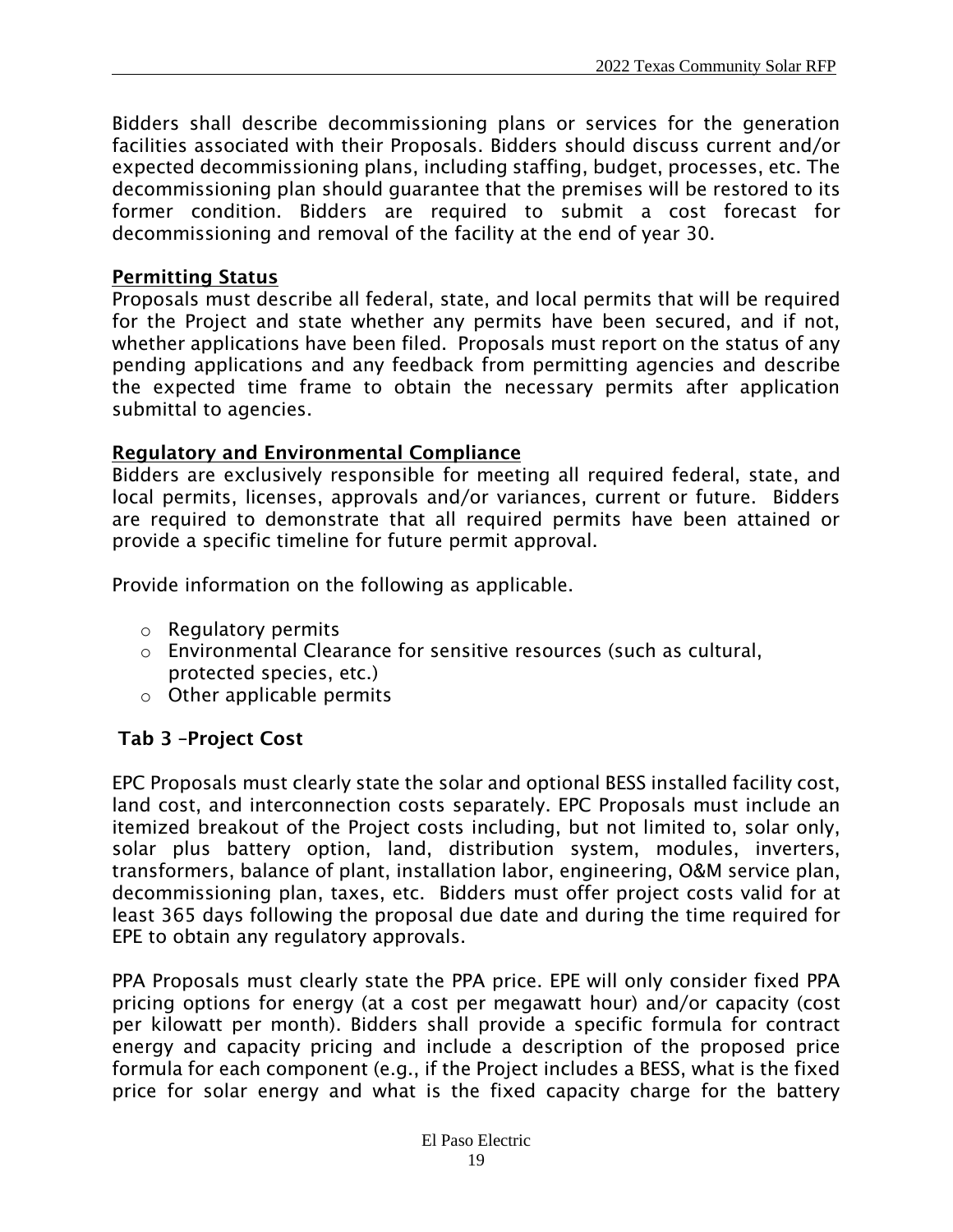storage). Additionally, to the extent possible, the purchase price for the Project on the option date or a formula for determining the purchase price that facilitates a transfer within the desired time period.

## Tab 4 – Experience and Qualifications

The capability and experience of any Bidder must be demonstrated to provide assurance that the Bidder, and any other party involved in the Proposal, has adequate competence, resources and skill. Each Proposal must include the following information as a minimum.

- Description of technical experience, specifically with respect to solar energy facilities similar to those proposed and collaboration efforts with electric utilities, if any
- Description of operations and maintenance experience including megawatts monitored and maintained, years providing O&M services, experience with different types of panels and technologies, and number of team members dedicated to O&M services
- Description of completed projects, total megawatts installed and customers with a specific identification of projects on which the Bidder has served as an EPC contractor, PPA provider, or similar role.
- Years in business
- Description of financial backing
- Description of major components directly manufactured by bidder and those that will be procured from another company
- Description of licenses applicable at project location
- References for similar projects

#### Tab 5 – Transmission, Distribution and Interconnection

EPC Projects must interconnect at distribution grid voltage level with the EPE System, while PPA Projects may interconnect at either the distribution or transmission grid voltage level. Bidders should describe and include possible point(s) of interconnection with the EPE system and/or list any possible upgrades needed/recommended to be able to interconnect the Project at the proposed point. Proposals should include a listing, description, and associated timing for required permitting up to the interconnection point/facilities.

## Tab 6 – Land Description

Provide legal description and location of the proposed land. Include current site control and plan to provide site control to EPE. EPE is requiring Bidders to have and provide evidence to EPE of a feasible site(s) selected and at a minimum have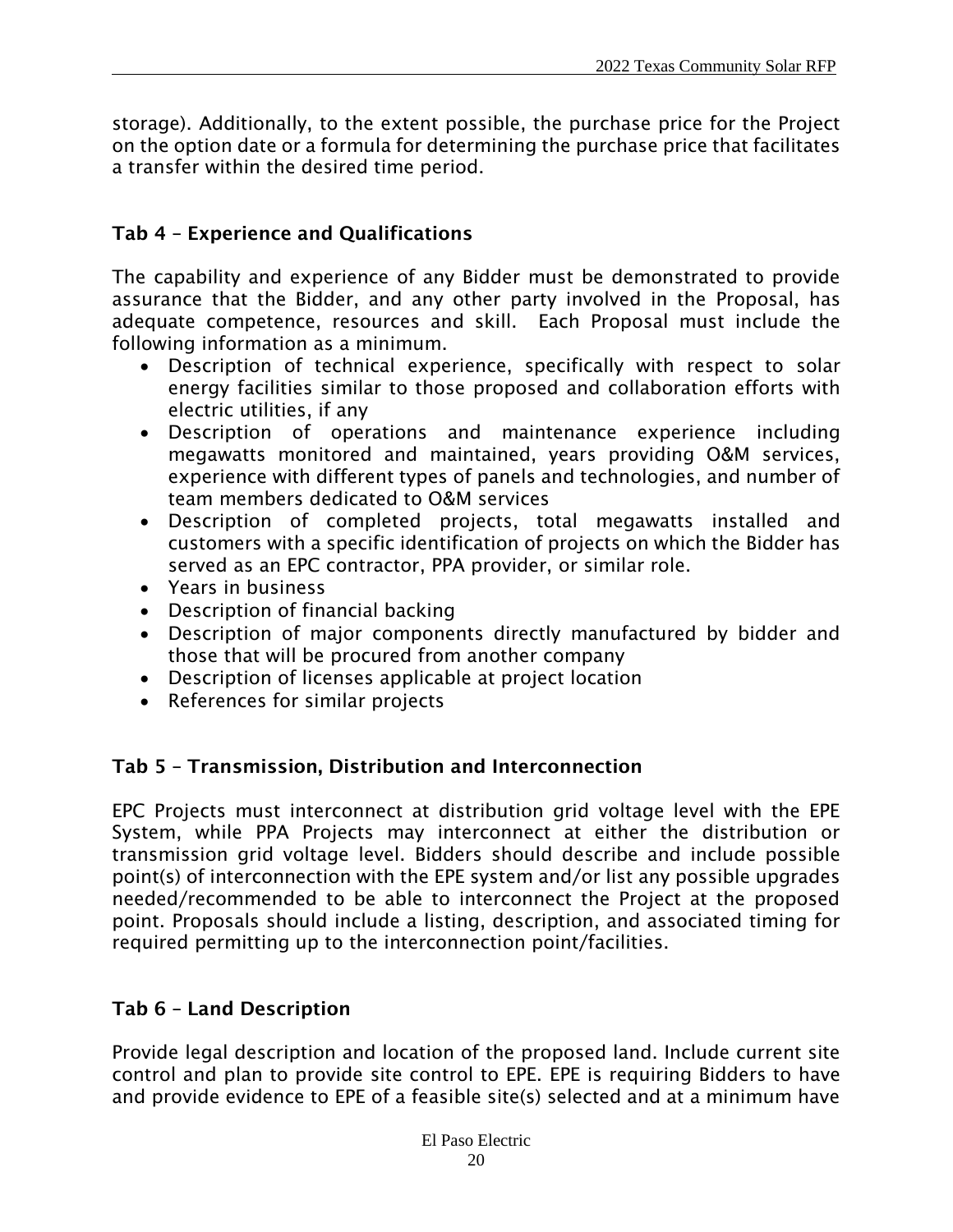a firm option to purchase or lease to demonstrate site control with landowner(s) and other stakeholders that may impact the execution of the land purchase. Bidder is to provide a KMZ file of the property outlining the available area.

## Tab 7 – Financial Information

The financial viability of any proposal must be demonstrated to provide assurance that the Bidder, and any other party involved in the proposal, has adequate financial capability. Each proposal must include the following information at a minimum:

- Most recent financial report for the Bidder and any other parties involved, or most recent copy of Certified Public Accountant ("CPA") audited (or Reviewed) income statement, balance sheet and cash flow statement
- Provide Annual reports for the three most recent fiscal years that include CPA audited (or Reviewed) financial statements or CPA audited (or Reviewed) consolidated income statement and balance sheet for the three most recent fiscal years
- Investment rating of Bidder or its parent company by Moody's and/or Standard & Poor's as applicable
- Description of any current credit issues raised by rating agencies, banks, or accounting firms
- Partnerships within the financial community
- Description of construction financing for the project, include any financing commitments and available lines of credit
- Megawatts of past financed projects
- Financial guarantees from affiliates or others, as appropriate

Note: EPE will request that the selected Bidder provide points of contact for financing partners/institutions and manufacturers providing lines of credit, a list of all lawsuits, regulatory proceedings, or arbitration in which the Bidder or its affiliates or predecessors have been or are engaged in that could affect Bidder's performance of its bid. Identify the parties involved in such lawsuits, proceedings, or arbitration, and the final resolution or present status of such matters.

## <span id="page-20-0"></span>7.0 EVALUATION PROCESS

EPE will assess the proposal, pursuant to the requirements of the RFP and the evaluation criteria developed by EPE. EPE will evaluate bids based on all-in turnkey installed cost, overall cost or PPA price per kWh and life cycle cost on a net present value basis, utilization of local inputs, and other relevant factors. The assessment will consider economic and technical factors. EPE does have a preference for EPC Proposals and will assess Proposals accordingly.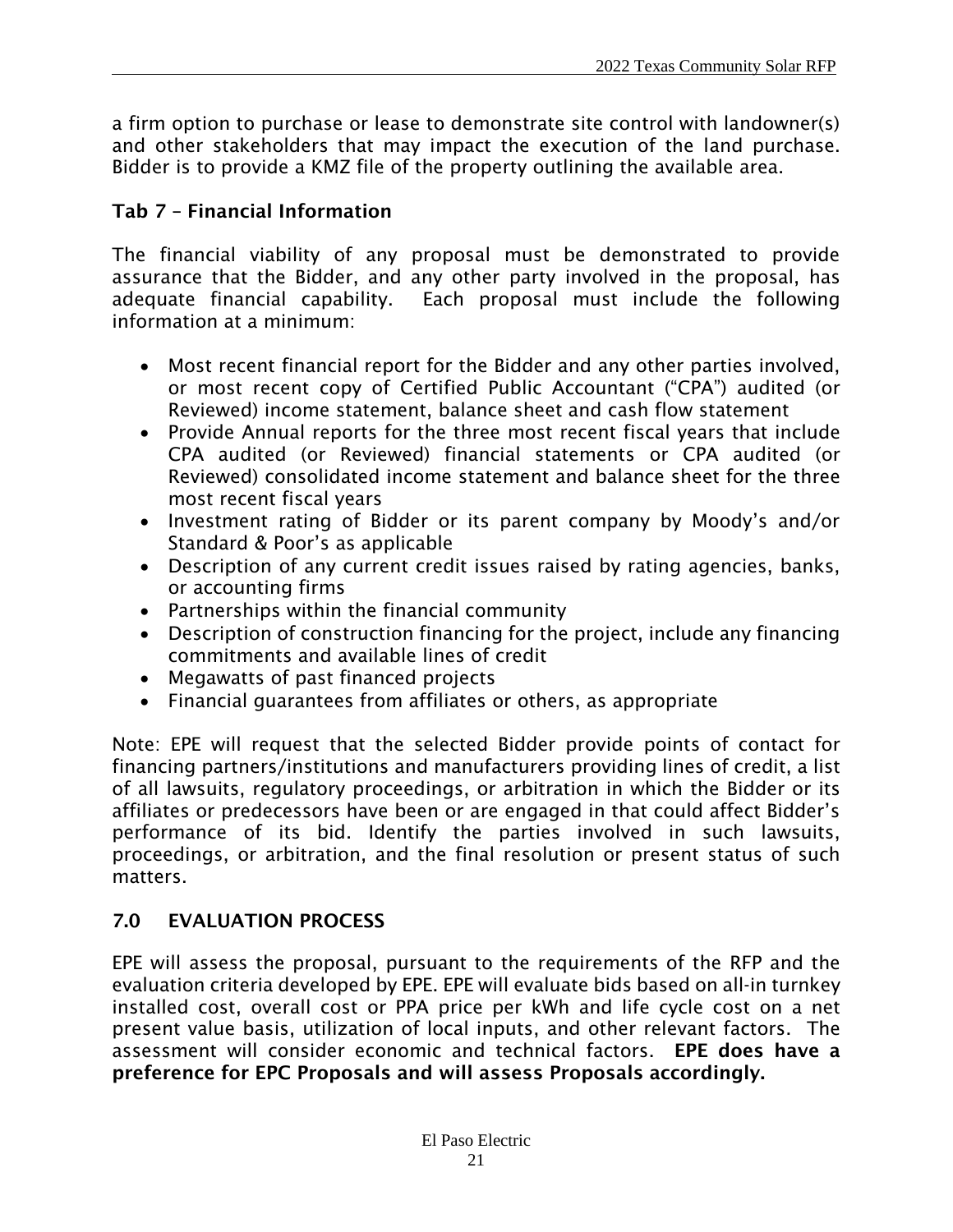#### Proposal Review

EPE will use both quantitative and qualitative criteria to evaluate Proposals. EPE will first determine if each Proposal satisfies the threshold requirements summarized below. Only those Proposals that satisfy the requirements of the screening evaluation will be further evaluated. If at any time during the evaluation process, EPE determines that a Proposal does not meet its requirements, including timely submission of all documents pursuant to this RFP, such Proposal will no longer be considered for this RFP and EPE will notify the Bidder accordingly during its notification process.

Favorable proposal characteristics include:

- Solar Projects EPE seeks Projects utilizing established solar energy technologies
- Low Cost EPE seeks Proposals that will provide low-cost energy
- High Efficiency and Performance Proposals that provide high efficiency and performance will provide additional value to EPE
- Completeness and Responsiveness Proposals must meet all criteria set forth in the RFP. A thorough explanation of all aspects of the proposal should be included. Detailed Project Engineering should be provided.
- Financial Viability and Creditworthiness Success of the Project relies on the financial capabilities of all parties involved; Bidders should have a proven financial track record and be able to provide documentation that demonstrates access to financial resources required to complete the Project
- Experience EPE seeks Proposals from Bidders that possess extensive engineering, construction, technical, operating and maintenance experience, and a history of successful projects of a similar nature
- Compliance with Texas and New Mexico regulations

## Threshold Evaluation

## Step 1 – Bid Eligibility Determination

Each Proposal will be reviewed to determine if it meets the requirements outlined in this RFP. The Company reserves the right to reject any, all, or portions of any Proposal received for failure to meet any criteria set forth in this RFP. The Proposal must be submitted on time and comply with the submission instructions.

#### Step 2 – Initial Bid Screening Process

The Company will calculate the levelized cost per megawatt hour ("\$/MWh") for each bid based on information provided in the Proposal and will rank the results from lowest cost to highest cost. A reasonable number of the lowest priced Proposals will be identified for further evaluation efforts. Bidders are advised that PPA price and total life cycle cost will be a major factor in EPE's evaluation,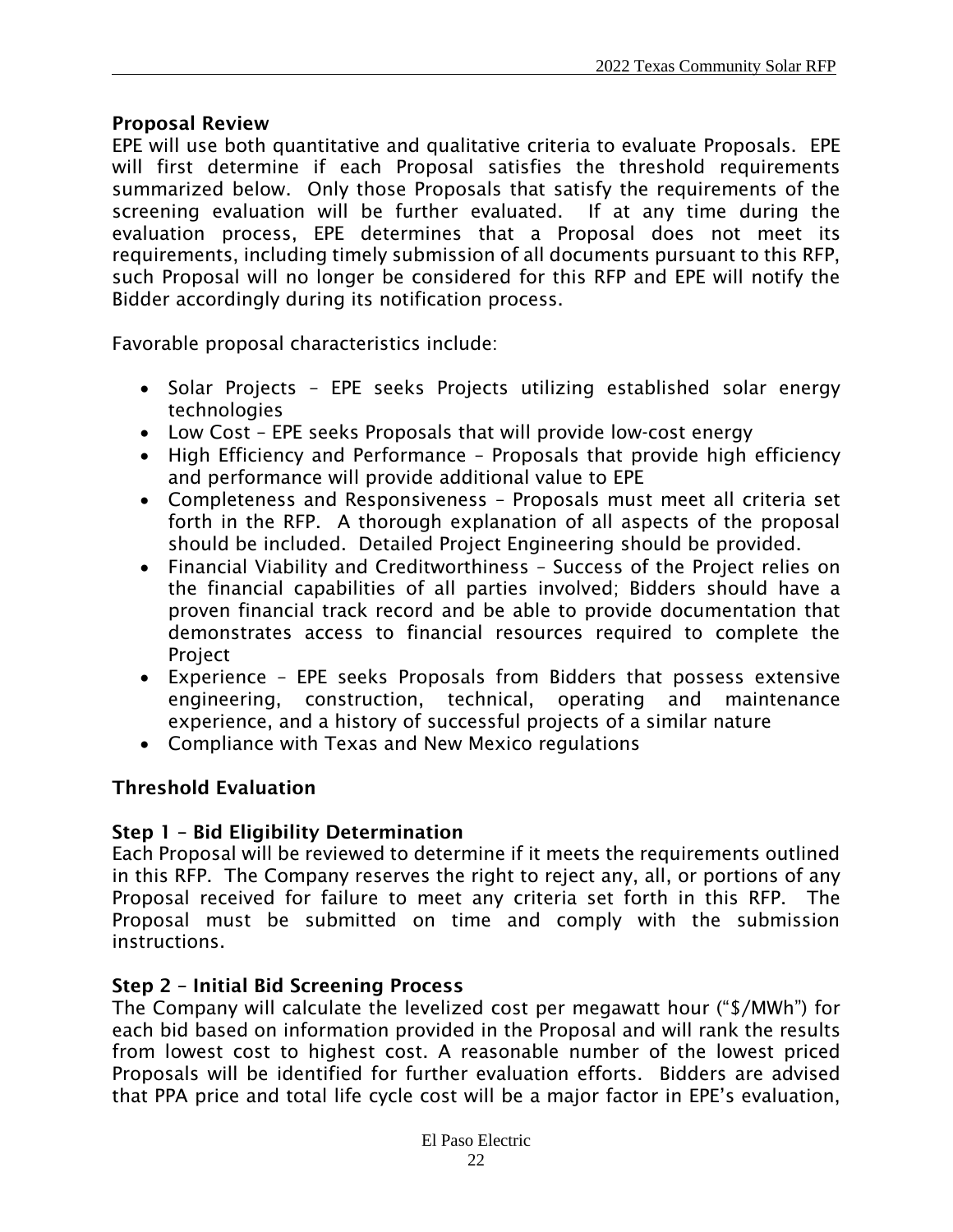but EPE will also consider other qualitative and quantitative factors. Proposals with prices significantly above the others may not receive further screening evaluation.

#### Step 3 – Due Diligence

The Company will conduct due diligence efforts on those proposals that pass through the initial screening process described in Step 2.

#### Other Due Diligence

The Company will conduct other due diligence as part of the overall bid evaluation process, including, but not limited to, consideration of the following Proposal characteristics:

- Bidder or developer experience
- Financial strength/credit worthiness of the bidder
- Reasonableness of the generation profile proposed
- $\cdot$  Financing plan $\cdot$  Development, construction and operation experience
- Solar technology, availability, and warranties
- Risk Management, coverages, loss histories, description of program
- Environmental permitting and compliance
- Safety record• QA/QC experience
- Project operational characteristics
- Supply-Chain risk
- Counterparty viability
- Transmission or distribution access plan feasibility and arrangements
- Transmission or distribution upgrades schedule assessment
- Construction and equipment supply plans and arrangements
- Operations & Maintenance Plan
- Project execution planning
- Bidder's ability to complete project within the proposed schedule
- Environmental impact and profile
- Contract risk related to the development of the project
- Bidder's performance on previous projects with the Company

#### Step 4 – Best and Final Proposal

Subsequent to short-list selection and due diligence by EPE, short-listed Bidders will be allowed to submit a best and final proposal. EPE will evaluate the best and final Proposals submitted and select the final Proposal that will be subject to contract negotiations.

#### <span id="page-22-0"></span>7.1 EPE's Selection of Bids and Discussions with Bidders

#### a. Meetings with Shortlisted Parties

EPE may conduct meetings with shortlisted Bidders to gain a greater understanding of the structure and components of each proposal. EPE may also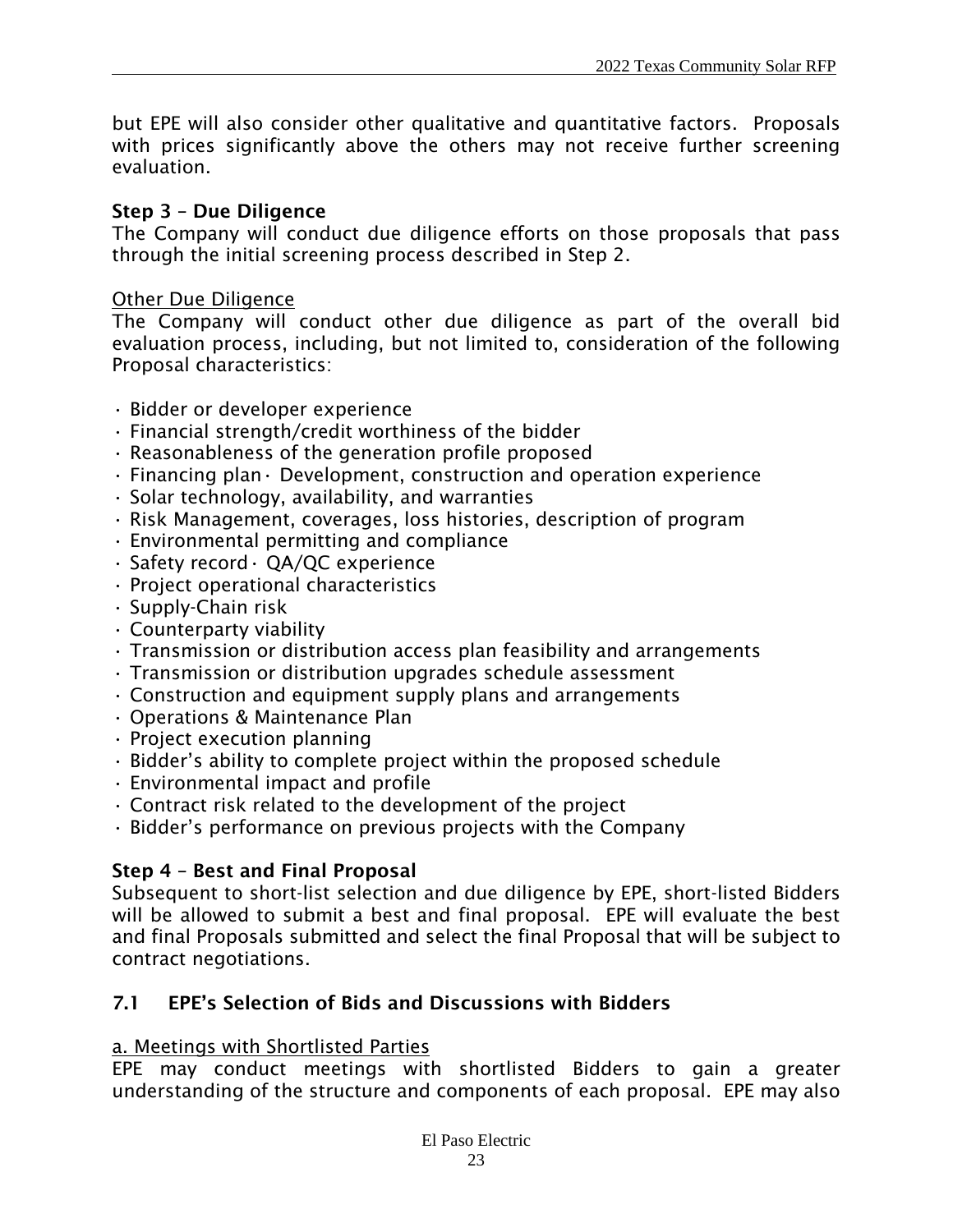require the shortlisted Bidders to submit project and/or Bidder-specific pro forma financial statements by year for the applicable facility development and construction period, including income statements, balance sheets and statements of cash flows. EPE will reevaluate any significant changes to the Proposal based on new understanding of each shortlisted Bidder's Proposal as a result of the shortlist meetings.

#### b. Final Evaluation and Selection

After conclusion of Bidder meetings and detailed evaluation of the best and final Proposals, EPE may select a Proposal for negotiation of the PPA or EPC and/or O&M Agreements. EPE will notify shortlisted Bidders whose Proposals are eliminated from further consideration in accordance with the RFP schedule.

#### c. Right to Terminate Negotiations

If EPE cannot reach acceptable purchased power or EPC and/or O&M agreement terms with the final selected Bidder or Bidders, EPE reserves the right to terminate negotiations with such Bidders and begin discussions with other Bidders, begin a new solicitation, or cancel this RFP. Furthermore, EPE at its sole discretion, reserves the right to not select any Proposals for negotiation of purchased power or EPC and/or O&M agreements if warranted by its evaluation.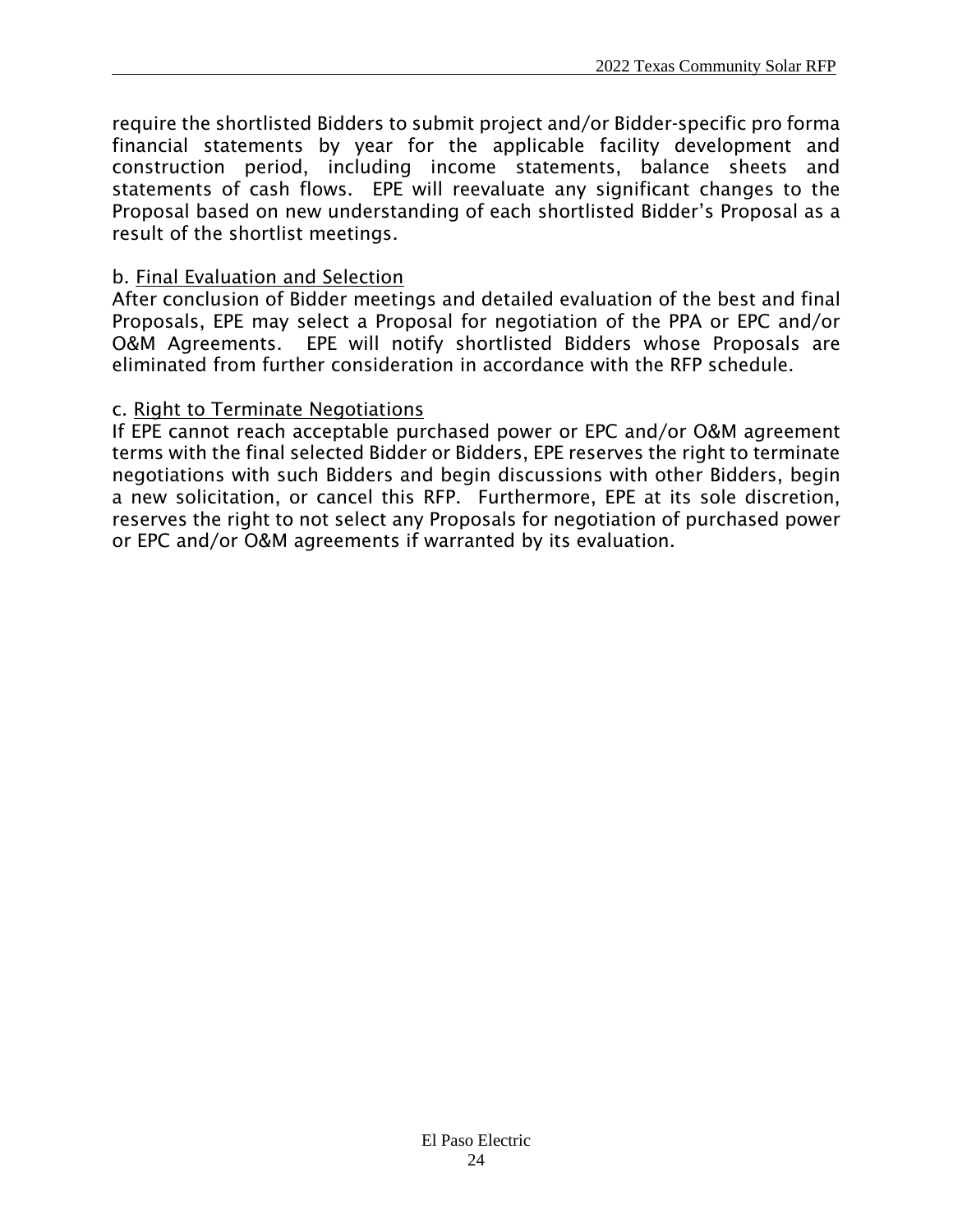#### Notice of Disclaimer

EPE has prepared the information provided in this RFP to assist interested persons and entities in making a decision whether to respond with a proposal. EPE reserves the right to modify, change, supplement or withdraw the RFP at its sole discretion. No part of this document or any other correspondence from EPE, its employees, officers or consultants shall be taken as legal, financial, or other advice, nor as establishing a contract or any contractual obligations. All communication between Bidders and EPE shall be conducted in writing.

EPE makes no representations or warranties regarding the completeness of the information contained within the RFP and does not purport that this RFP contains all of the information needed for Bidders to determine whether to submit a proposal. Neither EPE nor its employees, officers or consultants will make, or will be deemed to have made, any current or future representation, promise or warranty, expressed or implied, as to the accuracy, reliability or completeness of the information contained within the RFP or any other information provided to Bidders.

Bidders who submit proposals do so without legal recourse against EPE, or EPE's directors, management, employees, agents or contractors, due to EPE's rejection, in whole or in part, or their proposal or for failure to execute any agreement with EPE. EPE shall not be liable to any Bidder or to any other party, in law or equity, for any reason whatsoever related to EPE's acts or omissions arising out of, or in connection with, the RFP process.

EPE reserves the right to reject, for any reason, any and/or all proposals. EPE further reserves the right to waive any irregularity or technicality in proposals received, or to consider alternatives outside of this solicitation, at its sole discretion, to satisfy its capacity and energy needs. In addition, EPE reserves the right, at its sole discretion, to modify or waive any of the criteria contained herein and/or the process described herein.

No Bidder will have any claim whatsoever against EPE, its employees, officers, or consultants arising from, in connection with, or in any way relating to this RFP. Without limiting the generality of the foregoing, each Bidder agrees, by and through its submission of a proposal, that rejection of a proposal will be without liability on the part of EPE, its employees, officers, or consultants, nor shall a Bidder seek recourse of any kind against any of the foregoing on account of such rejection. The filing of a proposal shall constitute an agreement of the Bidder to each and all of these conditions. Each Bidder and recipient of this RFP is responsible for all costs incurred in evaluating, preparing and responding to this RFP. Any other costs incurred by any Bidder during negotiations are also the responsibility of the Bidder.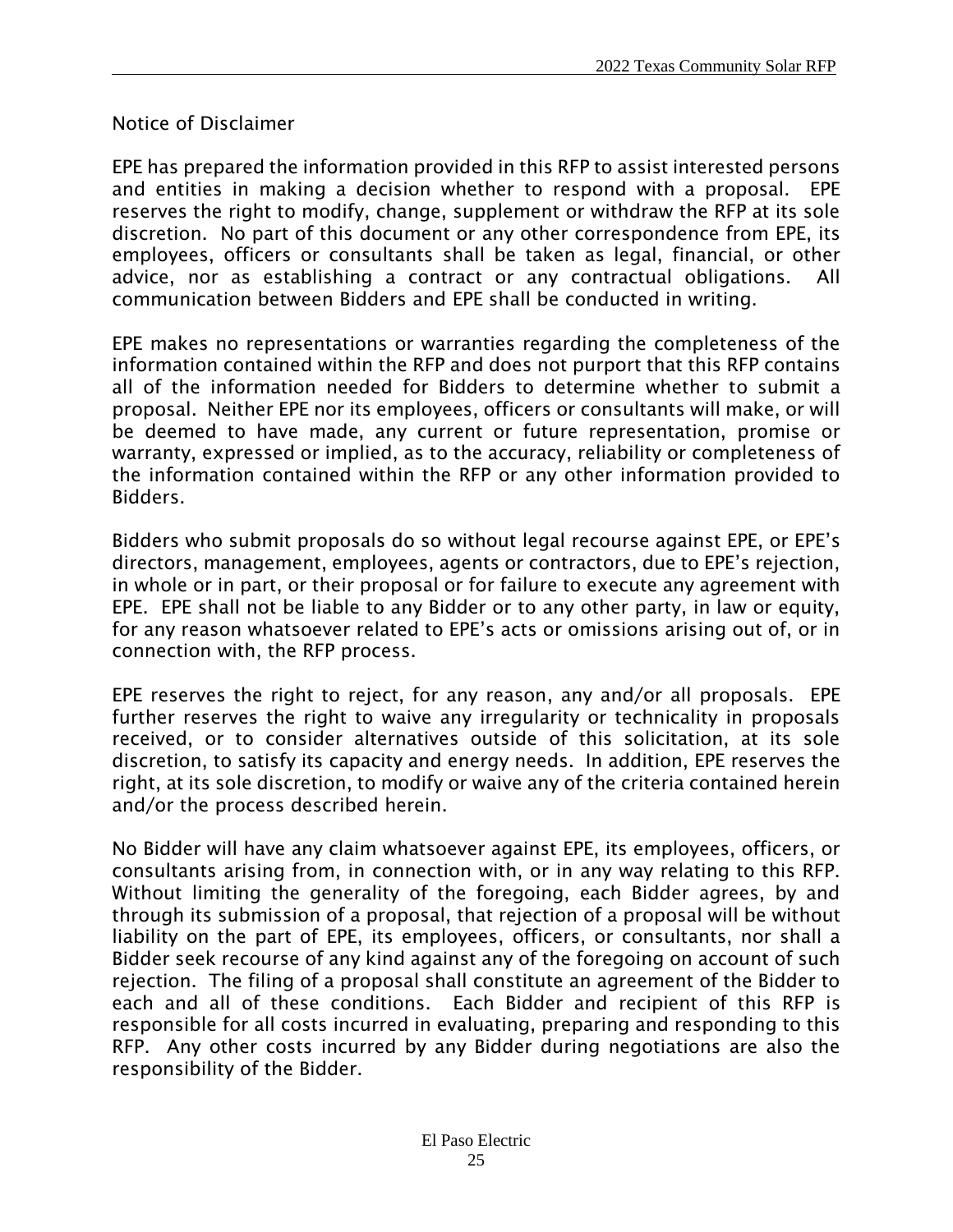## 8.0 **ATTACHEMENTS**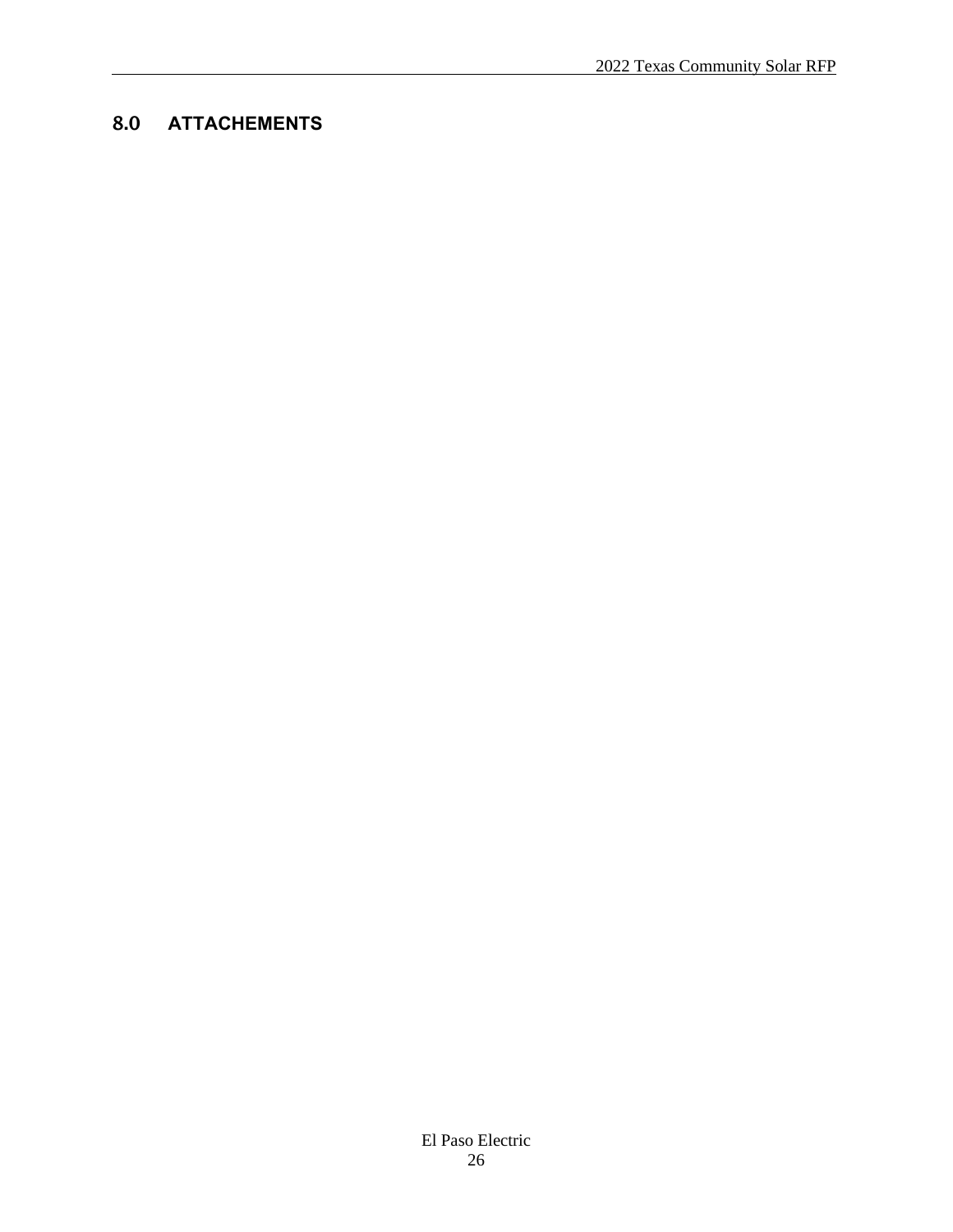#### **8.1 Notice of Intent to Bid** (Complete the Notice of Intent for each Project to be proposed)

- 1. Company Name:
- 2. Company Address:

#### 3. Contact Person Information:

| Name                    |  |
|-------------------------|--|
| <b>Title/Position</b>   |  |
| <b>Mail Address</b>     |  |
|                         |  |
| <b>Courier Address</b>  |  |
| (if different)          |  |
| <b>Telephone Number</b> |  |
| Fax Number              |  |
| E-mail Address          |  |

- 4. Project Facilities Proposed:
- 5. Project Location:
- 6. Authorized Signature:
	- Name:

Title:

7. Date:

The Notice of Intent to Bid may be submitted via e-mail or facsimile to Louie Gonzalez at [louie.gonzalez@epelectric.com](https://livelink/contentserverdav/nodes/102744859/louie.gonzalez%40epelectric.com) or (915) 543-4073, or mailed to Louie Gonzalez, Contract Negotiator, at P.O. Box 982, Location 121, El Paso, Texas 79960. Receipt of the Notice of Intent to Bid will be confirmed in an e-mail from EPE to the Bidder. This form should be delivered to the above address no later than 5pm Mountain Prevailing Time (MPT) on February 22, 2022.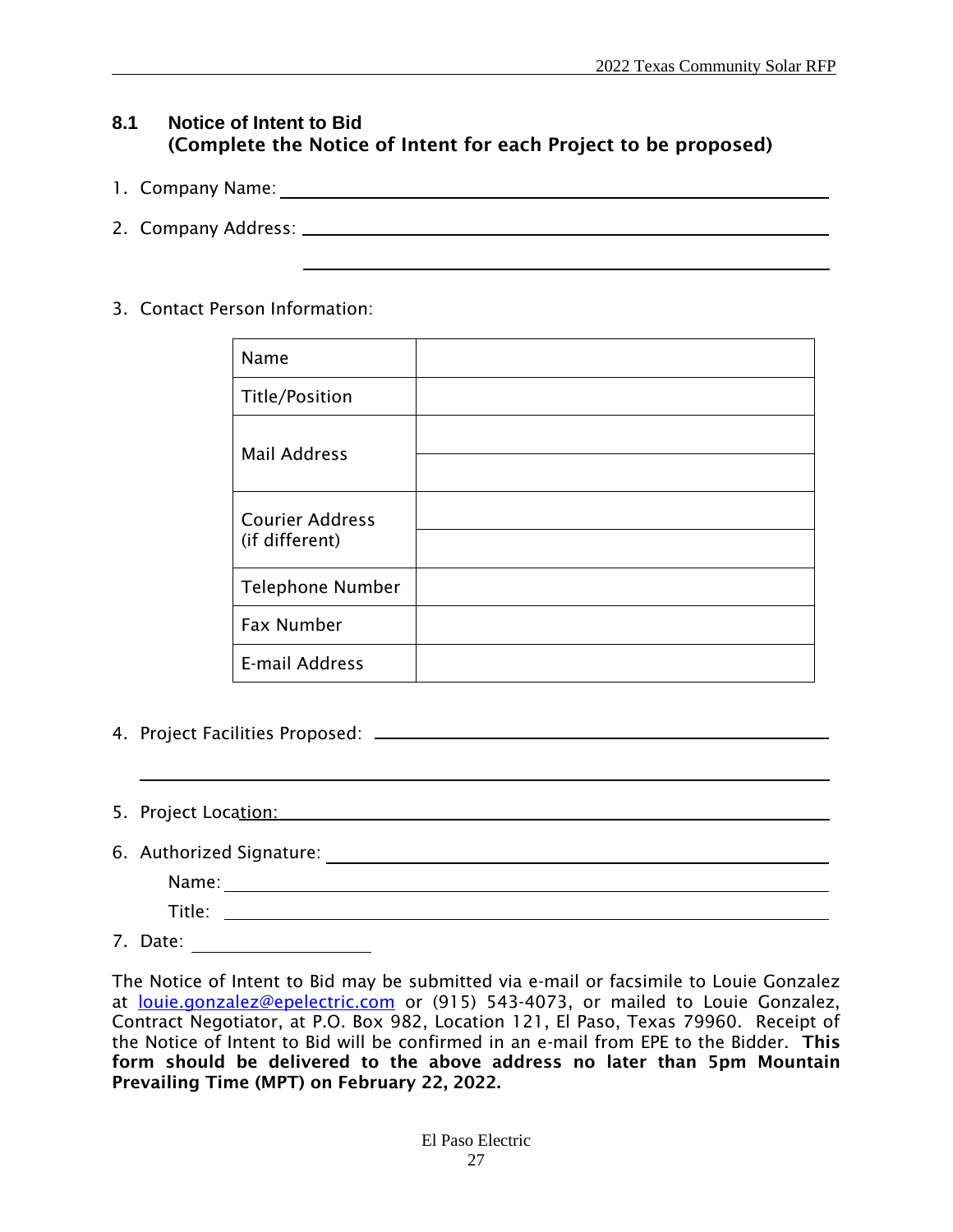## 8.2 Project Data

1. Provide a detailed description of each solar project: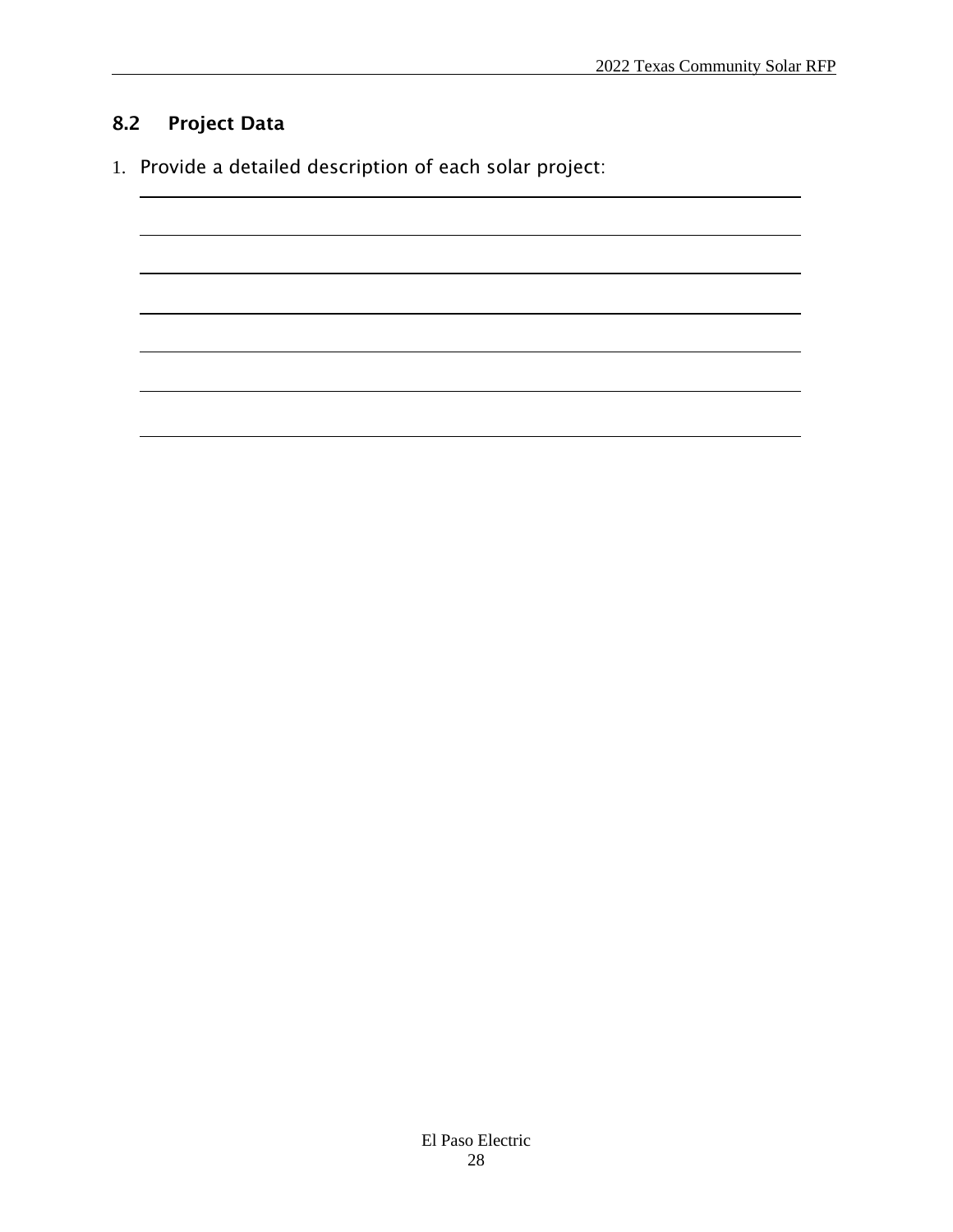### 8.3 Solar PV Project Requirements and Technical Specifications

#### 8.3.1 General:

- 8.3.1.1 Project must be able to comply with curtailment capabilities to serve in the California Independent System Operator (CAISO) Energy Imbalance Market (EIM)
	- 8.3.1.1.1Ability to curtail on 30 second notice
	- 8.3.1.1.2Ability to release curtailment on 30 seconds notice to return to as-available generation
	- 8.3.1.1.3 Curtailment can be as short as 5 minutes and can occur at any time of day/year
- 8.3.1.2 System designed per latest NEC and referenced sections adopted in the state where the site is located.
- 8.3.1.3 Prior to equipment procurement and construction activities, Contractor shall submit to Owner the project drawings and design documents, and equipment specifications for approval. The design shall comply with state and local codes and have a 30-year system design life.
- 8.3.1.4 System must be ground mounted.
- 8.3.1.5 Facility DC capacity is defined as the sum of the DC nameplate capacities of the solar modules under Standard Test Conditions.
- 8.3.1.6 Facility AC capacity is defined as the sum of the nameplate AC capacities of the inverters.
- 8.3.1.7 Installation of all system components will be carried out in accordance with manufacturer warranty and recommendations as well as to the requirements listed in this document. All systems and components installed must be compatible.
- 8.3.1.8 Certified stamped electrical, mechanical, and civil drawings must be provided by professional engineer(s) who are licensed in the state where the site is located.
- 8.3.1.9 EPE's electric service requirements can be found in EPE's "Blue Book" using the link below.

[https://www.epelectric.com/business/customer-service/new](https://www.epelectric.com/business/customer-service/new-construction/electric-service-requirement-book)[construction/electric-service-requirement-book](https://www.epelectric.com/business/customer-service/new-construction/electric-service-requirement-book)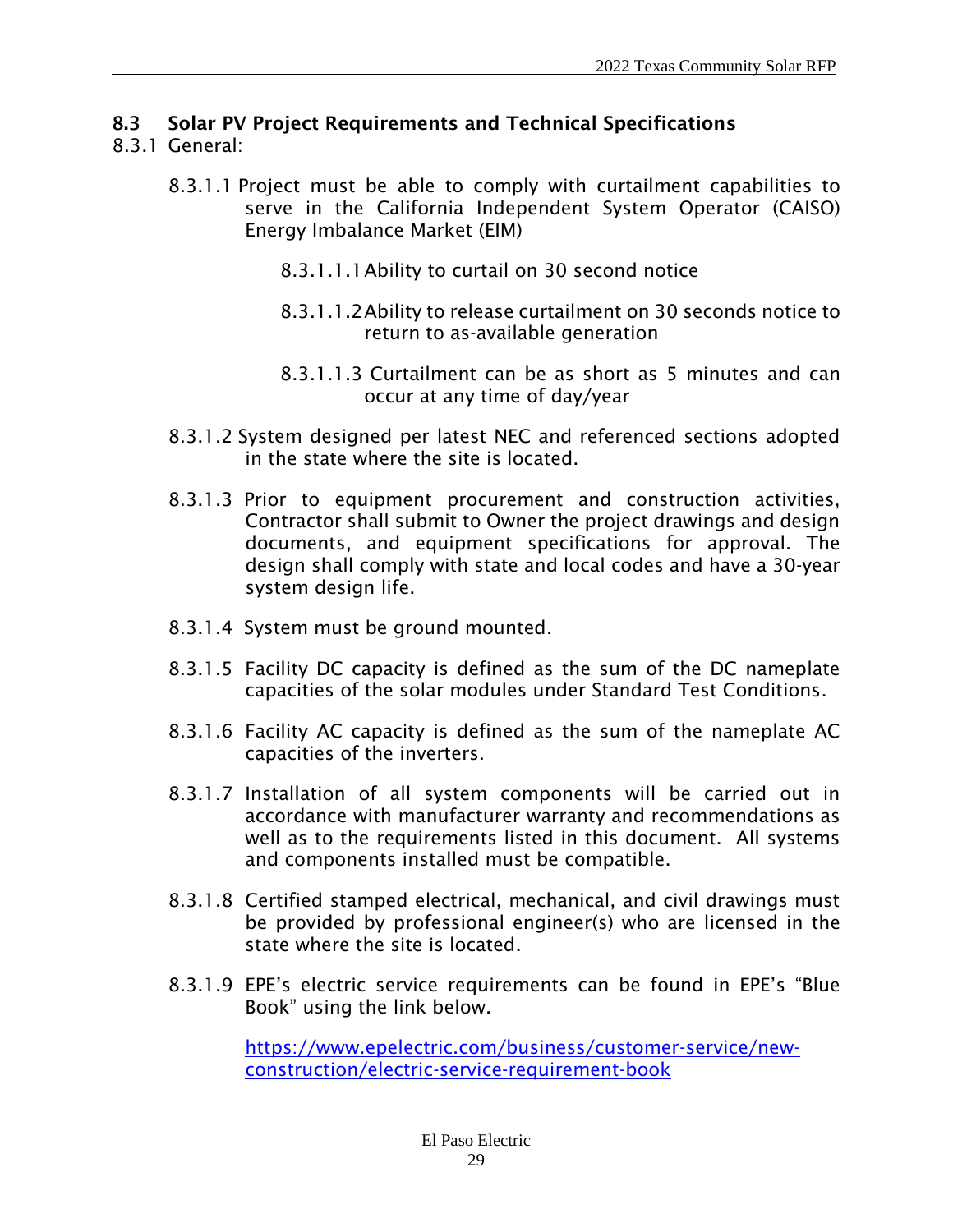#### 8.3.2 Equipment:

- 8.3.2.1 Contractor shall provide all required equipment, materials, and services for the successful completion of the project.
	- 8.3.2.1.1Contractor shall provide spec sheets, technical data, and/or shop drawings with proposed dimensions, name plate that include NEMA ratings, UL listings, etc. prior to procuring the equipment for EPE review.
- 8.3.3 Solar PV Modules:
	- 8.3.3.1 PV modules compliant with UL1703.
	- 8.3.3.2 Crystalline modules IEC 61215 certified.
	- 8.3.3.3 Thin film modules IEC 61646 certified.
	- 8.3.3.4 Latching or locking type connectors compliant with UL8703.
	- 8.3.3.5 Manufacturer ISO9001 and ISO14001 certified.
	- 8.3.3.6 Front glass shall include anti-reflective coating.
	- 8.3.3.7 Acceptable vendors are the following:
		- 8.3.3.7.1 Canadian Solar
		- 8.3.3.7.2 First Solar
		- 8.3.3.7.3 Hanwha
		- 8.3.3.7.4 JA Solar
		- 8.3.3.7.5 Jinko Solar
		- 8.3.3.7.6 Kyocera
		- 8.3.3.7.7 LG
		- 8.3.3.7.8 REC Solar
		- 8.3.3.7.9 ReneSola
		- 8.3.3.7.10 SolarWorld
		- 8.3.3.7.11 SunPower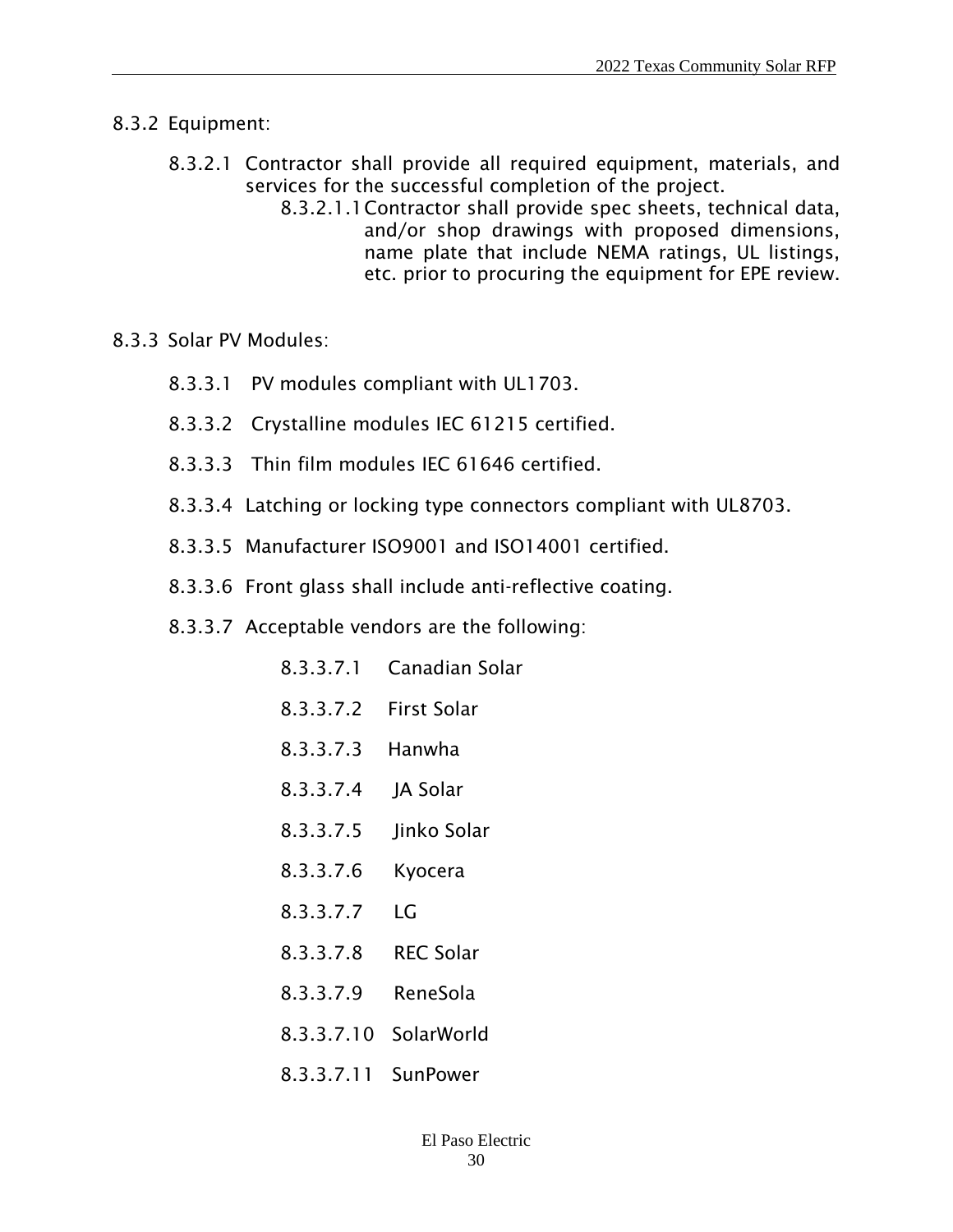- 8.3.3.7.12 Trina
- 8.3.3.7.13 Yingli
- 8.3.3.7.14 Other equivalent
- 8.3.4 Tracking Systems:
	- 8.3.4.1 The tracking system shall include the racking structure, mounting hardware, drive motors, controller system, and weather stations equipped with wind speed and irradiance sensors at minimum.
	- 8.3.4.2 Tracking systems must be compliant with UL3703.
	- 8.3.4.3 Racking structure, mounting hardware, grounding/bonding components and clamping and retention must be compliant with UL2703. EPC Contractor shall supply and manage the installation of the mounting system for the solar modules sufficient to support all solar modules and meet all applicable licensing and Permit requirements. The system shall be composed of galvanized steel or aluminum. The racking manufacturer will supply a minimal 10 year warranty for the installed structure and the racking design will be certified by the racking manufacturer. The tracking system should have a 30-year design lifetime.
	- 8.3.4.4 The tracking system must have the "stow" feature to meet wind loads design requirements. A backup energy source shall be installed for the trackers to stow during excess winds and grid power outage.
	- 8.3.4.5 Tracking system vendor shall have installed a minimum of 50 MW of capacity in utility-scale projects. Acceptable tracking system vendors are the following:
		- 8.3.4.5.1 Arctech Solar
		- 8.3.4.5.2 Array Technologies
		- 8.3.4.5.3 NexTracker
		- 8.3.4.5.4 Soltec
		- 8.3.4.5.5 SunPower
		- 8.3.4.5.6 Other equivalent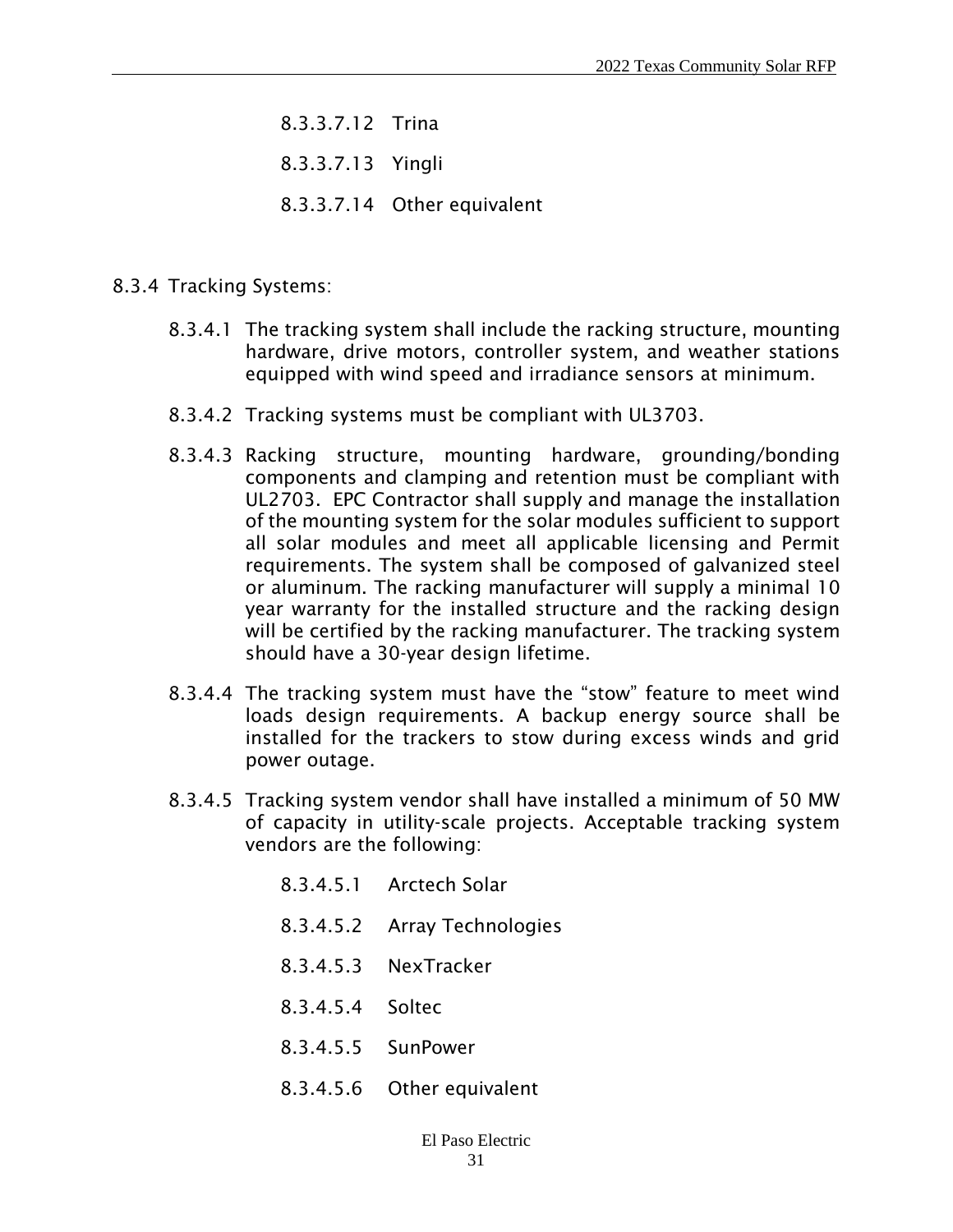- 8.3.5 Combiner Boxes:
	- 8.3.5.1 Combiner boxes shall be rated for maximum system voltage and maximum system continuous and short-circuit currents.
	- 8.3.5.2 Combiner boxes must comply with the latest NEC adopted in the state the site is located.
	- 8.3.5.3 Enclosures shall be NEMA 4 rated and have integral key lock or provisions for padlocking.
	- 8.3.5.4 DC inputs shall be fused and fuses shall have a blown fuse indication.
	- 8.3.5.5 Combiner box output shall have a means to be externally disconnected.
	- 8.3.5.6 Combiner box must have lightning protection device, the device should include a visual trip indicator.
- 8.3.6 Inverters:
	- 8.3.6.1 Inverters shall be central inverters with smart capabilities, utility grade, be specifically designed for PV installations, and meet the following minimum standards.
	- 8.3.6.2 UL1741 Standard for Inverters, Converters, Controllers, Software, and Interconnection System Equipment for Use with Distributed Energy Resources.
	- 8.3.6.3 IEEE 929-2000 Recommended Practice for Utility Interface of Photovoltaic Systems.
	- 8.3.6.4 Inverters and their functionality as distributed resources in planned electrical islands shall comply with applicable provisions described in IEEE 1547 (latest applicable revision) – IEEE Standard for Interconnecting Distributed Resources with Electric Power Systems.
	- 8.3.6.5 Inverters shall be multi-mode DC to AC capable of switching between grid-interactive mode and microgrid mode. Inverters shall have voltage and frequency ride-through functionalities, as well as be capable of actively regulating voltage levels by adjusting active and reactive power.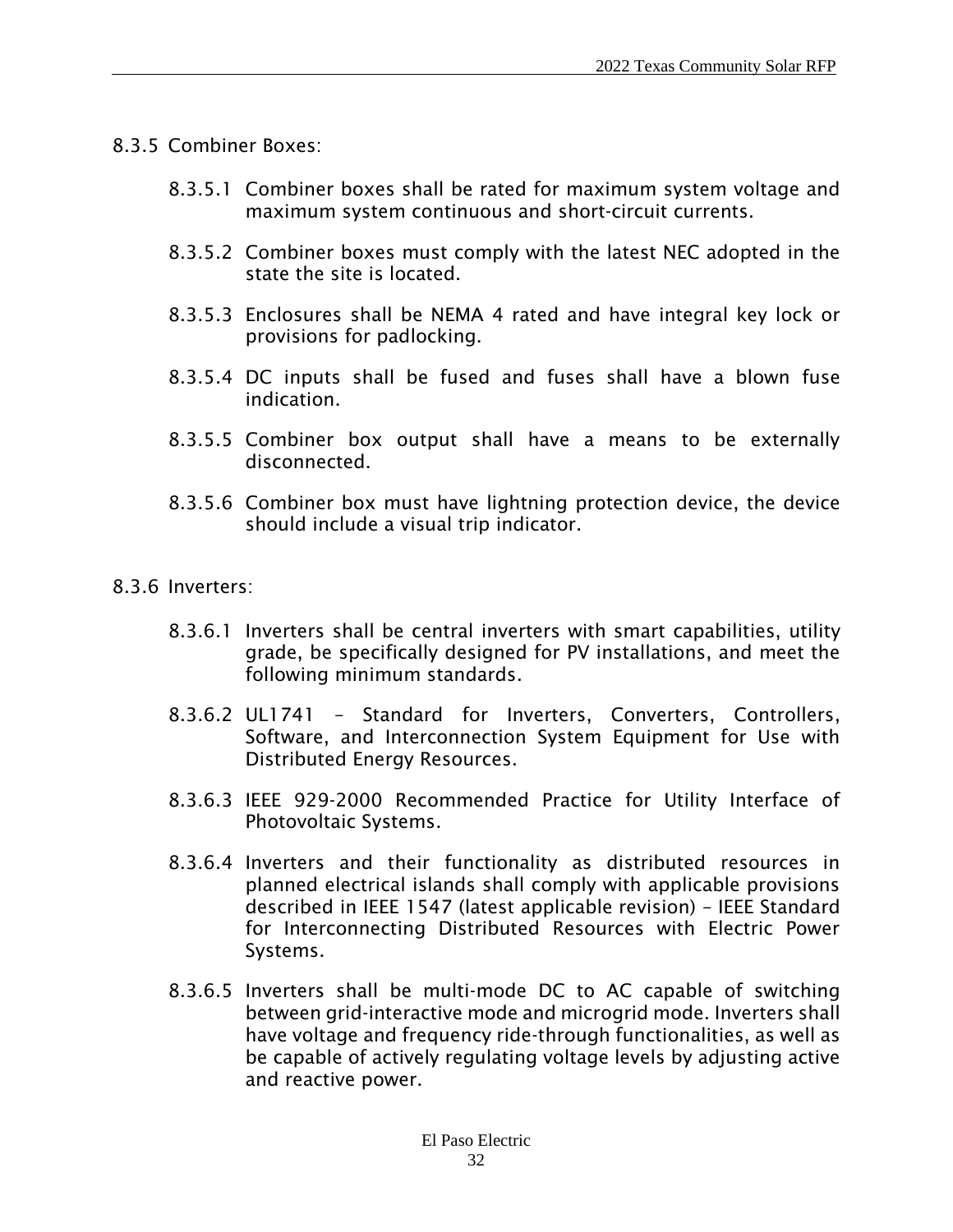- 8.3.6.6 Have a maximum harmonic distortion of less than 3% of the total harmonic distortion at rated power output.
- 8.3.6.7 Have an efficiency greater than 97.5% without MV step-up transformer.
- 8.3.6.8 Be capable of reaching rated output at 50 degrees Celsius or higher.
- 8.3.6.9 Have a 30-year design life and carry a minimum 5-year standard warranty with options of at least 20-year extended warranty.
- 8.3.6.10 Inverters shall be equipped with data collection and communications to EPE's SCADA system.
- 8.3.6.11 Inverter blocks shall be configured in identical MW increments, when applicable.
- 8.3.6.12 Skid mounted systems containing inverters, step-up transformers, and other power conditioning equipment and systems are preferred.
- 8.3.6.13 Inverter vendor shall be certified to ISO 9001 and ISO 14001 standards and have supplied a minimum of 50 MW capacity in utility-scale projects.
- 8.3.6.14 Acceptable inverter vendors are the following:
	- 8.3.6.14.1 ABB 8.3.6.14.2 Eaton 8.3.6.14.3 General Electric 8.3.6.14.4 Schneider Electric 8.3.6.14.5 SMA 8.3.6.14.6 Other equivalent
- 8.3.7 Transformers:
	- 8.3.7.1 Step-up transformers must comply with EPE specification G&I 088-010 to 088-400 (to be provided to chosen Bidder) except for any variances noted in this section.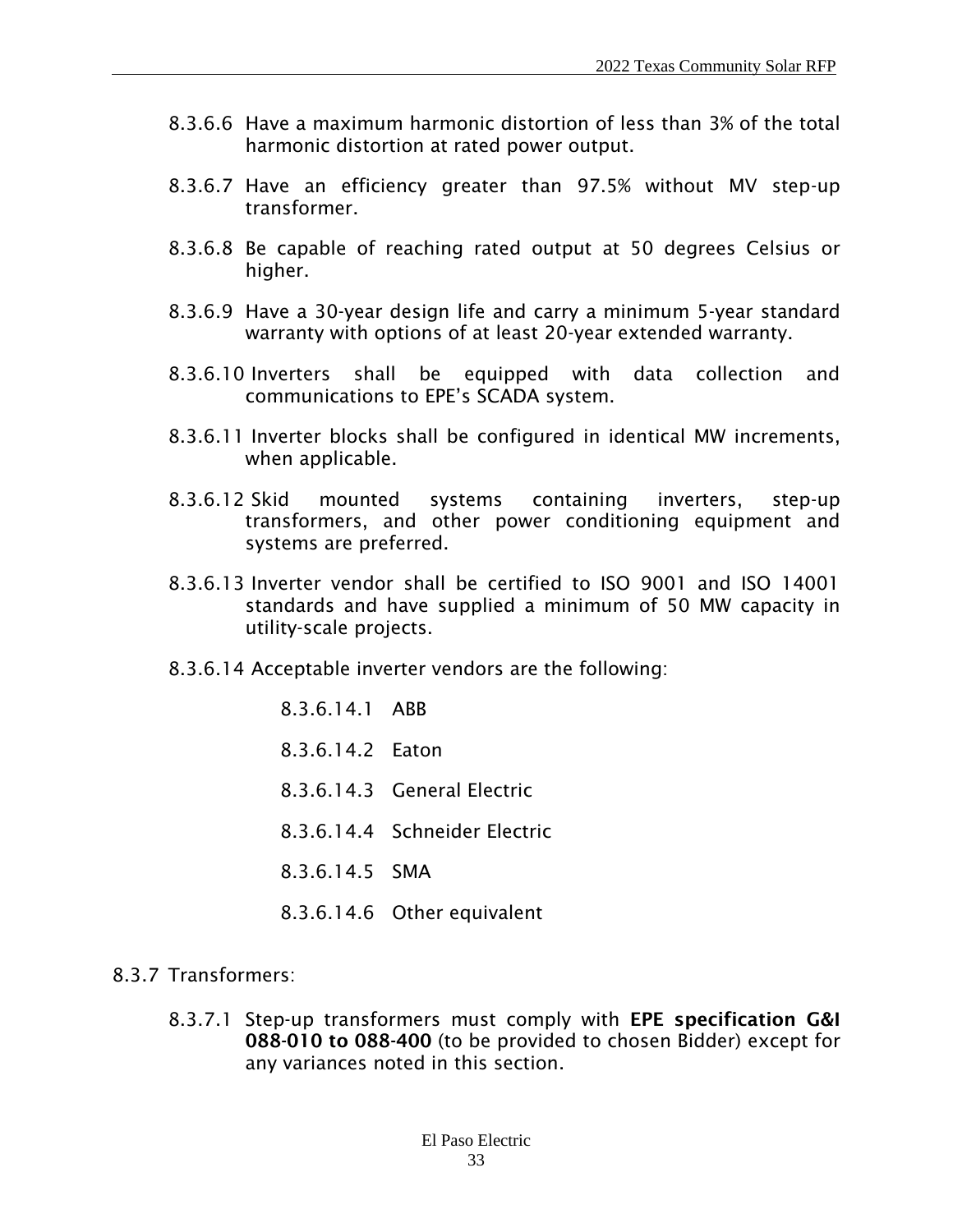- 8.3.7.2 Interconnecting transformers shall step-up inverter output voltage to the Site nominal voltage.
- 8.3.7.3 The end of the transformer(s) series connection shall have surge arrestors on the high voltage side with a voltage rating suitable for the application.
- 8.3.7.4 Transformers shall meet C57.12.34 IEEE Standard Requirements for Pad-Mounted, Compartmental-Type, Self-Cooled, Three-Phase Distribution Transformers.
- 8.3.7.5 Transformer warranty to be provided by Contractor once the transformer is selected, which shall be from El Paso Electric Co.'s list of approved transformers:
	- 8.3.7.5.1.1 ABB 8.3.7.5.1.2 EATON – Cooper 8.3.7.5.1.3 ERMCO 8.3.7.5.1.4 Howard
- 8.3.7.6 Step-up transformer(s) configuration shall be: Primary wyegrounded, secondary delta.
- 8.3.7.7 Transformer(s) shall comply with the 2016 DOE standard efficiency or latest applicable revision.
- 8.3.7.8 Transformer(s) color shall be Munsell 7GY3.29/1.5 pad-mount green.
- 8.3.7.9 Transformer(s) shall accommodate a padlock on top of the required pentahead security bolts.
- 8.3.7.10Transformer(s) shall be compatible with EPE transformer pad (Pad B - 80"x88").
- 8.3.7.11The high side bushings shall comply with IEEE C57.1234 Figure 16 (loop configuration).
- 8.3.7.12The low-voltage terminal location and arrangement shall conform to Figure 8(a) of IEEE C57.12.34.
- 8.3.7.13The transformer shall be supplied with a sticker stating the nature of the coolant.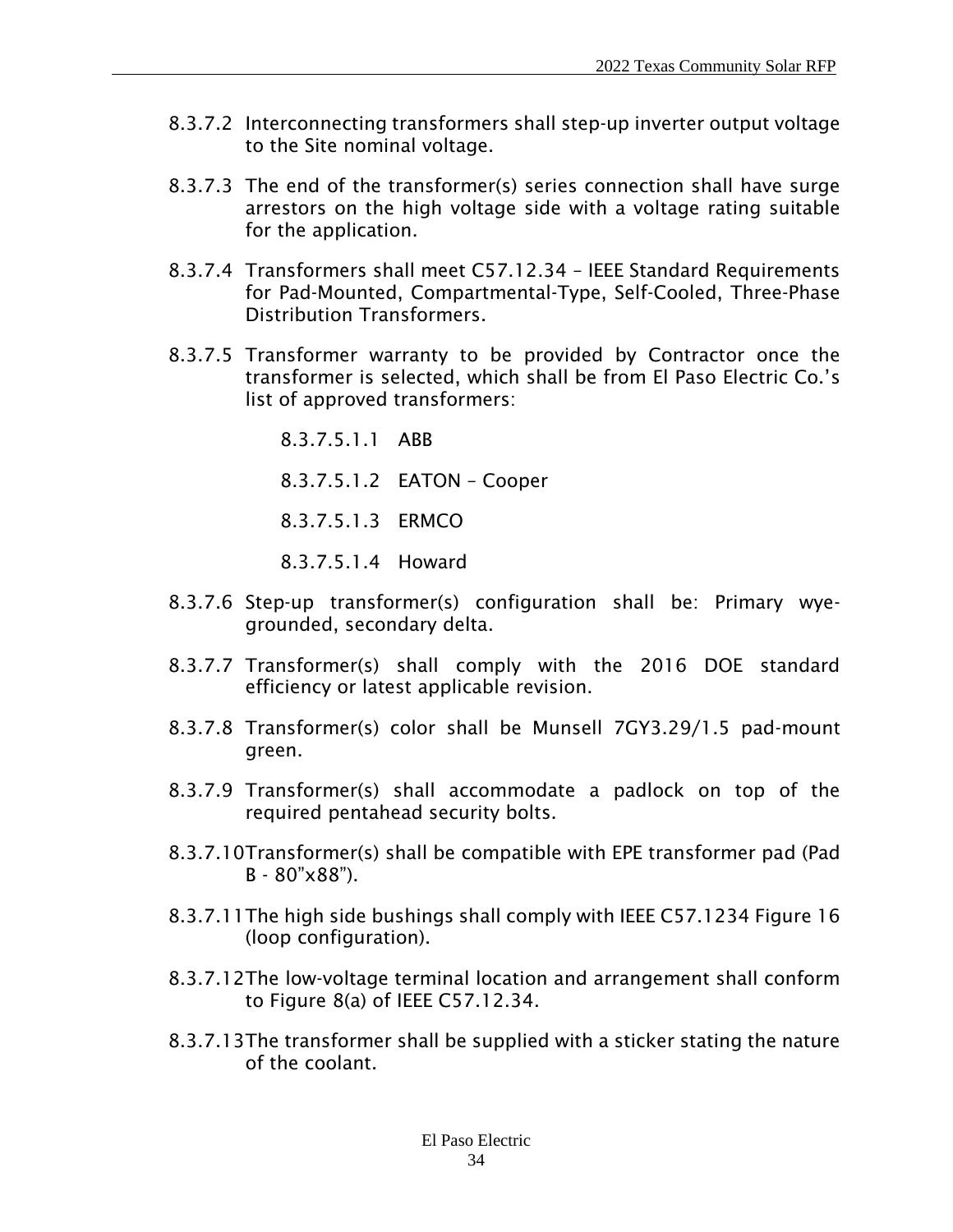- 8.3.7.14Required warning stickers are shown in Figure 2 on page 14 of EPE Specification G&I 088-010 to 088-400 (to be provided to chosen Bidder).
- 8.3.7.15The primary voltage, secondary voltage, and kVA rating shall be located on the outside of the transformer. These stenciled numbers shall be 1 ¾" in height. See page 14 of EPE Specification G&I 088-010 to 088-400 (to be provided to chosen Bidder).
- 8.3.7.16The transformer shall include two nameplates (one inside, and one outside) with the following information: KVA, primary voltage, secondary voltage, serial number, date of manufacture, Impedance, X/R ratio, gallons of oil, weight, and shall state that the transformer oil contains less than 1 ppm PCB.
- 8.3.7.17The transformer shall include the approved Non-PCB sticker. See section 7.8 on page 5 and figure 1A on page 14 of EPE Specification G&I 088-010 to 088-400 (to be provided to chosen Bidder).
- 8.3.7.18A ground lug should be included in the ground provision on the high-voltage side of the tank.
- 8.3.7.19The low voltage terminals shall be suitable for the application of bushing mounted current transformers. The transformer secondary compartment shall contain studs, to be used for mounting current transformers.
- 8.3.7.20EPE minimum clearances shall be met regarding the LV and HV bushing distance with respect to the HV-LV barrier and the cabinet wall. Refer to Figure 3 in EPE Specification G&I 088-010 to 088- 400 (to be provided to chosen Bidder).
- 8.3.7.21EPE has a preference for non-load break 200 A bushings.
- 8.3.7.22Tap changer shall be rated for operation under load.
- 8.3.7.23Secondary terminations: 12-hole spades.
- 8.3.7.24Only the last step-up (MV) transformer (going downstream) will be equipped with surge arrestors.
- 8.3.7.25Envirotemp FR3 preferred but Mineral Oil is also accepted.
- 8.3.7.26S Taps two 2.5% taps below nominal and two above nominal.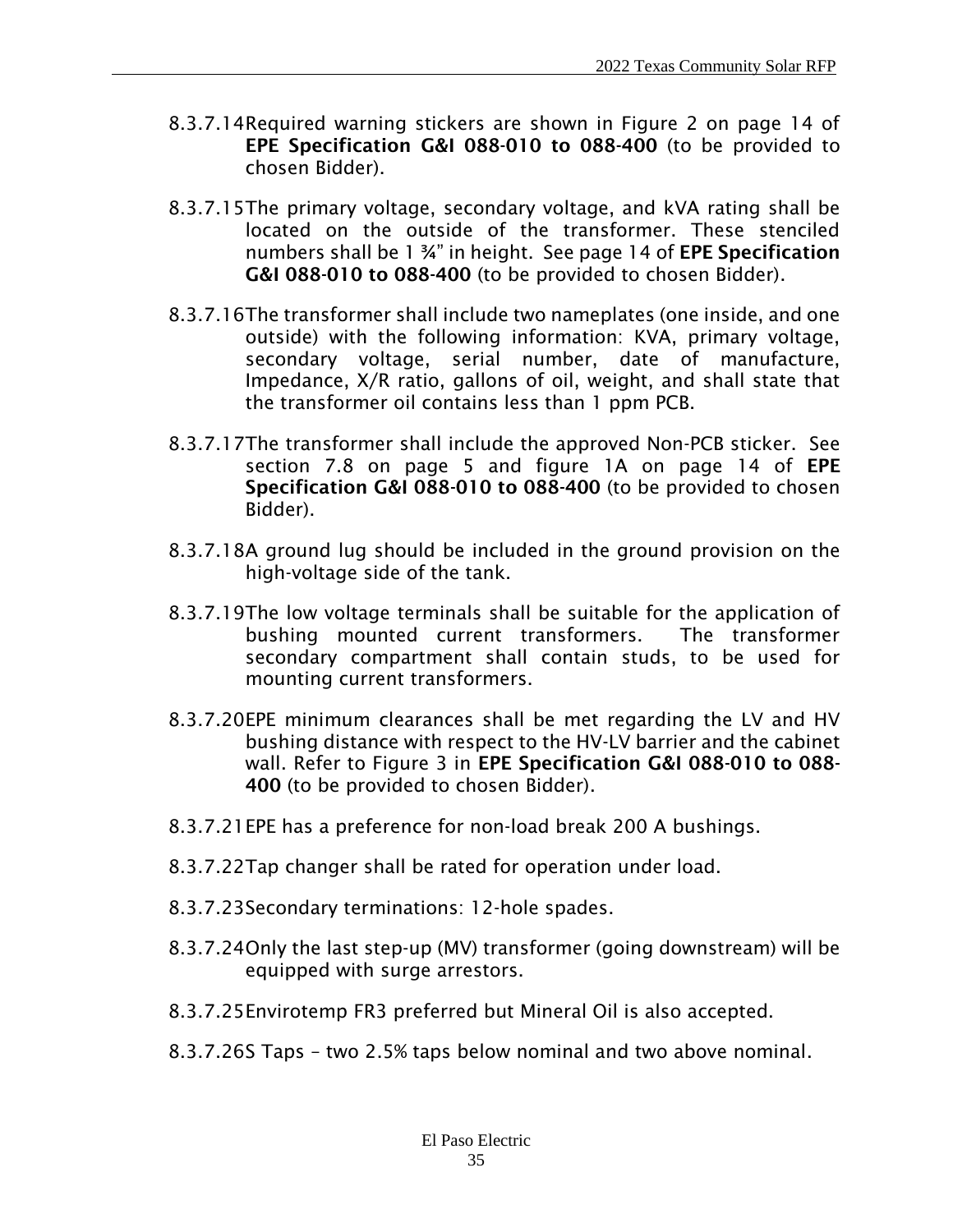#### 8.3.8 Metering:

- 8.3.8.1 EPE will provide metering equipment.
- 8.3.8.2 General metering characteristics:
	- 8.3.8.2.1Meter Accuracy class at least 0.2
	- 8.3.8.2.2Meter storage of data at least 60 days
	- 8.3.8.2.3Meter data polling:
		- 8.3.8.2.3.1 Single primary head-end system (i.e MV-90)
	- 8.3.8.2.4Meter data interval size:
		- 8.3.8.2.4.1 At least 5-minute intervals
	- 8.3.8.2.5CTs at least +/- 0.3% accuracy at burden of 0.1 1.8 ohms, 10% - 100% rated current
	- 8.3.8.2.6PTs at least +/- 0.3% accuracy through burden rating ZZ (400 Volt-Amperes secondary at 0.85 power factor) at 90% through 110% of nominal voltage
- 8.3.9 Communications and Data Acquisition System:
	- 8.3.9.1 Contractor shall design and specify all communications hardware and software required for system protection and remote monitoring and control.
		- 8.3.9.1.1Control signals include but are not limited to dispatch and curtailment capabilities.
		- 8.3.9.1.2Controls must be capable of output regulation/curtailment for load following, frequency response and voltage support in one-hour increments via EPE's SCADA controls.
	- 8.3.9.2 The design shall include utility grade metering and monitoring provisions equipped with weather station(s) including remote "real time" monitoring of system performance and data collection over the internet via the Data Acquisition System ("DAS").
	- 8.3.9.3 The monitoring system shall provide real time energy generation data, historical data and meteorological data. The contractor shall provide meteorological station(s) that will provide real time weather data.
	- 8.3.9.4 The data shall be collected at hardwired locations and transmitted wirelessly via a cellular modem to be provided and installed by the **Contractor**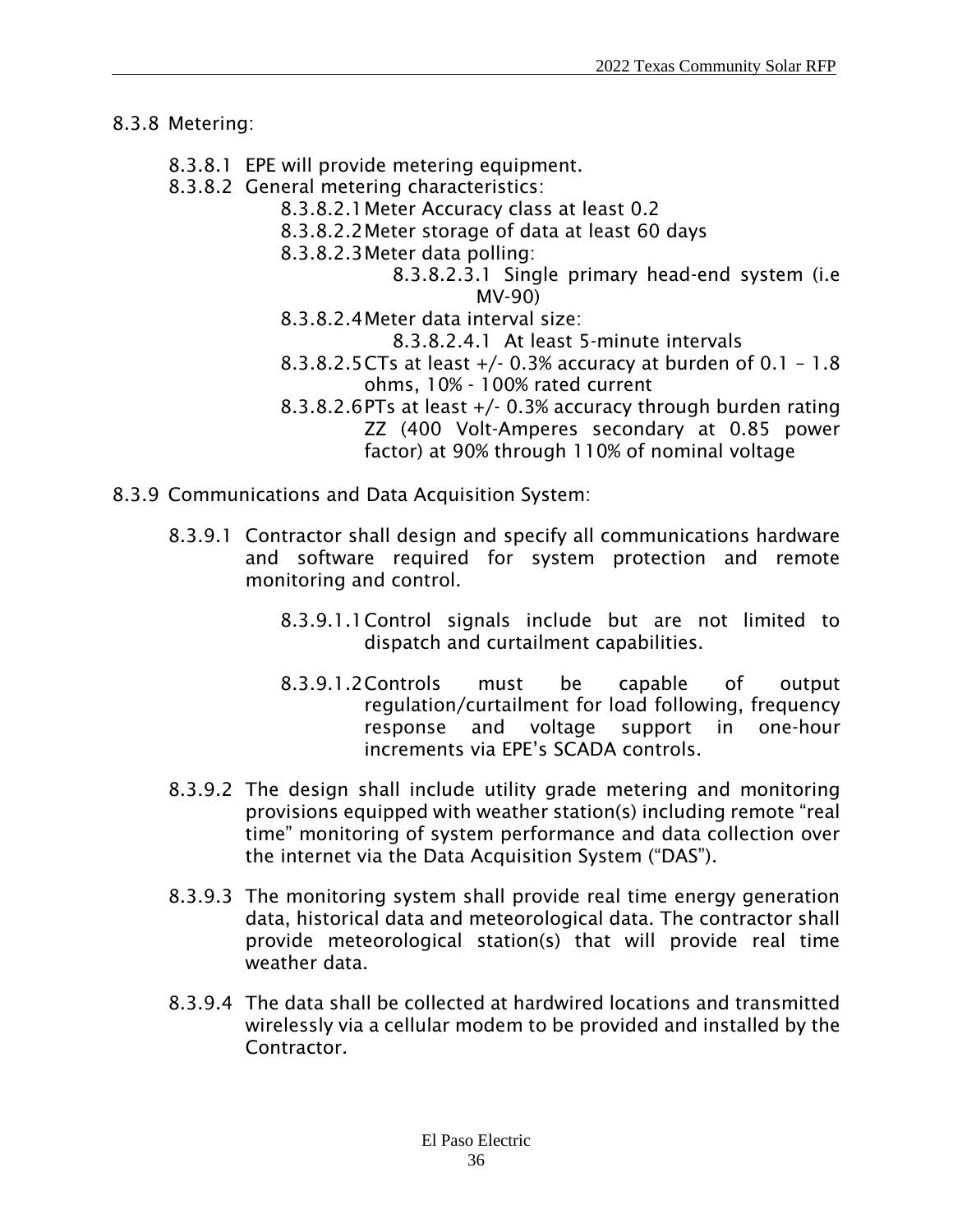- 8.3.9.5 The monitoring system(s) shall include a web-based interface available for Owner to access remotely. The interface shall display site status and equipment status e.g. inverters, trackers. It shall also display alarms and send automatic e-mail notifications in cases of emergency i.e. system outages.
- 8.3.9.6 The Contractor shall test the installed communications systems to demonstrate its ability to meet the requirements. Testing shall be conducted when the final system connections have been made.
- 8.3.9.7 Communications must be NERC Critical Infrastructure Protection ("CIP") compliant as applicable.
- 8.3.10 Switchgear:
	- 8.3.10.1 The switchgear shall be composed of three vacuum fault interrupters. One on the line side (utility side) and two on the load side (solar/storage).
	- 8.3.10.2 The switchgear shall use solid dielectric technology as the insulation medium. SF6 gas and oil are not allowed.
	- 8.3.10.3 The switchgear shall provide a visual break for all ways.
	- 8.3.10.4 All ways shall be loadbreak and rated for the maximum amperage required by the system.
	- 8.3.10.5 All ways shall have an interrupting rating short circuit sized for the system.
	- 8.3.10.6 1000:1 or 500: 1internally mounted current transformers used for over current protection. The CT ratio would be selected based on the size of the solar system.
	- 8.3.10.7 All ways shall be equipped with internal/external voltage sensors rated for the line to ground voltage of the installation. EPE prefers internal sensors.
	- 8.3.10.8 Deadbreak Apparatus Bushings per IEEE 386 figure 11.
	- 8.3.10.9 Front and back access to switch operators and bushings on front and back
	- 8.3.10.10 Welded stainless steel mechanism cover painted light gray (ANSI 70).
	- 8.3.10.11 Galvanized steel frame.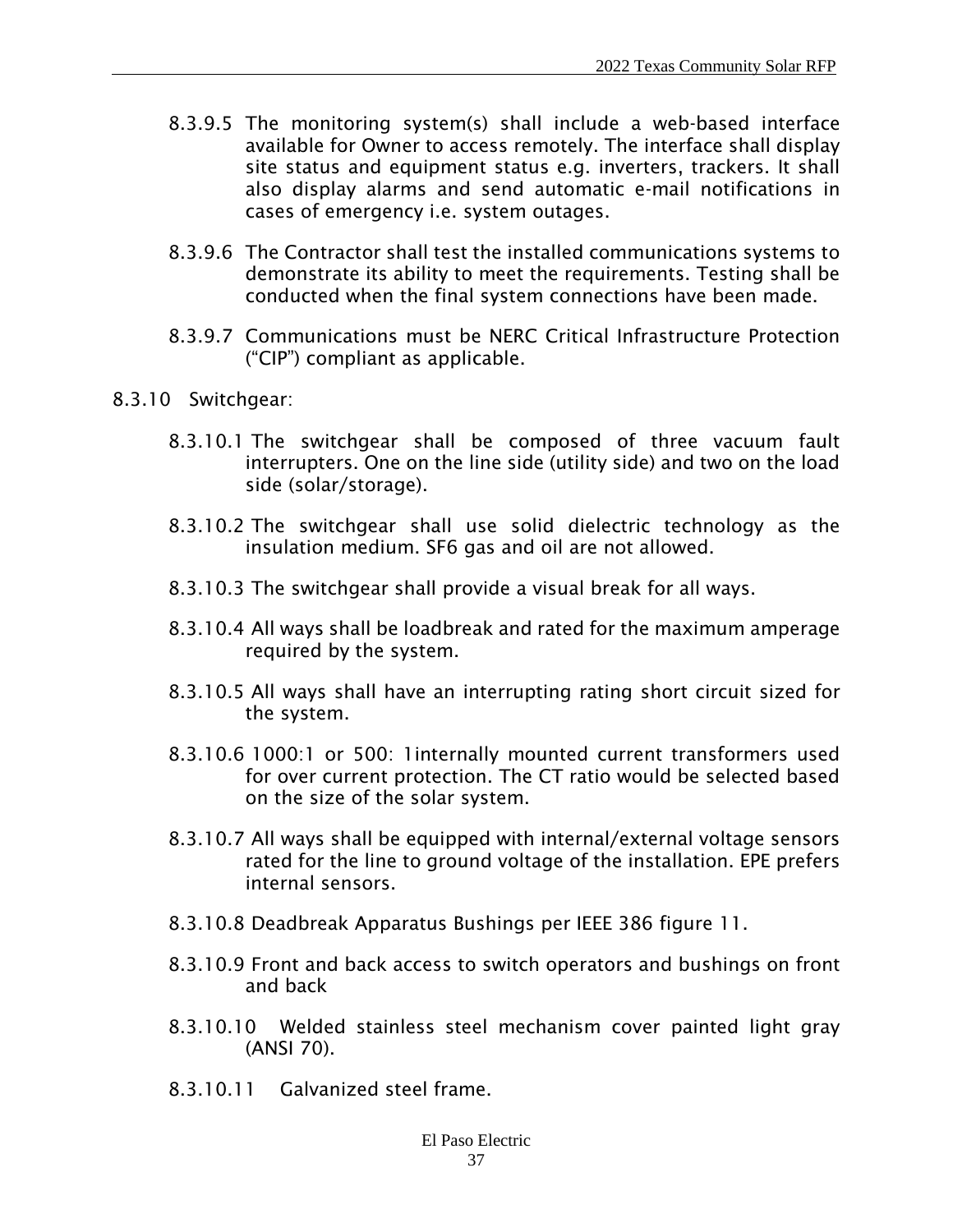- 8.3.10.12 Parking stands for all bushings.
- 8.3.10.13 12-gauge galvanized steel padmount enclosure with 30" cable compartment. Meets ANSI C37.72 & C57.12.28 standards.
- 8.3.10.14Enclosure painted Padmount Guardian Green, Munsell #7.0GY3.29/1.5.
- 8.3.10.15 36" minimum bushing height.
- 8.3.10.16 ½" Diameter with 13 NC Thread (National Course) grounding provisions.
- 8.3.10.17 Padlockable operating mechanism.
- 8.3.10.18 Green/ OPEN Red/ CLOSED labeling.
- 8.3.10.1912-gauge galvanized steel low voltage enclosure.
- 8.3.10.20The switch must fit EPE approved concrete pad (Pad B 80"x88").
- 8.3.10.21All ways shall be equipped with quantity one auxiliary Form C contacts wired to the control cabinet for use by the control.
- 8.3.10.22NEMA 4 control cabinet, including: SEL751 feeder protection relay (751402BCBCB0X810621) to provide three phase overcurrent protection(50/51), under voltage protection(27), over voltage protection (59), frequency protection (81U, 81O), directional power, IEC cable/line thermal, vector shift, sensitive earth fault (SEF), and load encroachment elements; Provisions for mounting CISCO 2520 connected grid switch of dimensions 1.75 "H X 17.50 "W X 14.00 "D; 24 V DC Provisions for powering the CISCO 2520 connected grid switch; (2), Two-strain reliefs and necessary accessories for installing fiber based on diameter of fiber to be used. An SEL-751 relay will be required per way.
- 8.3.10.23 All ways shall include a motor operator to permit remote closing via de SEL-751. The SEL-751 shall also be configured and wired to trip all breakers remotely. Motors shall be able to operate under battery power.
- 8.3.10.24The switch shall be equipped with a 120 VAC Power supply, PWR-IE170W-PC-AC and 55 AH batteries used for battery backup;
- 8.3.10.25Applicable Industry Standards: Load Break Switch Ratings, IEEE C37.74; Fault Interrupter Ratings, IEEE C37.60; Bushings: IEEE 386; Padmount Enclosure: IEEE C57.12.28.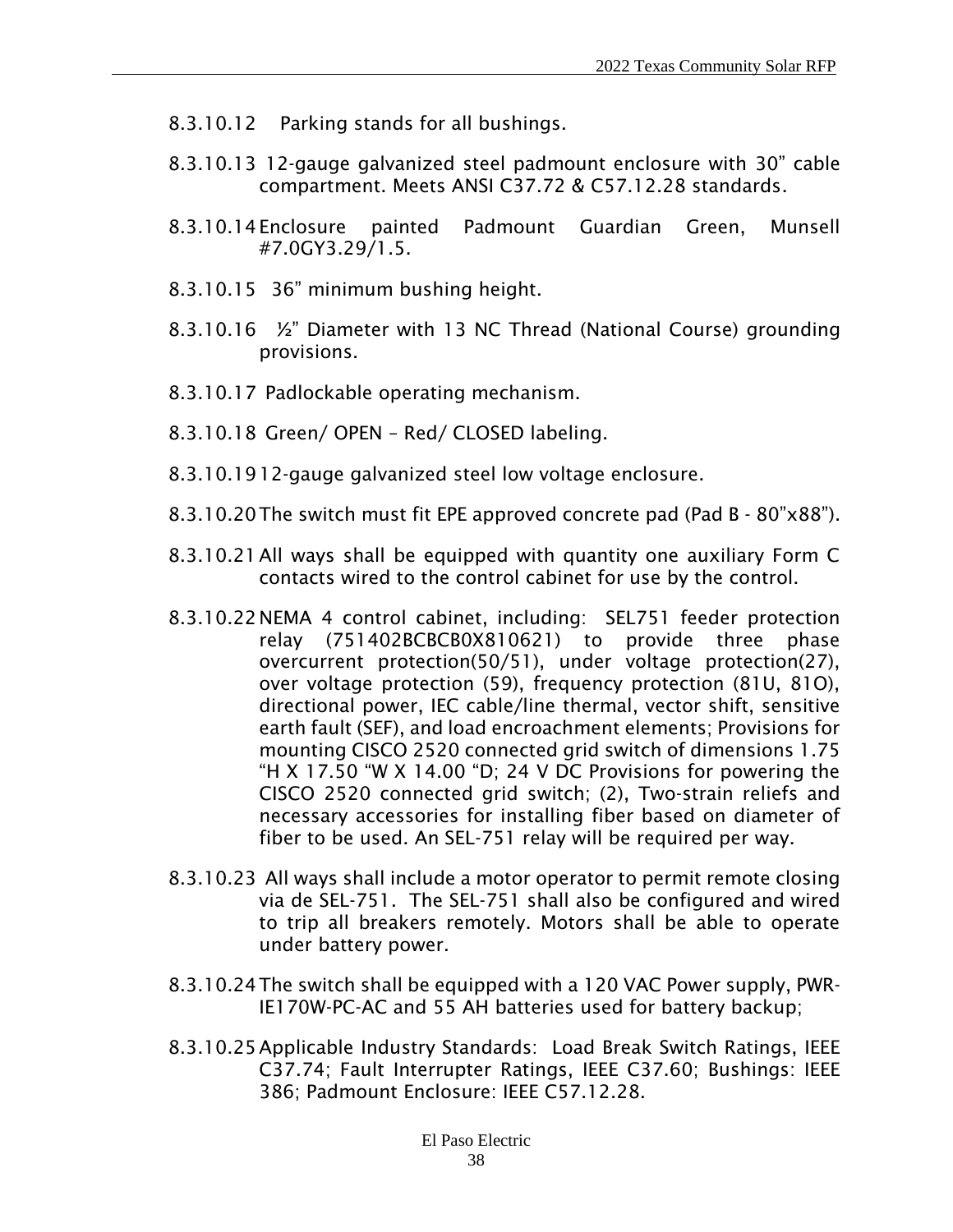- 8.3.10.26Solar Switch Termination must conform with EPE Distribution Standard DSU-554 (to be provided to chosen Bidder).
- 8.3.10.27Switchgear Vault to be constructed in conformance with EPE Distribution Standards UD300 and DSU 1235 (to be provided to chosen Bidder).
- 8.3.10.28Approved switchgear vendors:
	- 8.3.10.28.1 G&W Electric
	- 8.3.10.28.2 S&C Electric
	- 8.3.10.28.3 Elastimold
- 8.3.11 Communication Field Switches:
	- 8.3.11.1 Switch: CISCO IE-2000-16PTC-G-E
	- 8.3.11.2 Software: (Lan Base License)
	- 8.3.11.3 Power Supplies: 2 x PWR-IE170W-PC-DC=
	- 8.3.11.4 Optics: SFP-GE-L=1000BASE-LX/LH
- 8.3.12 SCADA Points:
	- 8.3.12.1 Switchgear status (Open/Closed) and local/remote control
	- 8.3.12.2 Any MOD Status that would be used for isolation (Open/Closed)
	- 8.3.12.3 Analogs Revenue and PQ meter, Power Stations meters, and Energy Storage meter
		- 8.3.12.3.1 MW
		- 8.3.12.3.2 MVA
		- 8.3.12.3.3 MVAR
		- 8.3.12.3.4 Phase Currents
		- 8.3.12.3.5 Phase Voltages
	- 8.3.12.4 Accumulators Revenue and PQ meter, Power Stations meters, and Energy Storage meter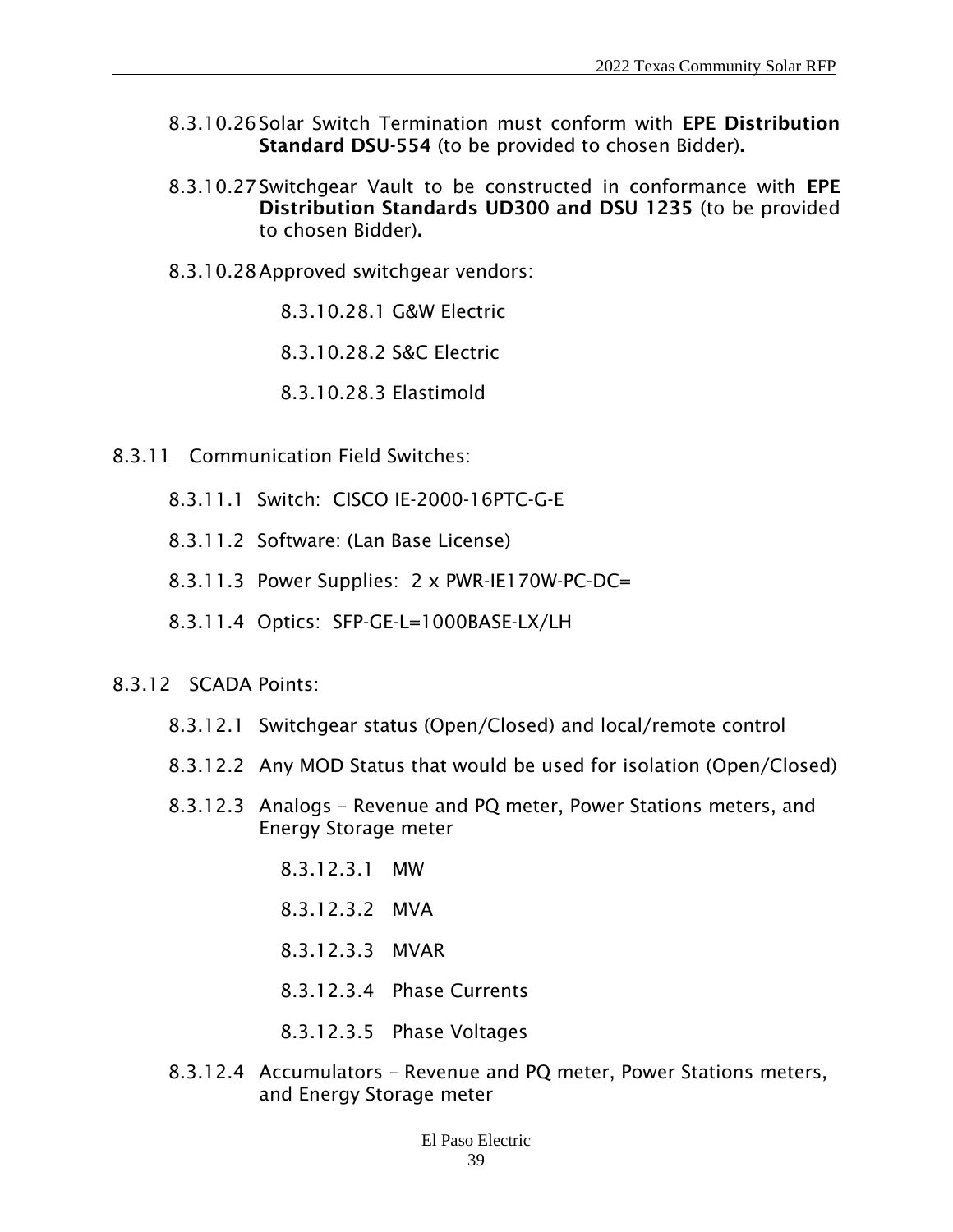- 8.3.12.4.1 MWh-In
- 8.3.12.4.2 MWh-Out
- 8.3.12.4.3 MVARh-In
- 8.3.12.4.4 MVARh-Out
- 8.3.12.5 Weather Station Signals
	- 8.3.12.5.1 Ambient Temp
	- 8.3.12.5.2 Solar Irradiance
	- 8.3.12.5.3 Back Panel Temp
	- 8.3.12.5.4 Wind Speed
	- 8.3.12.5.5 Wind Direction
- 8.3.12.6 Tracker Data Points
	- 8.3.12.6.1 Tilt Angle
	- 8.3.12.6.2 Tracker Status
- 8.3.12.7 Transformer
	- 8.3.12.7.1 Alarms/Status Indicators
	- 8.3.12.7.2 Oil temperature
- 8.3.12.8 Energy Storage
	- 8.3.12.8.1 Local/Remote control
	- 8.3.12.8.2 Mode of Operation
	- 8.3.12.8.3 Charge/Discharge and State of Charge
	- 8.3.12.8.4 kW/kVAR setpoints
	- 8.3.12.8.5 Alarms/Status
- 8.3.12.9 Two isolated networks will provide site data access
	- 8.3.12.9.1 Monitoring entity to have direct access to field data; transferred to EPE via DNP3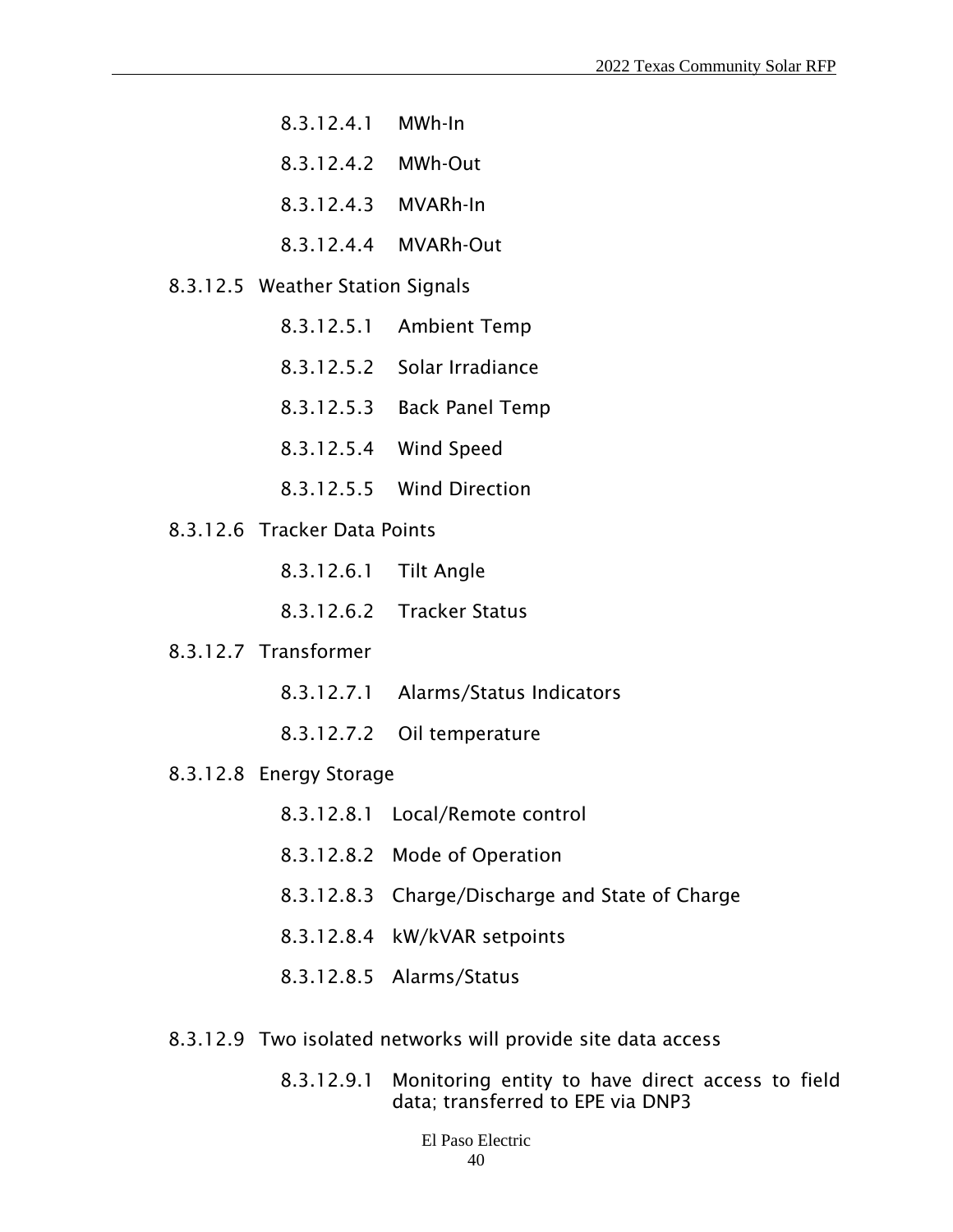- 8.3.12.9.2 Field data to be provided to monitoring entity via Modbus after being collected through an EPE secure data connection to site
- 8.3.12.10 UPS powering SCADA server and weather station(s) required
- 8.3.13 Battery Energy Storage System (BESS):
	- 8.3.13.1 The design and installation of the ESS shall be in accordance to UL 9540 Standard for Energy Storage Systems and Equipment.
	- 8.3.13.2 Shall be rated at one MW of power and either two or four MWh of energy, AC-coupled to a three MW solar generating facility.
	- 8.3.13.3 Maximum 100 millisecond response time from 100% charge to 100% discharge output and vice versa.
	- 8.3.13.4 Total Harmonic Distortion (THD) shall be less than three percent at rated output. Recommended practices and requirements as per IEEE 519 shall be followed.
	- 8.3.13.5 Shall be able to retain at least 80% of Beginning of Life (BOL) capacity rating at 10 years.
	- 8.3.13.6 Noise emissions shall be less than 60 decibels (dB) measured at the fence line of the project site.
	- 8.3.13.7 Shall be capable of providing services including but not limited to peak shaving, solar shifting, and curve smoothing and expected to fully with cycle once a day.
	- 8.3.13.8 Shall be compatible EPE's SCADA system for real time monitoring and system control. Communications shall be Modbus RTU, Modbus TCP, or DNP3.
	- 8.3.13.9 The Energy Management System (EMS) shall be designed to provide automatic, unattended operation but also local manual operation, remote operation, and dispatch of the ESS from SCADA system.
	- 8.3.13.10 The EMS shall provide the ability to manage system operation to include but not limited to:
		- 8.3.13.10.1 Interface with inverter controller
		- 8.3.13.10.2 Controls for charging, discharging, and state of charge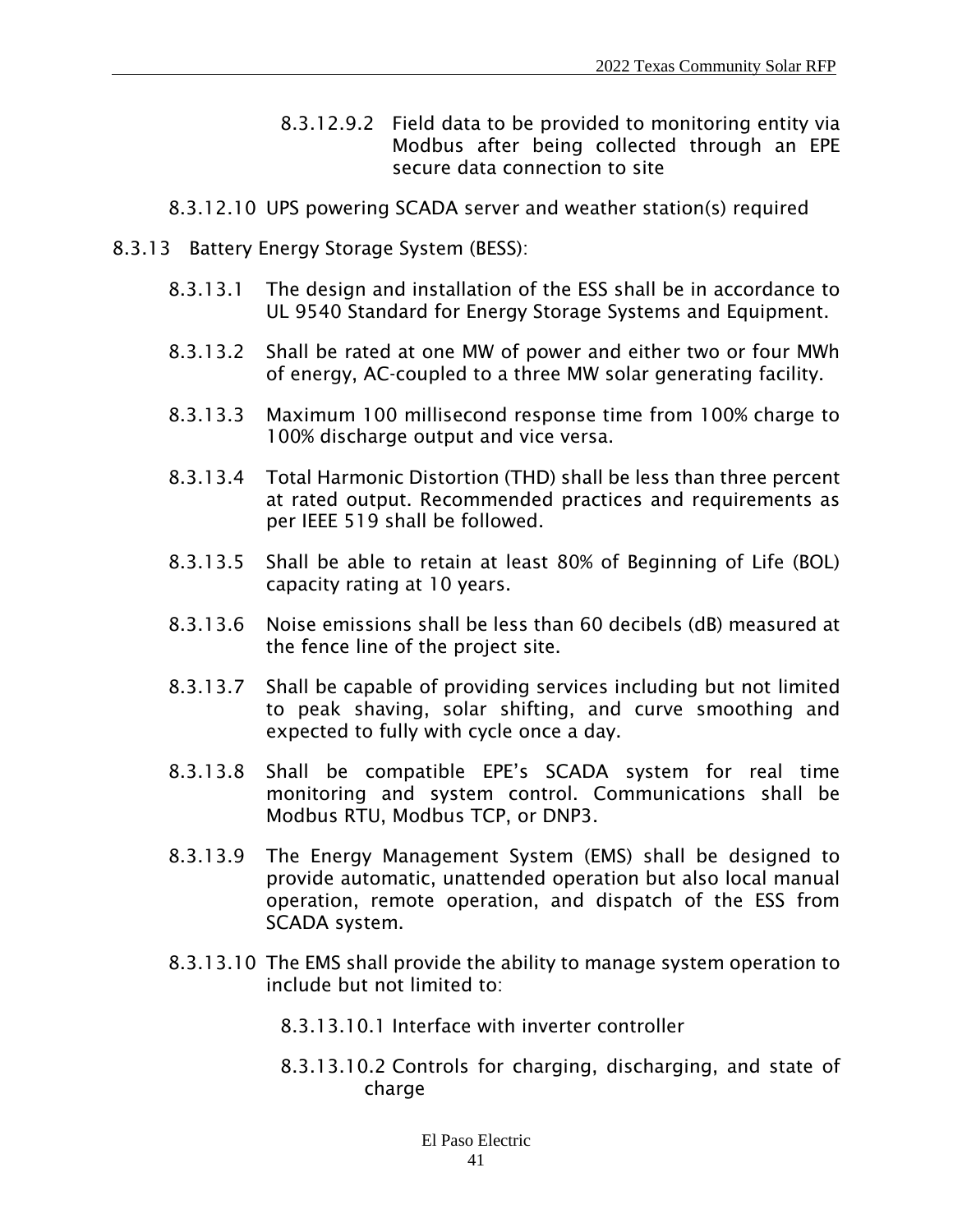8.3.13.10.3 Trigger alarms for conditions and malfunctions out of the specifications

#### 8.3.13.10.4 Data logging

#### 8.3.14 Conduit:

- 8.3.14.1 Above ground conduit, in places where conduit could be subject to physical damage, the conduit shall be Galvanized Rigid Metallic Conduit (RGC) or Intermediate Metal Conduit (IMC). Underground conduits are to be schedule 40 PVC with PVC rigid coated sweeps. Underground conduits may be direct buried in areas that do not require concrete encased duct banks for structural considerations. Underground conduit bank shall utilize conduit spacers.
- 8.3.14.2 All metal conduit must be hot dipped galvanized.
- 8.3.14.3 In no case shall conduit design be less than that called for by NEC 2014 or latest adopted in the state where the site is located.
- 8.3.14.4 Module-to-module interconnection wiring within a string and string home-run wiring to combiner boxes shall be neatly bundled and routed below modules such that it is protected from damage and decay. Exposed DC wire shall be compliant with  $U14703$
- 8.3.14.5 For Power Cable Conduit up to 25kV refer to EPE Distribution Standard DSU 1645 Duct Sizes For Use On Underground Cable Runs (to be provided to chosen Bidder).
- 8.3.15 Wire & Conductors:
	- 8.3.15.1 Underground Power Cable for operation at 60Hz three phase in solidly grounded wye systems rated up to 25kV phase to phase must conform with EPE specification GI013-306 to 013-313 (to be provided to chosen Bidder).
	- 8.3.15.2 Both DC Side and AC side underground conductors must be in conduit.
	- 8.3.15.3 All conductors must be aluminum or copper (preferred) rated XHHW-2 or greater as required.
	- 8.3.15.4 Single conductor wire and cable shall be rated 600 V or 1000 V, 90ºC for XLP and 90°C or 105°C for EPR insulation. Single conductor 600 V or 1000 V tray cable greater than #1/0 AWG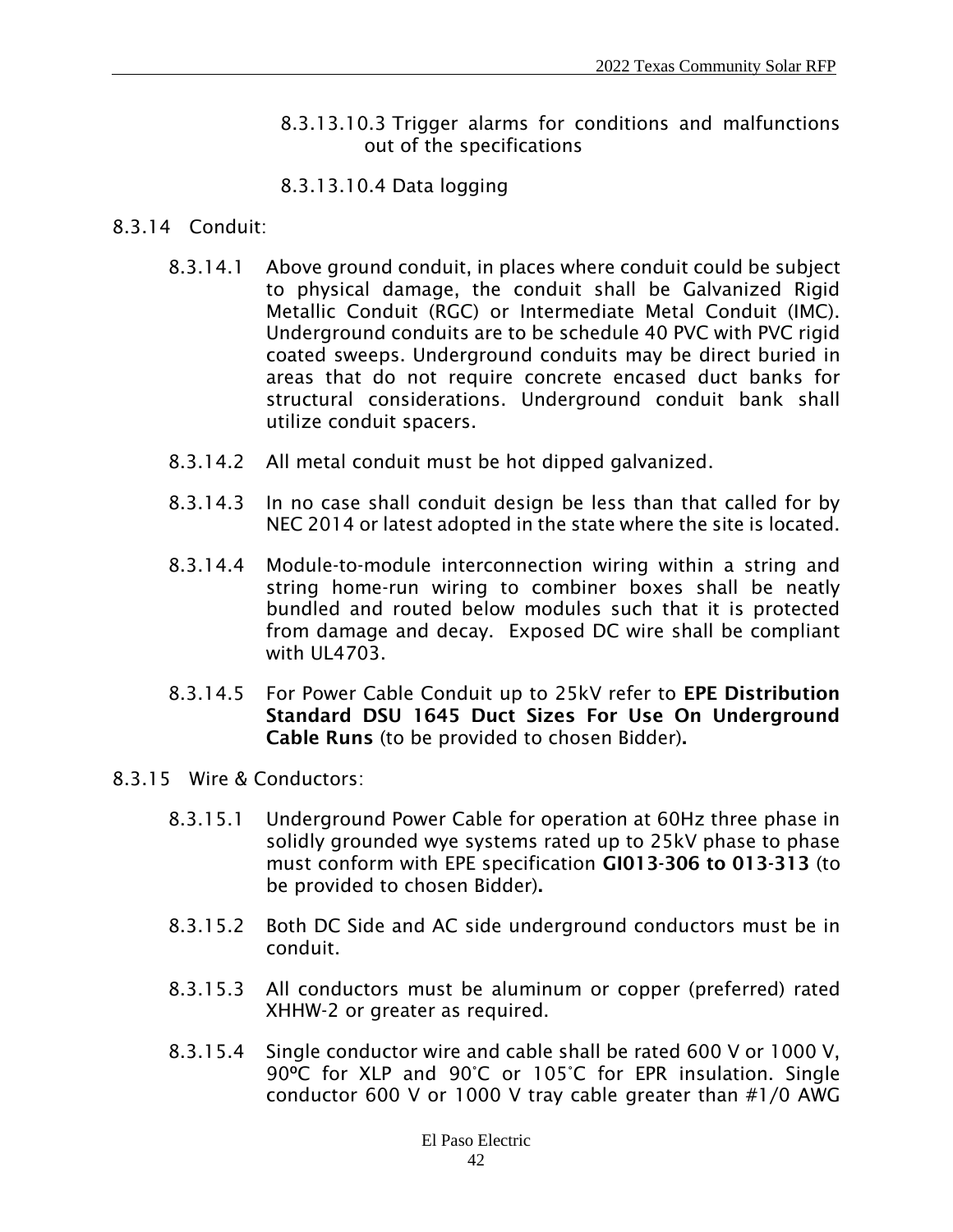shall have EPR insulation with a PVC, CPE or CSPE cable jacket. Non-jacketed FREP insulation with appropriate UL flame test may also be used for large single conductor cables.

- 8.3.15.5 Single pair instrument cable shall be rated 600 V or 1000 V, XLP or PVC insulation, twisted shielded pairs with drain wires and a PVC, CPE or CSPE cable jacket.
- 8.3.15.6 Multi-pair instrument cable shall be rated 600 V or 1000V, XLP or PVC insulation, twisted shielded pairs with drain wires, overall shield, and a PVC, CPE or CSPE cable jacket.
- 8.3.15.7 Wiring runs between major items of equipment and system modes (i.e., a string, combiner boxes, disconnects, inverters, utility interconnection, and energy monitoring system (EMS) devices shall be continuous, unless unavoidable. Pull boxes shall be located at 150-foot intervals. One run of conduit between pull boxes shall not contain more than 3 – 90-degree bends (270 degrees) including pull box bends.
- 8.3.15.8 When in conduit, conductors shall be XHHW-2 or THWN-2 (Thermoplastic Heat and Water Resistant Nylon Coated wire is permitted) or of a higher standard.
- 8.3.15.9 All conductors shall be sized per the most current NEC code.
- 8.3.15.10 Conductors used for data communication shall be single pair, #16 AWG bare copper, PVC-NYL insulation, 600V (Belden 1120A or approved equivalent).
- 8.3.15.11 Plastic zip ties used for exposed wire management must be UV stabilized.
- 8.3.16 Fuses:
	- 8.3.16.1 Fuses for disconnects to be current limiting UL class J, RK1 or RK5 and of the appropriate voltage, delay or non-delay characteristic, and current rating to provide complete short circuit and overload protection per NEC sections regarding component selection.
	- 8.3.16.2 Fuses located in the combiner boxes protecting PV string branch circuits shall be UL listed, DC voltage rated based on branch circuit voltage, be in "finger-safe" type fuse holders providing load break disconnect capabilities when changing fuses. Midget fuses and fuse holders used in these circuits must be fully DC rated and adequate DC short circuit withstands and let-through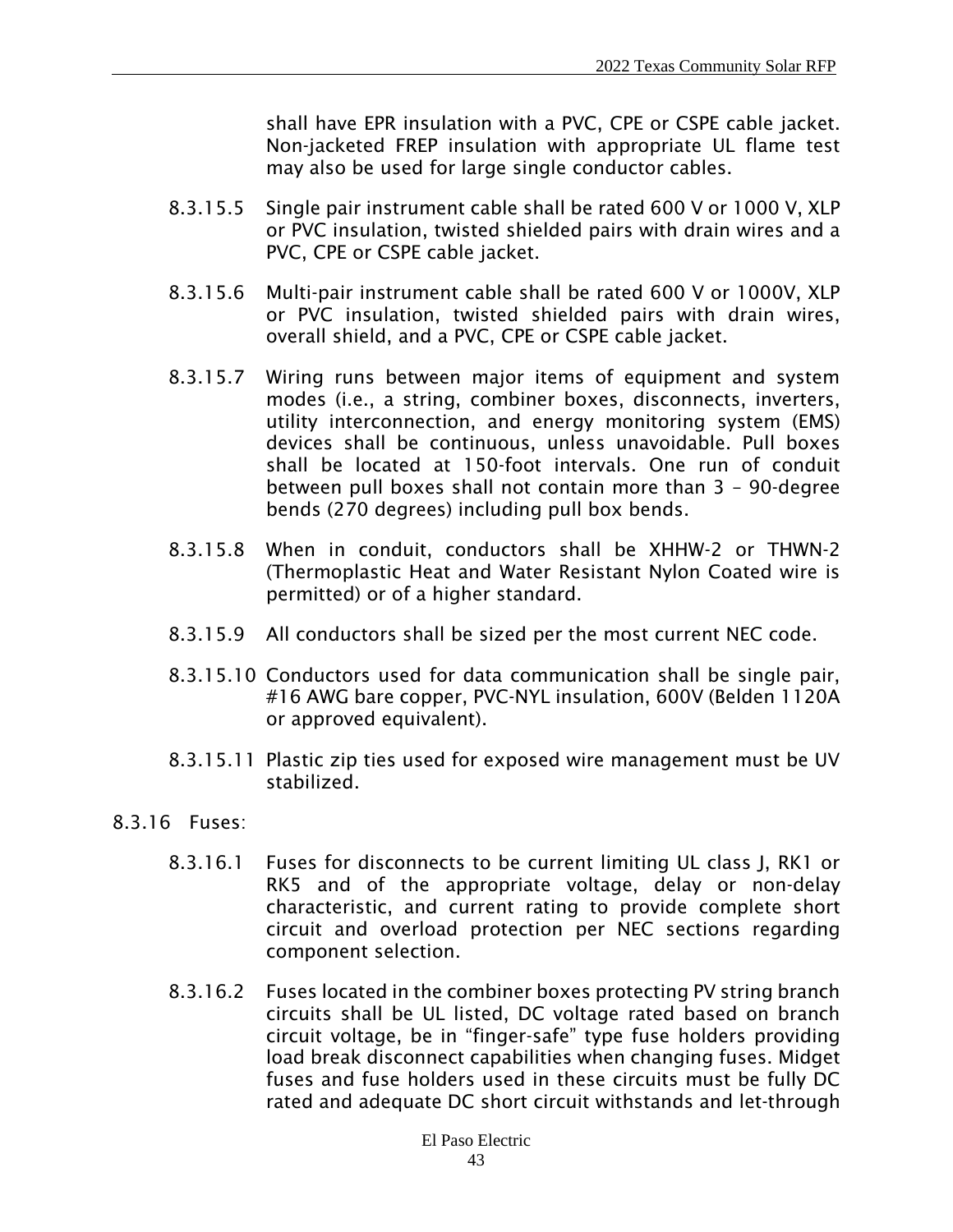capability must be provided for all power situations including "back-fed" conditions.

- 8.3.17 Enclosures:
	- 8.3.17.1 Indoor enclosures shall be NEMA 1.
	- 8.3.17.2 Outdoor enclosures shall be rated NEMA 4.
	- 8.3.17.3 Enclosures containing monitoring equipment such as dataloggers, meters, and network communications shall be located indoors if at all possible.
	- 8.3.17.4 Switchgear, motor controls, inverters, battery and charger systems, DC and AC distribution panels shall be pad mounted.
- 8.3.18 Nameplates:
	- 8.3.18.1 Engraved phenolic nameplates are required for all equipment, panels and enclosures. Proposed nameplates must be submitted for approval prior to installation and shall match drawing naming convention and comply with NEC Requirements.
	- 8.3.18.2 Signs shall be weather-proof, corrosion-proof, UV-stabilized and fade-resistant. Signs shall be attached using non-corrosive materials throughout. Any degrading signage, or failing attachment mechanisms, will be subject to warranty replacement.
	- 8.3.18.3 Signs must be installed at appropriate locations warning that the Project is operational and that there are potentially multiple onsite power sources.
	- 8.3.18.4 DC power circuits shall be identified on switches and individual module strings shall be identified in DC combiner boxes. Positive DC circuit wire should be color coded red and negative DC circuit wire should be color coded black.
	- 8.3.18.5 Signage shall include that called out in NEC (latest applicable revision) article 690, unless overridden by applicable local law or authorities having jurisdiction.
	- 8.3.18.6 EPC Contractors or Subcontractor's brand or contact information is allowed only on temporary construction signage, or on equipment or components of the Project manufactured by Contractor, Subcontractor or its affiliates.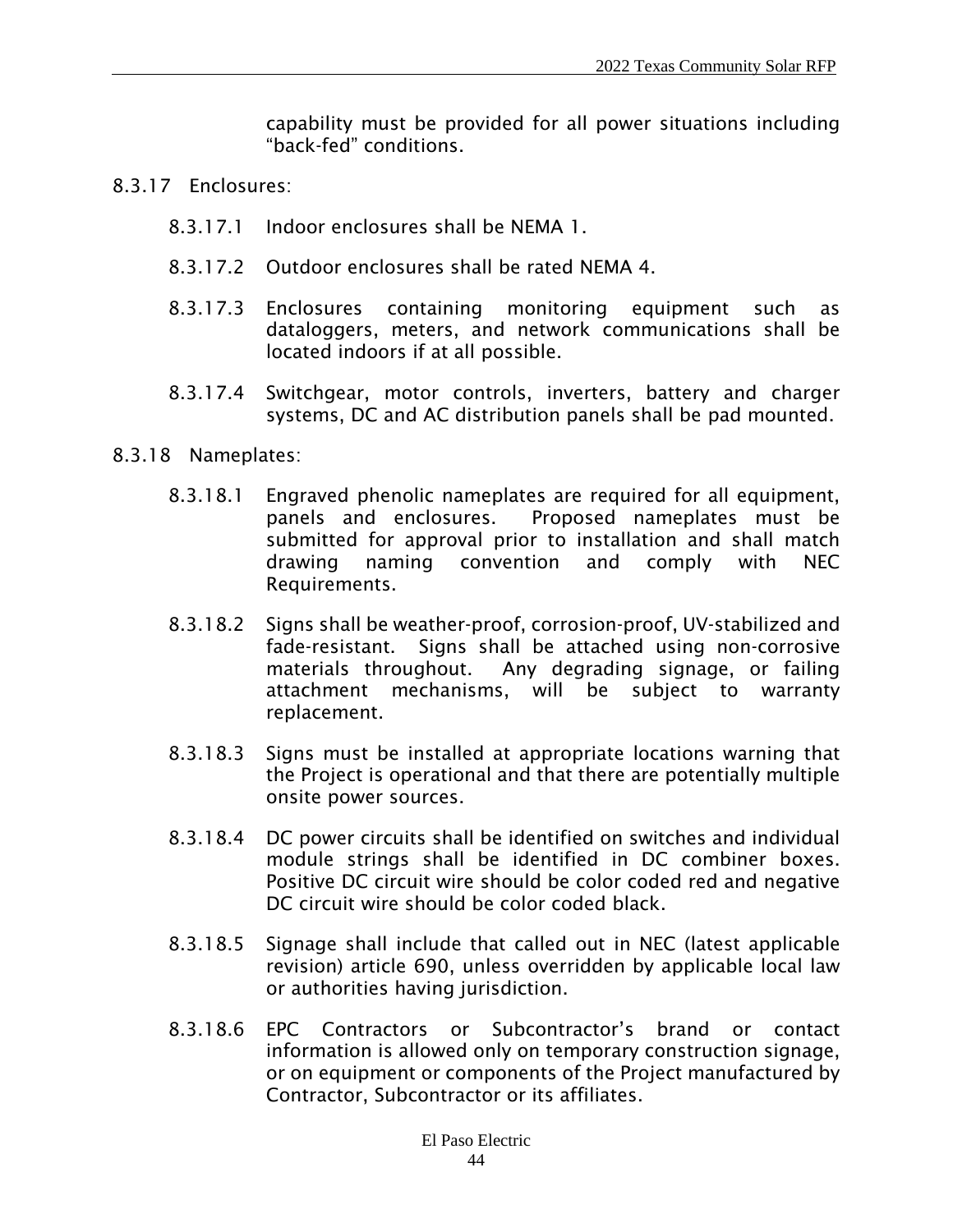#### 8.3.19 Site Access:

- 8.3.19.1 The site shall have access roads through the arrays to facilitate construction activities and accommodate emergency vehicles such as fire trucks. The roads shall be built to accommodate crane access and no equipment shall be installed along the roads' surface causing obstruction of vehicular access. Roads shall remain clear of any temporary or permanent obstruction during construction activities and after commissioning to facilitate O&M services.
- 8.3.20 Fencing:
	- 8.3.20.1 Contractor shall provide a permanent fencing structure around the perimeter of the project. The fencing shall include a 7-foot high chain link fence with a 1-foot top guard of three strands of nine-gage barbed wire.
	- 8.3.20.2 The perimeter fence shall include two locked gates: one with a width of 24 feet for vehicles and one pedestrian entrance with a width of 4 feet. Fencing shall meet state and local codes.
	- 8.3.20.3 Signage shall be installed along the fence every 65 feet and on all gates. Signage shall be installed five feet above ground level.
- 8.3.21 System Commissioning:
	- 8.3.21.1 Commissioning tests, documentation, and inspection should comply with IEC 62446 at a minimum.
	- 8.3.21.2 The solar system performance report shall include a PVSyst report, an 8760 output in Excel format, and a capacity test model based on ASTM E2848-13 (or later) Standard Test Method for Reporting Photovoltaic Non-Concentrator System Performance.
	- 8.3.21.3 Once mechanical and electrical completion is achieved, and the system is energized and interconnected to Owner's grid, Contractor may start with test energy production (with Owner's consent). Once the system achieves rated capacity and all communications systems are complete, the 5-day capacity test may begin. The system must pass the capacity test to be commissioned and begin commercial operation.
	- 8.3.21.4 The BESS performance report shall include testing data for 100% of the production cells to ensure compliance with design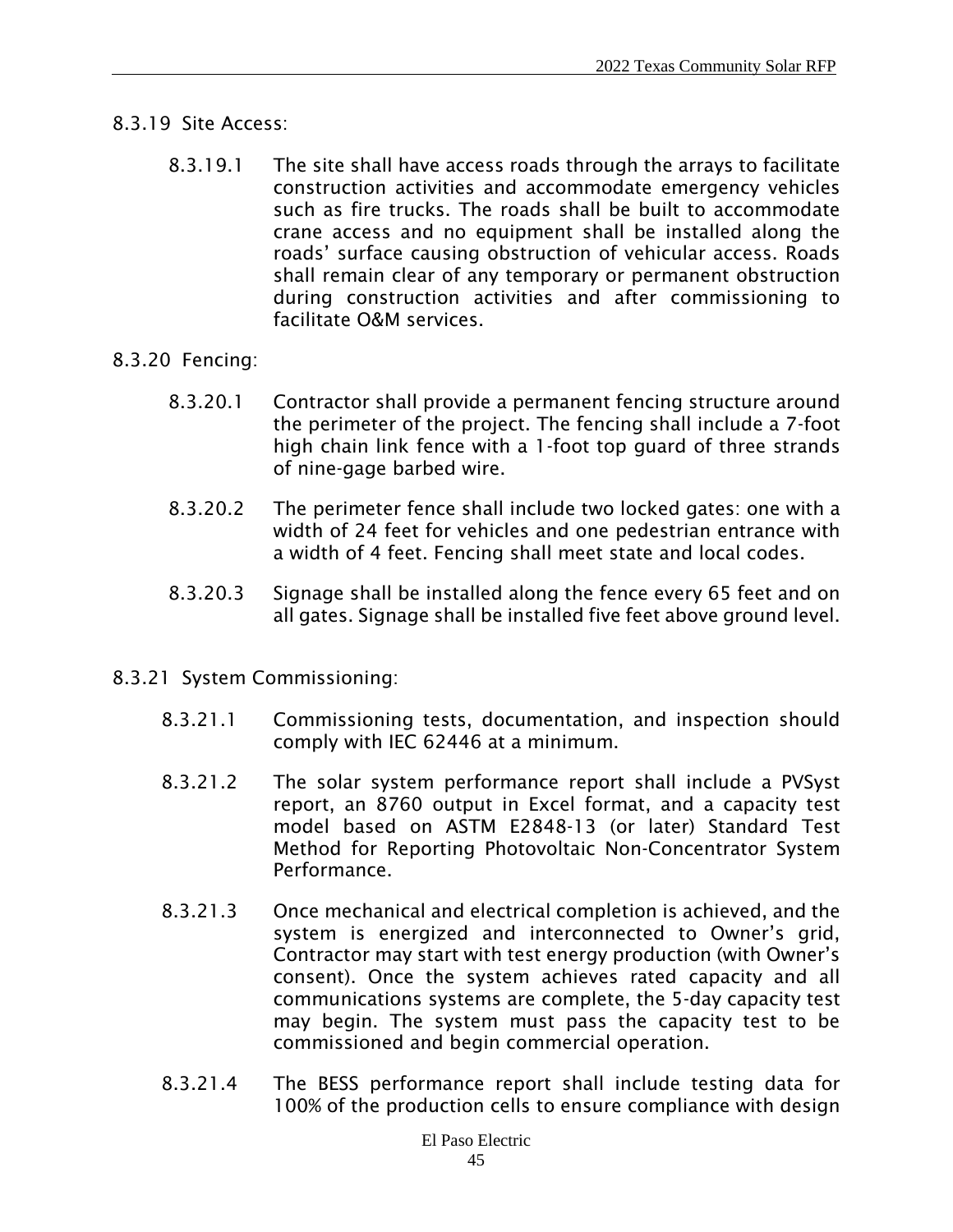requirements. At a minimum, the following capacity tests shall be performed.

- 8.3.21.4.1 Amp-hour
- 8.3.21.4.2 Watt-hour